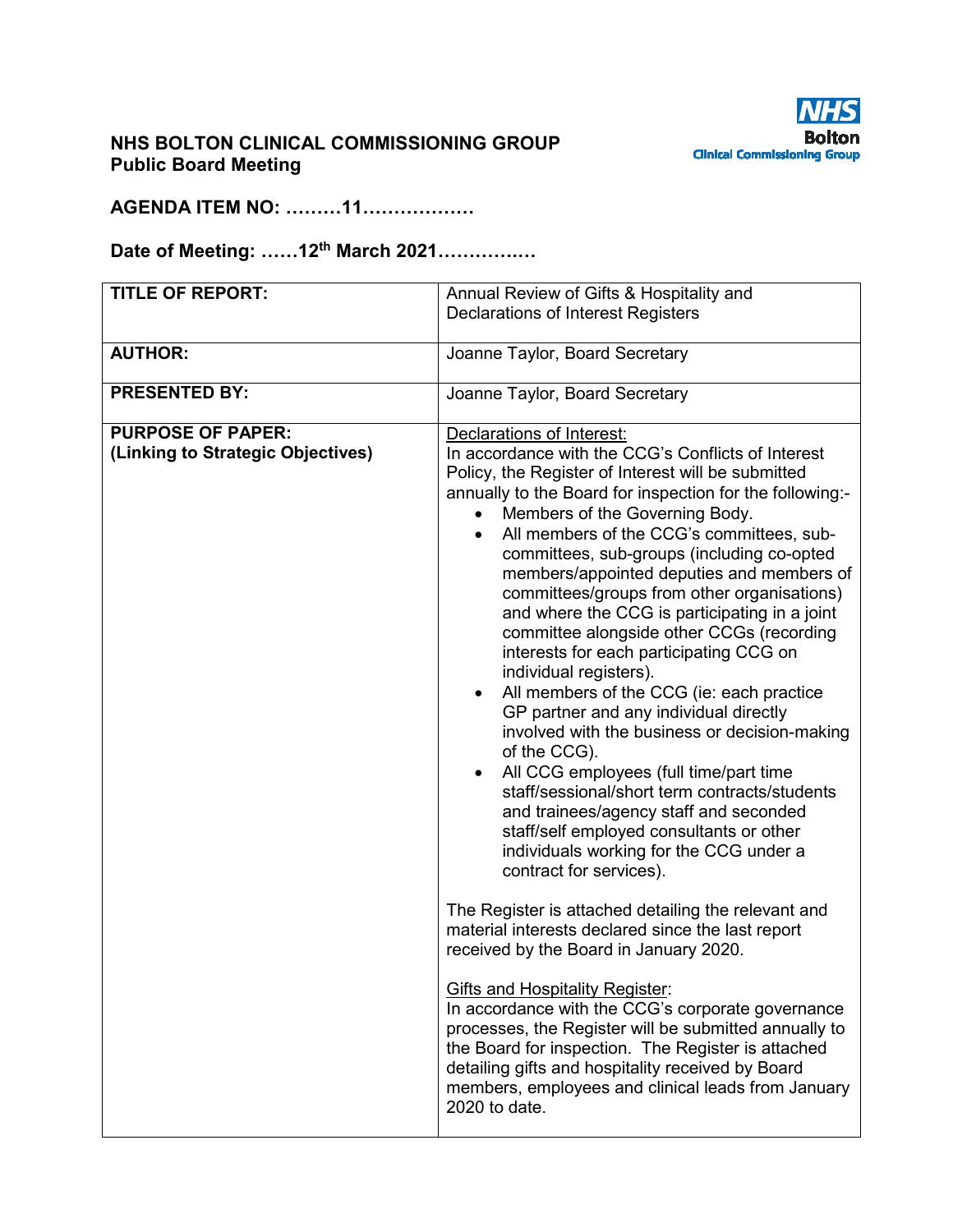| <b>RECOMMENDATION TO THE BOARD:</b>                      | The Board is asked to note the relevant and material                                                                                                   |
|----------------------------------------------------------|--------------------------------------------------------------------------------------------------------------------------------------------------------|
| (Please be clear if decision required, or                | interests that have been declared and note the gifts                                                                                                   |
| for noting)                                              | and hospitalities received from January 2020 to date.                                                                                                  |
| <b>COMMITTEES/GROUPS PREVIOUSLY</b><br><b>CONSULTED:</b> | CCG Audit Committee – reviewed at each meeting.<br>CCG Executive – reviewed quarterly.<br>CCG Conflicts of Interest Committee – reviewed<br>quarterly. |
| <b>VIEW OF THE PATIENTS, CARERS OR</b>                   | This is a statutory requirement of the CCG therefore                                                                                                   |
| THE PUBLIC, AND THE EXTENT OF                            | views from members of the public, patients are not                                                                                                     |
| <b>THEIR INVOLVEMENT:</b>                                | required.                                                                                                                                              |
| <b>EQUALITY IMPACT ASSESSMENT</b>                        | This report has been considered against the criteria                                                                                                   |
| (EIA) COMPLETED & OUTCOME OF                             | of EIA and an assessment is not considered                                                                                                             |
| <b>ASSESSMENT:</b>                                       | necessary for the report.                                                                                                                              |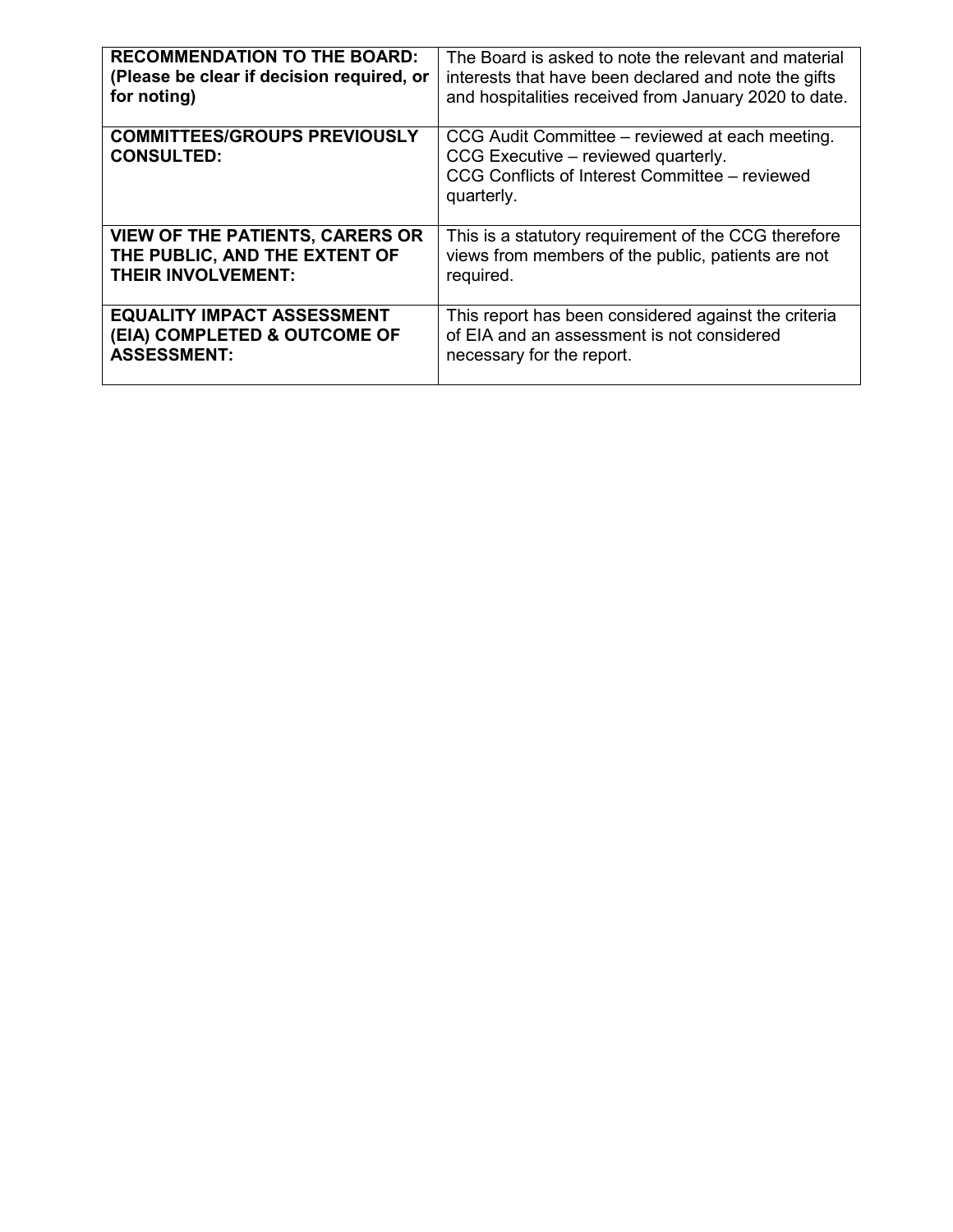### **NHS Bolton CCG Register of Interests – as at January 2021**



**Bolton**<br>Clinical Commissioning Group

| Name:                          | <b>Date</b><br>from<br>which<br>interest<br>relates: | <b>Current</b><br><b>Position/Role held in</b><br>the CCG: | <b>Declared Interests</b><br>(Name of organisation and<br>nature of business):                                                                                                                     | <b>Type of Interest</b><br>(Financial/Non-<br><b>Financial</b><br><b>Professional or</b><br><b>Non-Financial</b><br>Personal): | Is the<br>interest<br>direct or<br>indirect:                     | <b>Nature of</b><br>interest:                       | <b>Potential or</b><br>actual area<br>where interest<br>could occur:                                                                                                         | <b>Action take to</b><br>mitigate risk:                                                                            |
|--------------------------------|------------------------------------------------------|------------------------------------------------------------|----------------------------------------------------------------------------------------------------------------------------------------------------------------------------------------------------|--------------------------------------------------------------------------------------------------------------------------------|------------------------------------------------------------------|-----------------------------------------------------|------------------------------------------------------------------------------------------------------------------------------------------------------------------------------|--------------------------------------------------------------------------------------------------------------------|
| <b>Governing Body Members:</b> |                                                      |                                                            |                                                                                                                                                                                                    |                                                                                                                                |                                                                  |                                                     |                                                                                                                                                                              |                                                                                                                    |
| Alan<br>Stephenson             | 10.12.20                                             | Lay Member                                                 | Member of (personal<br>interest):-<br>Bolton FT.<br><b>Central Manchester</b><br>FT.<br>WWL FT.<br>$\bullet$<br>Walton Centre FT.<br>NWAS.<br><b>Bridgewater</b><br>Community FT.                  | Non-Financial<br>Professional                                                                                                  | Indirect                                                         | Member                                              | Decisions or<br>activities relating<br>to all services<br>provided by<br>these FTs.                                                                                          | Membership of<br>Trusts does not<br>constitute a conflict<br>of interest.                                          |
| Dharmesh<br>Mistry             | 14.12.20                                             | <b>GP Board Member</b>                                     | Out of Hours GP work for<br>BARDOC.<br><b>GP Partner Heaton Medical</b><br>Centre.<br><b>Bolton GP Federation</b><br>member.<br><b>Primary Care Network Clinical</b><br>Director on the ICP Board. | Financial<br>Financial<br>Financial<br>Financial                                                                               | <b>Direct</b><br><b>Direct</b><br><b>Direct</b><br><b>Direct</b> | Employment<br>GP<br>Partnership<br>Member<br>Member | Decisions or<br>activities relating<br>to primary care in<br>particular out of<br>hours services<br>provided by<br>BARDOC, GP<br>Federation and<br>primary care<br>networks. | Would not take part<br>in decision<br>making/procurement<br>or other activities<br>relating to these<br>interests. |
| <b>Helen Lilley</b>            | 01.1.21                                              | <b>Board Nurse</b>                                         | Lecturer in Nursing at the<br>University of Bolton.                                                                                                                                                | Financial                                                                                                                      | <b>Direct</b>                                                    | Lecturer                                            | Decisions or<br>activities relating<br>to Bolton<br>University.                                                                                                              | Would not take part<br>in decision<br>making/procurement<br>or other activities<br>relating to these<br>interests. |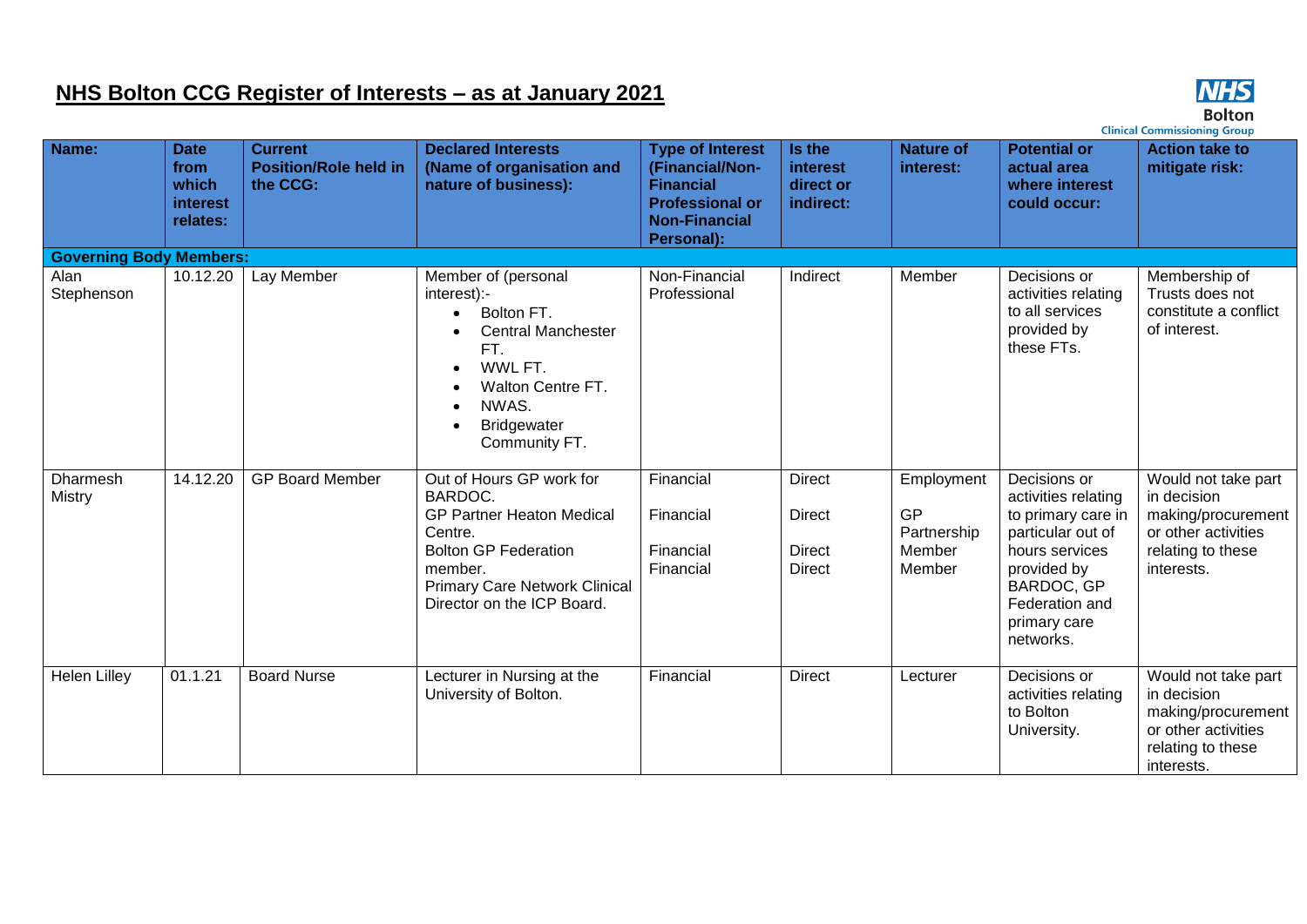| <b>Helen Lowey</b>    | 30.11.20 | Director of Public<br>Health, Bolton Council                          | Sister is Independent<br>Consultant for Sue Irwin Ltd.                                                                                                                                                                                      | Non-Financial<br>Professional                                                            | Indirect                                                    | Family<br>Member                                           | Decision or<br>activities relating<br>to Trauma, ACE.                                                                                                                       | Would not take part<br>in decision<br>making/procurement<br>or other activities<br>relating to these<br>interests. |
|-----------------------|----------|-----------------------------------------------------------------------|---------------------------------------------------------------------------------------------------------------------------------------------------------------------------------------------------------------------------------------------|------------------------------------------------------------------------------------------|-------------------------------------------------------------|------------------------------------------------------------|-----------------------------------------------------------------------------------------------------------------------------------------------------------------------------|--------------------------------------------------------------------------------------------------------------------|
| Helen Wall            | 27.11.20 | Clinical Director,<br>Commissioning                                   | <b>GP Partner Oak Family</b><br>Practice, Bolton.<br>GP at BARDOC out of hour's<br>service.<br>Husband is a dental surgeon<br>working in NHS oral surgery<br>contracted in Bolton.<br>Foundation Governor, St<br>Columbas RC primary school | Financial<br>Non-Financial<br>Professional<br>Financial<br>Non-Financial<br>Professional | <b>Direct</b><br><b>Direct</b><br>Indirect<br><b>Direct</b> | <b>GP</b><br>Partnership<br>Advisory<br>Spouse<br>Governor | Decisions or<br>activities relating<br>to primary care in<br>particular out of<br>hours services<br>provided by<br>BARDOC, dental<br>services and<br>education<br>services. | Would not take part<br>in decision<br>making/procurement<br>or other activities<br>relating to these<br>interests. |
| <b>Kelly Knowles</b>  | 02.1120  | <b>Acting Chief Finance</b><br>Officer                                | <b>None</b>                                                                                                                                                                                                                                 | N/A                                                                                      | N/A                                                         | N/A                                                        | N/A                                                                                                                                                                         | N/A                                                                                                                |
| Jane Bradford         | 03.11.20 | <b>Clinical Director</b><br>Governance & Safety                       | GP Partner - Harwood Group<br>practice.                                                                                                                                                                                                     | Financial                                                                                | <b>Direct</b>                                               | GP<br>Partnership                                          | Decisions or<br>activities relating<br>to primary care.                                                                                                                     | Would not take part<br>in decision<br>making/procurement<br>or other activities<br>relating to this<br>interest.   |
| Melissa<br>Maguinness | 17.1120  | Director of Strategic<br>Commissioning/Deputy<br><b>Chief Officer</b> | None                                                                                                                                                                                                                                        | N/A                                                                                      | N/A                                                         | N/A                                                        | N/A                                                                                                                                                                         | N/A                                                                                                                |
| Niruban<br>Ratnarajah | 03.11.20 | <b>GP Board Member</b>                                                | Director of Ratnarajah<br>Medical Services Ltd., a<br>limited company through<br>which I undertake locum GP<br>sessions.                                                                                                                    | Financial                                                                                | <b>Direct</b>                                               | Director                                                   | Declare any<br>interests related<br>to activities that<br>may impact or<br>cause conflict                                                                                   | Would not take part<br>in decision<br>making/procurement<br>or other activities<br>relating to this<br>interest.   |
|                       |          |                                                                       | Partner, Stonehill Medical<br>Centre.                                                                                                                                                                                                       | financial                                                                                | <b>Direct</b>                                               | Partner                                                    | Decisions or<br>activities relating<br>to primary care,<br>in particular to<br>Stonehill Medical<br>Centre.                                                                 |                                                                                                                    |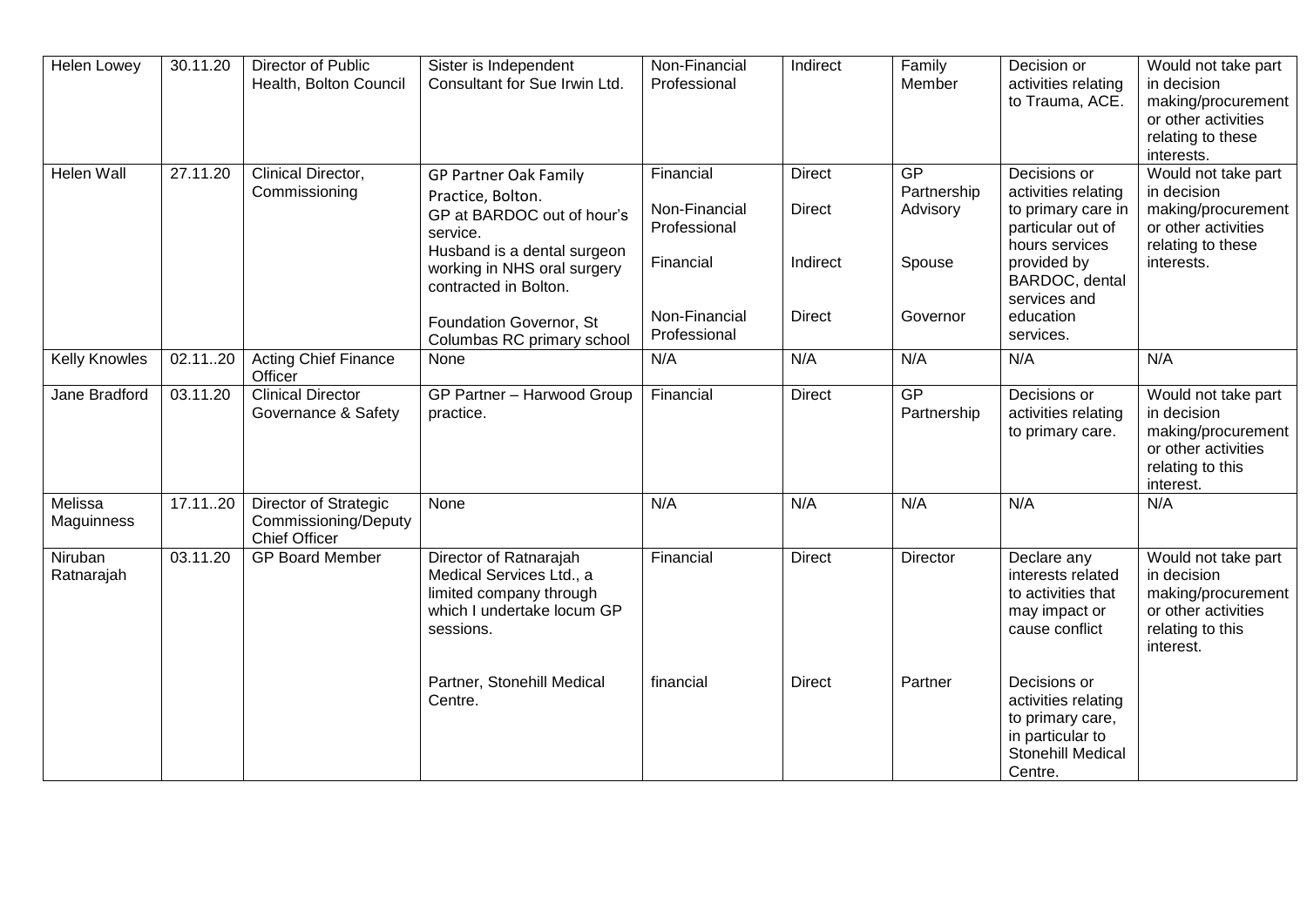| Romesh Gupta          | 18.11.20 | Secondary Care<br>Specialist<br>Member         | Director, Centre for Research<br>in Health & Wellbeing,<br>University of Bolton.                                                                                                                                         | Financial                                  | <b>Direct</b>                              | Director                                | Decisions or<br>activities relating<br>to the University of                                             | Would not take part<br>in decision<br>making/procurement                                                           |
|-----------------------|----------|------------------------------------------------|--------------------------------------------------------------------------------------------------------------------------------------------------------------------------------------------------------------------------|--------------------------------------------|--------------------------------------------|-----------------------------------------|---------------------------------------------------------------------------------------------------------|--------------------------------------------------------------------------------------------------------------------|
|                       |          |                                                | Chair of the National Forum for<br>Health and Wellbeing.                                                                                                                                                                 | Non-Financial<br>Professional              | <b>Direct</b>                              | Chair                                   | Bolton and the<br>National Forum for<br>Health and<br>Wellbeing.                                        | or other activities<br>relating to these<br>interests.                                                             |
| Stephen<br>Liversedge | 3.11.20  | Clinical Director,<br>Primary Care &<br>Health | Senior Partner, Drs Liversedge,<br>and partners.<br>Son is Divisional Director of                                                                                                                                        | Financial                                  | <b>Direct</b>                              | GP<br>Partnership                       | Decisions or<br>activities relating<br>to primary care,                                                 | Would not take part<br>in decision<br>making/procurement                                                           |
|                       |          | Improvement                                    | Medicine, Royal Liverpool<br>University Hospital.<br>Partner is Head of Primary                                                                                                                                          | Non-Financial<br>Professional              | Indirect                                   | Family<br>Member                        | Royal Liverpool<br><b>University Hospital</b><br>and Speech and                                         | or other activities<br>relating to these<br>interests.                                                             |
|                       |          |                                                | Care Development in the<br>Primary Care Team<br>Daughter works as Speech &                                                                                                                                               | Non-Financial<br>Personal                  | Indirect                                   | Partner                                 | Language Therapy<br>Services.                                                                           |                                                                                                                    |
|                       |          |                                                | Language Therapist at Medway<br>Maritime Hospital, Kent.                                                                                                                                                                 | Non-Financial<br>Personal                  | Indirect                                   | Family<br>Member                        |                                                                                                         |                                                                                                                    |
| Su Long               | 15.11.20 | <b>Chief Officer</b>                           | Husband is a Consultant<br>Respiratory Physician at<br><b>Aintree University Hospital</b><br>NHS Trust and lead cancer<br>clinician for the Cheshire &<br>Merseyside Cancer Alliance.                                    | Non-Financial<br>Professional              | Indirect                                   | Spouse                                  | Would not be<br>involved in these<br>discussions if<br>these<br>organisations had<br>an interest.       | Would not take part<br>in decision<br>making/procurement<br>or other activities<br>relating to these<br>interests. |
| <b>Tarek Bakht</b>    | 1.11.20  | <b>GP Board</b><br>Member                      | Salaried GP at Edgworth<br>Medical Centre.<br>MacMillan GP (funded by the<br>CCG) as part of this the<br>MacMillan professional has to<br>attend a yearly conference<br>funded by MacMillan.<br>Wife is a salaried GP at | Financial<br>Financial<br>Financial        | <b>Direct</b><br><b>Direct</b><br>Indirect | GP<br>Partnership<br>Advisory<br>Spouse | Decisions or<br>activities relating<br>to primary care,<br>cancer services<br>provided by<br>MacMillan. | Would not take part<br>in decision<br>making/procurement<br>or other activities<br>relating to these<br>interests. |
| <b>Tony Ward</b>      | 05.11.20 | Lay Member                                     | Crompton Health Centre.<br><b>NIL Return</b>                                                                                                                                                                             | N/A                                        | N/A                                        | N/A                                     | N/A                                                                                                     | N/A                                                                                                                |
|                       |          | Governance                                     |                                                                                                                                                                                                                          |                                            |                                            |                                         |                                                                                                         |                                                                                                                    |
| Wirin Bhatiani        | 04.11.20 | Chair                                          | Appointed to the Board of<br>Directors Bolton Arena.<br>Minority shareholder and<br>Director in family run business                                                                                                      | Non-Financial<br>Professional<br>Financial | <b>Direct</b><br><b>Direct</b>             | Member<br>Director                      | Decisions or<br>activities relating<br>to Bolton Arena<br>and Bolton Lads                               | Would not take part<br>in decision<br>making/procurement<br>or other activities                                    |
|                       |          |                                                | Sagen Ltd.<br>Appointed to the Board of the<br>Lads and Girls Club.                                                                                                                                                      | Non-Financial<br>Professional              | Director                                   | Member                                  | and Girls Club.<br>No conflict as core<br>business is<br>consulting for<br>European affairs             | relating to this<br>interest.                                                                                      |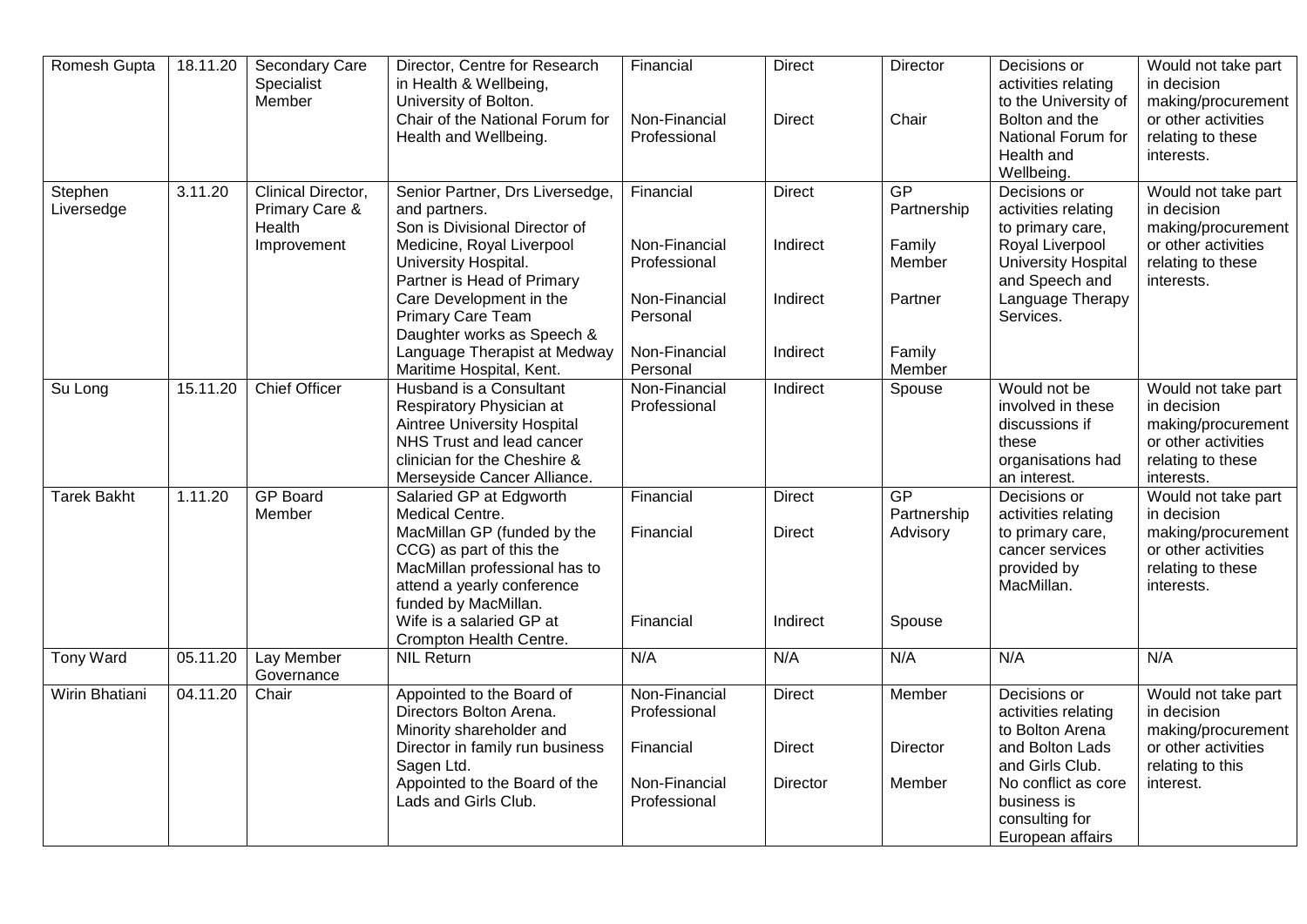| Zieda Ali | 03.11.20 | Lay Member | Independent Lay Member of          | Non-Financial | <b>Direct</b> | Member     | Decisions or           | Would not take part |
|-----------|----------|------------|------------------------------------|---------------|---------------|------------|------------------------|---------------------|
|           |          | Public     | Overview & Scrutiny and            | Professional. |               |            | activities relating to | in decision         |
|           |          | Engagement | <b>EDHR Advisor - Rossendale</b>   |               |               |            | Rossendale             | making/procurement  |
|           |          |            | Council.                           |               |               |            | Council/Lancashire     | or other activities |
|           |          |            | Police IAG Lancashire              | Non-Financial | <b>Direct</b> | Public     | Police/Lancashire      | relating to these   |
|           |          |            | Constabulary.                      | Professional. |               | Volunteer  | Equalities             | interests.          |
|           |          |            | <b>Chief Officer/HR Consultant</b> | Financial     | <b>Direct</b> | Consultant | Organisation.          |                     |
|           |          |            | <b>Lancashire Equalities</b>       |               |               | Volunteer  |                        |                     |
|           |          |            | Organisation                       |               |               |            |                        |                     |
|           |          |            | <b>Grant and Funding Panel</b>     | Financial     | <b>Direct</b> | Consultant |                        |                     |
|           |          |            | Appraiser to Lord Shuttleworth.    |               |               | Volunteer  |                        |                     |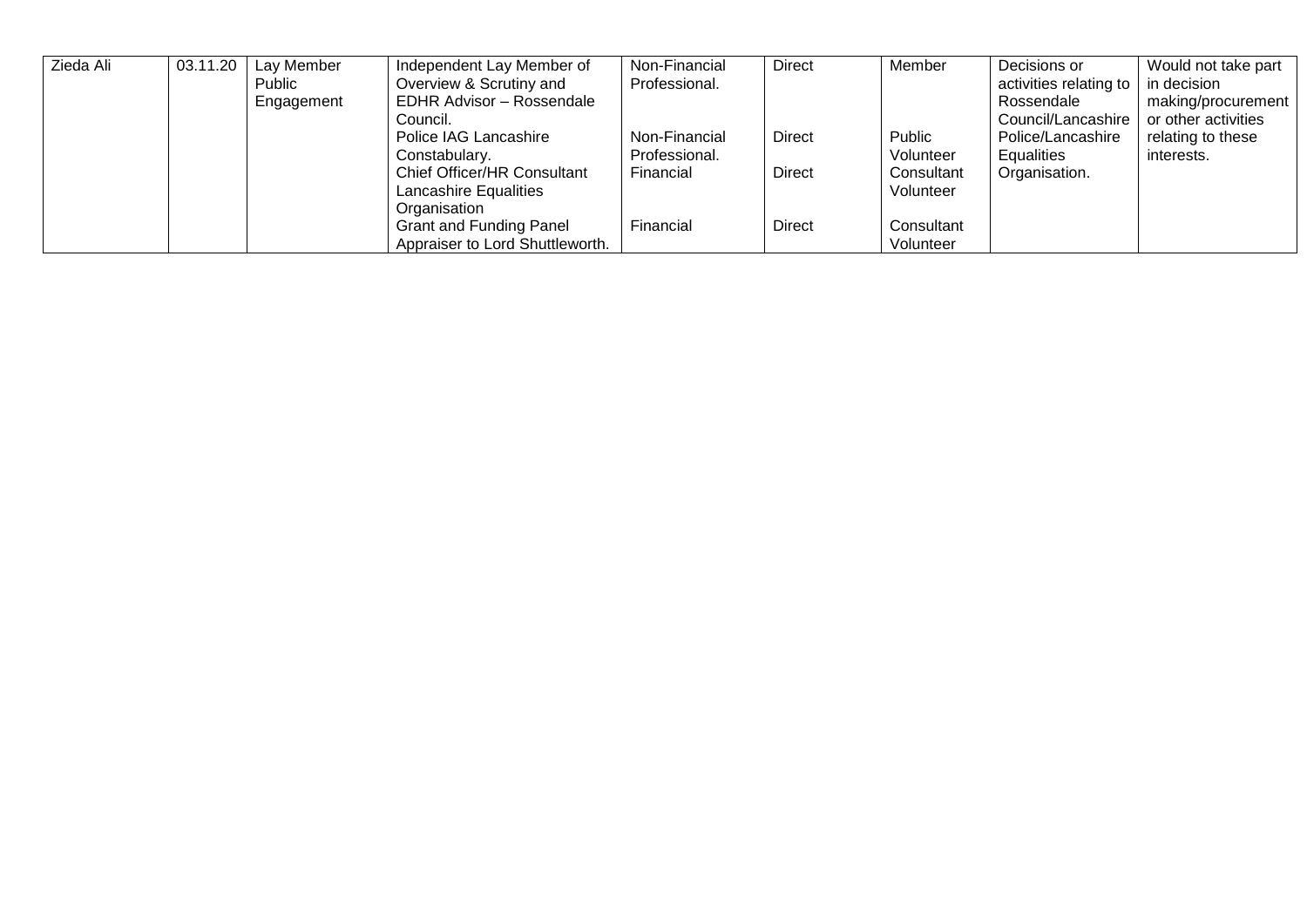| Name:                      | <b>Date</b><br>from<br>which<br>interest<br>relates: | <b>Current</b><br><b>Position/Role</b><br>held in the<br>CCG: | <b>Declared Interests</b><br>(Name of organisation and<br>nature of business):                                                                                                                                                                      | <b>Type of Interest</b><br>(Financial/Non-<br><b>Financial</b><br><b>Professional or</b><br><b>Non-Financial</b><br>Personal): | Is the<br><b>interest</b><br>direct or<br>indirect: | <b>Nature of</b><br>interest:           | <b>Potential or</b><br>actual area where<br>interest could<br>occur:                                                                                                     | <b>Action take to</b><br>mitigate risk:                                                                             |
|----------------------------|------------------------------------------------------|---------------------------------------------------------------|-----------------------------------------------------------------------------------------------------------------------------------------------------------------------------------------------------------------------------------------------------|--------------------------------------------------------------------------------------------------------------------------------|-----------------------------------------------------|-----------------------------------------|--------------------------------------------------------------------------------------------------------------------------------------------------------------------------|---------------------------------------------------------------------------------------------------------------------|
| from other organisations). |                                                      |                                                               | Sub-Committees and Groups of the Governing Body with decision making authority (including co-opted members/appointed deputies/members of committees/groups                                                                                          |                                                                                                                                |                                                     |                                         |                                                                                                                                                                          |                                                                                                                     |
| <b>Audit Committee:</b>    |                                                      |                                                               |                                                                                                                                                                                                                                                     |                                                                                                                                |                                                     |                                         |                                                                                                                                                                          |                                                                                                                     |
| Alan<br>Stephenson         | 10.12.20                                             | Lay Member                                                    | Member of (personal interest):-<br>Bolton FT.<br>$\bullet$<br><b>Central Manchester</b><br>FT.<br>WWL FT.<br>$\bullet$<br>Walton Centre FT.<br>NWAS.<br>$\bullet$<br><b>Bridgewater</b><br>$\bullet$<br>Community FT.                               | Non-Financial<br>Professional                                                                                                  | Indirect                                            | Member                                  | Decisions or<br>activities relating<br>to all services<br>provided by these<br>FTs.                                                                                      | Membership of<br>Trusts does not<br>constitute a conflict<br>of interest.                                           |
| Niruban<br>Ratnarajah      | 03.11.20                                             | <b>GP Board</b><br>Member                                     | Director of Ratnarajah Medical<br>Services Ltd., a limited<br>company through which I<br>undertake locum GP sessions.<br>Partner, Stonehill Medical<br>Centre.                                                                                      | Financial<br>Financial                                                                                                         | <b>Direct</b><br><b>Direct</b>                      | Director<br><b>GP Partner</b>           | Declare any<br>interests related to<br>activities that may<br>impact or cause<br>conflict<br>Decisions or<br>activities relating<br>to primary care, in<br>particular to | Would not take part<br>in decision making/<br>procurement or<br>other activities<br>relating to this<br>interest.   |
|                            |                                                      |                                                               |                                                                                                                                                                                                                                                     |                                                                                                                                |                                                     |                                         | Stonehill Medical                                                                                                                                                        |                                                                                                                     |
| <b>Tarek Bakht</b>         | 04.11.20                                             | <b>GP Board</b><br>Member                                     | Salaried GP at Edgworth<br>Medical Centre.<br>MacMillan GP (funded by the<br>CCG) as part of this the<br>MacMillan professional has to<br>attend a yearly conference<br>funded by MacMillan.<br>Wife is a salaried GP at<br>Crompton Health Centre. | Financial<br>Financial<br>Financial                                                                                            | <b>Direct</b><br><b>Direct</b><br>Indirect          | GP<br>Partnership<br>Advisory<br>Spouse | Centre.<br>Decisions or<br>activities relating<br>to primary care,<br>cancer services<br>provided by<br>MacMillan.                                                       | Would not take part<br>in decision<br>making/procuremen<br>t or other activities<br>relating to these<br>interests. |
| Tony Ward                  | 05.11.20                                             | Lay Member<br>Governance                                      | <b>NIL Return</b>                                                                                                                                                                                                                                   | N/A                                                                                                                            | N/A                                                 | N/A                                     | N/A                                                                                                                                                                      | N/A                                                                                                                 |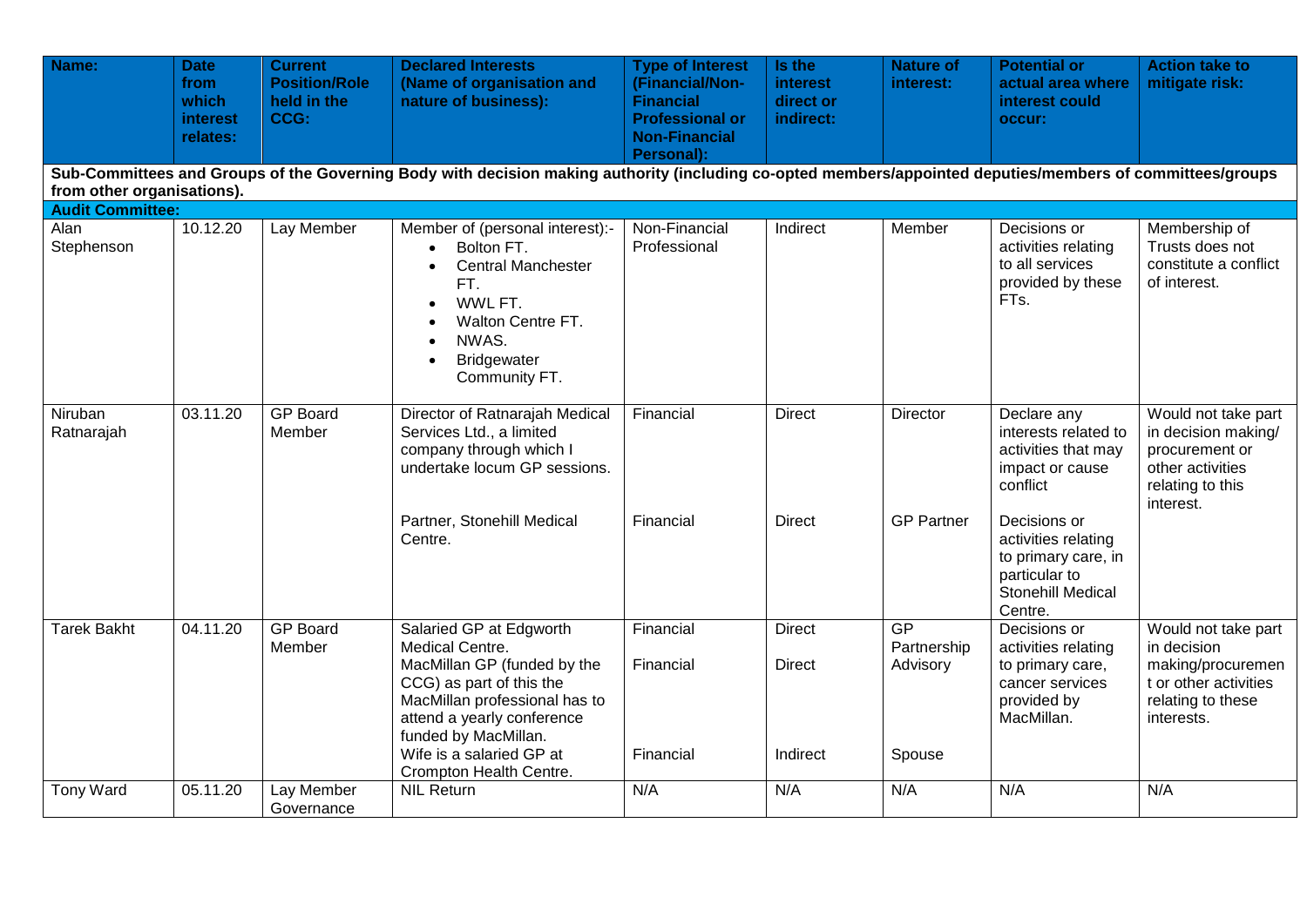| <b>Remuneration Committee:</b> |          |                                               |                                                                                                                                                                                                                       |                                                                             |                                                                  |                                                            |                                                                                                                                                                              |                                                                                                                     |
|--------------------------------|----------|-----------------------------------------------|-----------------------------------------------------------------------------------------------------------------------------------------------------------------------------------------------------------------------|-----------------------------------------------------------------------------|------------------------------------------------------------------|------------------------------------------------------------|------------------------------------------------------------------------------------------------------------------------------------------------------------------------------|---------------------------------------------------------------------------------------------------------------------|
| Alan<br>Stephenson             | 10.12.20 | Lay Member                                    | Member of (personal interest):-<br>Bolton FT.<br>$\bullet$<br><b>Central Manchester</b><br>$\bullet$<br>FT.<br>WWL FT.<br>Walton Centre FT.<br>NWAS.<br>$\bullet$<br><b>Bridgewater</b><br>$\bullet$<br>Community FT. | Non-Financial<br>Professional                                               | Indirect                                                         | Member                                                     | Decisions or<br>activities relating<br>to all services<br>provided by these<br>FTs.                                                                                          | Membership of<br>Trusts does not<br>constitute a conflict<br>of interest.                                           |
| Dharmesh<br><b>Mistry</b>      | 14.12.20 | <b>GP Board</b><br>Member                     | Out of Hours GP work for<br>BARDOC.<br><b>GP Partner Heaton Medical</b><br>Centre.<br><b>Bolton GP Federation</b><br>member.<br><b>Primary Care Network Clinical</b><br>Director on the ICP Board.                    | Financial<br>Financial<br>Financial<br>Financial                            | <b>Direct</b><br><b>Direct</b><br><b>Direct</b><br><b>Direct</b> | Employment<br><b>GP</b><br>Partnership<br>Member<br>Member | Decisions or<br>activities relating<br>to primary care in<br>particular out of<br>hours services<br>provided by<br>BARDOC, GP<br>Federation and<br>primary care<br>networks. | Would not take part<br>in decision<br>making/procuremen<br>t or other activities<br>relating to these<br>interests. |
| Romesh Gupta                   | 18.11.20 | Secondary<br><b>Care Specialist</b><br>Member | Director, Centre for Research<br>in Health & Wellbeing,<br>University of Bolton.<br>Chair of the National Forum for<br>Health and Wellbeing.                                                                          | Financial<br>Non-Financial<br>Professional                                  | <b>Direct</b><br><b>Direct</b>                                   | Director<br>Chair                                          | Decisions or<br>activities relating<br>to the University of<br>Bolton and the<br>National Forum for<br>Health and<br>Wellbeing.                                              | Would not take part<br>in decision<br>making/procuremen<br>t or other activities<br>relating to these<br>interests. |
| Tony Ward                      | 05.11.20 | Lay Member<br>Governance                      | <b>NIL Return</b>                                                                                                                                                                                                     | N/A                                                                         | N/A                                                              | N/A                                                        | N/A                                                                                                                                                                          | N/A                                                                                                                 |
| Wirin Bhatiani                 | 04.11.20 | Chair                                         | Appointed to the Board of<br>Directors Bolton Arena.<br>Minority shareholder and<br>Director in family run business<br>Sagen Ltd.<br>Appointed to the Board of the<br>Lads and Girls Club.                            | Non-Financial<br>Professional<br>Financial<br>Non-Financial<br>Professional | <b>Direct</b><br><b>Direct</b><br>Director                       | Member<br><b>Director</b><br>Member                        | Decisions or<br>activities relating<br>to Bolton Arena<br>and Bolton Lads<br>and Girls Club.<br>No conflict as core<br>business is<br>consulting for<br>European affairs     | Would not take part<br>in decision making/<br>procurement or<br>other activities<br>relating to this<br>interest.   |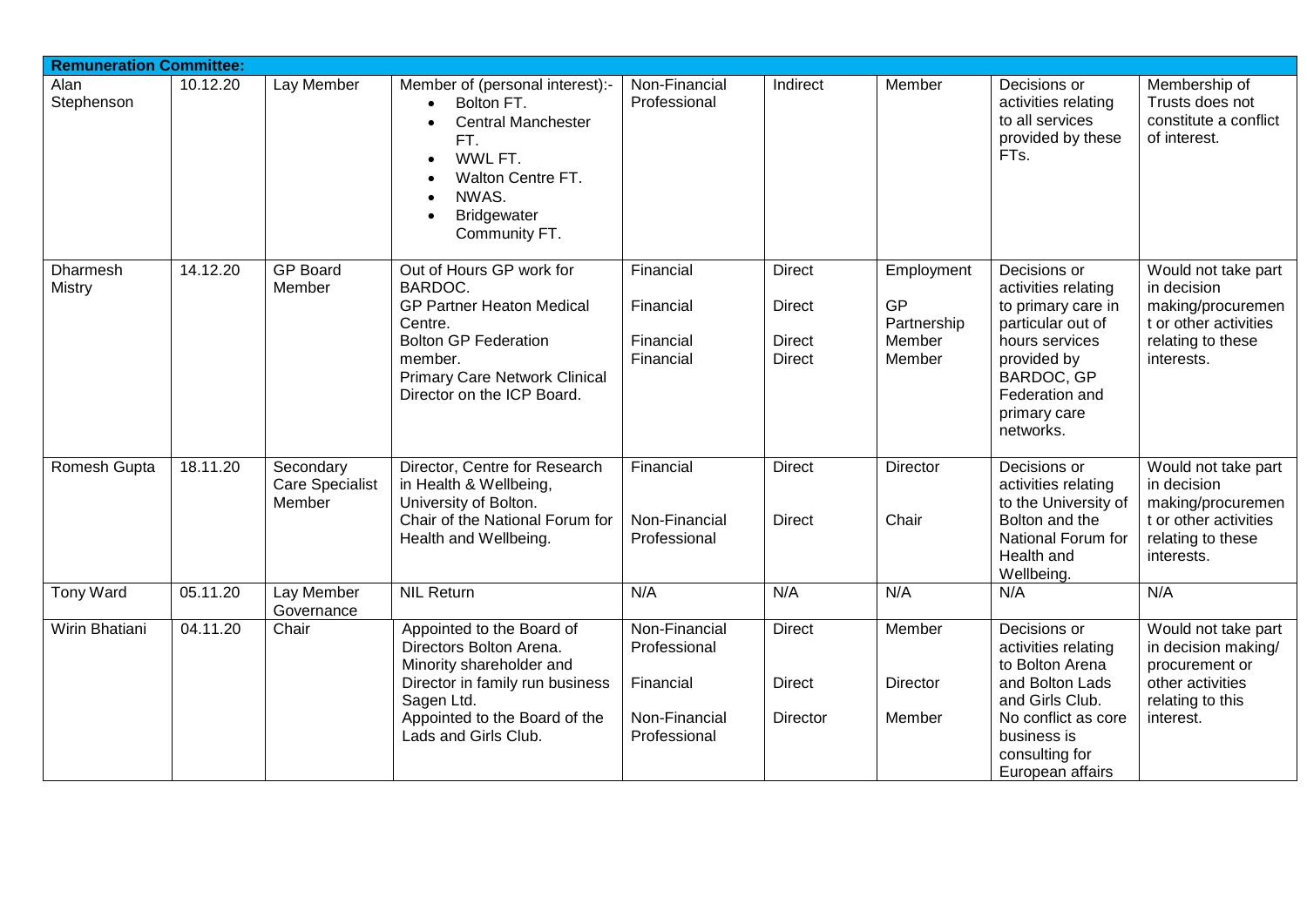| Zieda Ali                                    | 03.11.20 | Lay Member<br>Public<br>Engagement                                     | Independent Lay Member of<br>Overview & Scrutiny and<br><b>EDHR Advisor - Rossendale</b><br>Council.<br>Police IAG Lancashire<br>Constabulary.<br>Chief Officer/HR Consultant<br>Lancashire Equalities<br>Organisation | Non-Financial<br>Professional.<br>Non-Financial<br>Professional.<br>Financial | <b>Direct</b><br><b>Direct</b><br><b>Direct</b> | Member<br>Public<br>Volunteer<br>Consultant<br>Volunteer | Decisions or<br>activities relating<br>to Rossendale<br>Council/<br>Lancashire<br>Police/Lancashire<br>Equalities<br>Organisation. | Would not take part<br>in decision<br>making/procuremen<br>t or other activities<br>relating to these<br>interests. |
|----------------------------------------------|----------|------------------------------------------------------------------------|------------------------------------------------------------------------------------------------------------------------------------------------------------------------------------------------------------------------|-------------------------------------------------------------------------------|-------------------------------------------------|----------------------------------------------------------|------------------------------------------------------------------------------------------------------------------------------------|---------------------------------------------------------------------------------------------------------------------|
|                                              |          |                                                                        | <b>Grant and Funding Panel</b><br>Appraiser to Lord<br>Shuttleworth.                                                                                                                                                   | Financial                                                                     | <b>Direct</b>                                   | Consultant<br>Volunteer                                  |                                                                                                                                    |                                                                                                                     |
| <b>Primary Care Commissioning Committee:</b> |          |                                                                        |                                                                                                                                                                                                                        |                                                                               |                                                 |                                                          |                                                                                                                                    |                                                                                                                     |
| Alan<br>Stephenson                           | 10.12.20 | Lay Member                                                             | Member of (personal interest):-<br>Bolton FT.<br><b>Central Manchester</b><br>FT.<br>WWL FT.<br>Walton Centre FT.<br>NWAS.<br><b>Bridgewater</b><br>Community FT.                                                      | Non-Financial<br>Professional                                                 | Indirect                                        | Member                                                   | Decisions or<br>activities relating<br>to all services<br>provided by these<br>FTs.                                                | Membership of<br>Trusts does not<br>constitute a conflict<br>of interest.                                           |
| Andy Morgan                                  | 03.11.20 | <b>Council Lead</b><br>Member for Adult<br>Services, Bolton<br>Council | Council Member.<br>Managing Director Morgan<br>Care Ltd (Social Care<br>Provider).<br>Trustee at Bolton Hospice and<br>Age UK Bolton.                                                                                  | Financial<br>Financial<br>Non-Financial<br>Professional                       | <b>Direct</b><br><b>Direct</b><br><b>Direct</b> | Member<br>Employment<br><b>Trustee</b>                   | Decisions or<br>activities relating<br>to Bolton Council,<br>Car Homes,<br><b>Bolton Hospice</b><br>and Age UK.                    | Would not take part<br>in decision making<br>/procurement or<br>other activities<br>relating to this<br>interest.   |
| <b>Kelly Knowles</b>                         | 02.11.20 | <b>Acting Chief</b><br><b>Finance Officer</b>                          | None                                                                                                                                                                                                                   | N/A                                                                           | N/A                                             | N/A                                                      | N/A                                                                                                                                | N/A                                                                                                                 |
| <b>Jim Fawcett</b>                           | 13.1.20  | Committee<br>Member                                                    | <b>Chair of Trustees Healthwatch</b><br><b>Bolton</b>                                                                                                                                                                  | Financial                                                                     | <b>Direct</b>                                   | Member                                                   | Decisions or<br>activities relating<br>to Healthwatch<br><b>Bolton</b>                                                             | Would not take part<br>in decision making/<br>procurement or<br>other activities<br>relating to this<br>interest.   |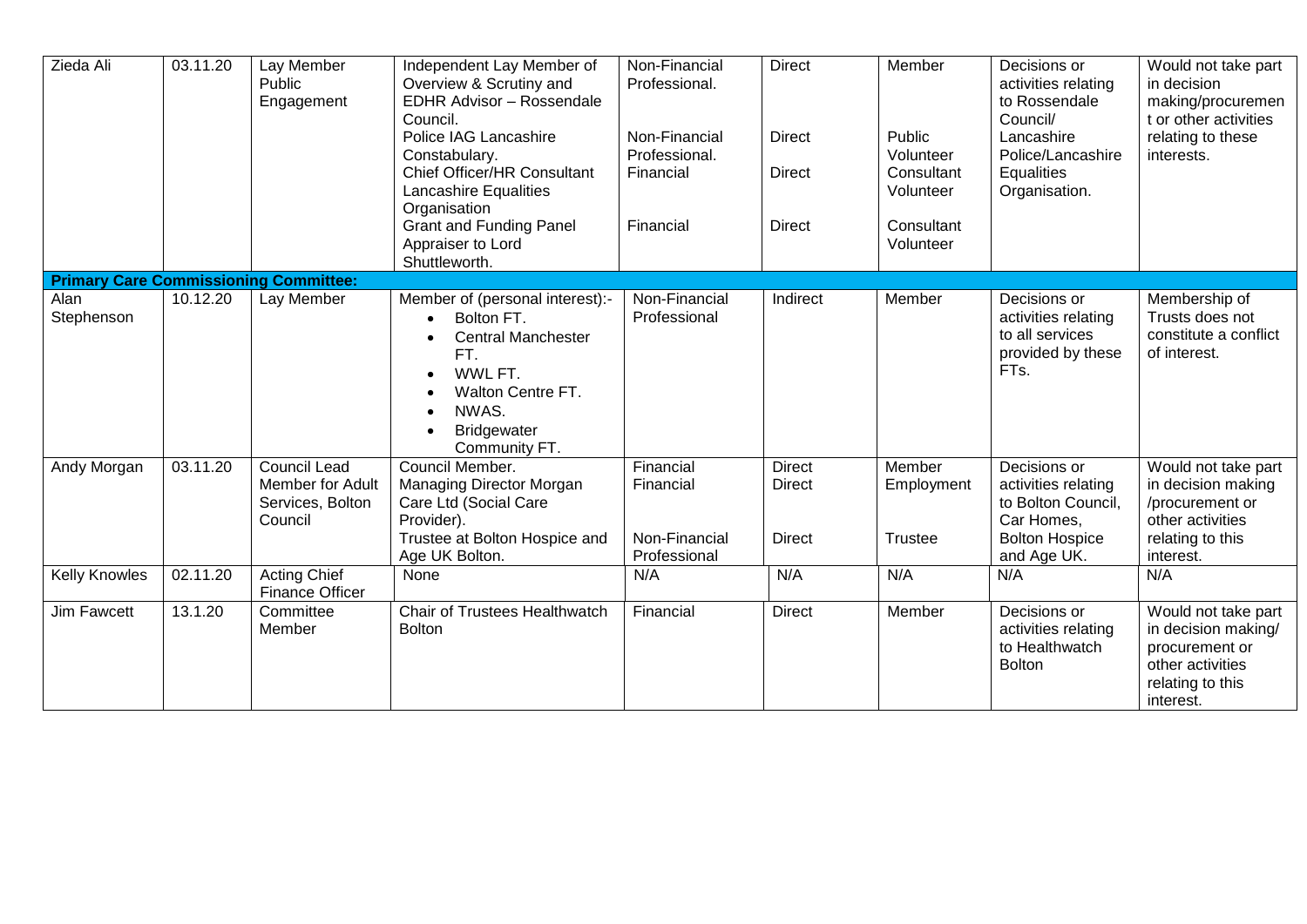| Lynda Helsby          | 17.11.20 | Associate<br>Director-<br>Primary Care &<br>Health<br>Improvement/<br>Committee<br>Member | Son works at Bolton FT<br>community services (single<br>point of access service).                                                                                                                                                                                                                                 | Non-Financial<br>Professional                                                                        | Indirect                                          | Family<br>member                                                     | Decisions or<br>activities relating<br>to single point of<br>access service.                                                                               | Would not take part<br>in decision making/<br>procurement or other<br>activities relating to<br>these interests.   |
|-----------------------|----------|-------------------------------------------------------------------------------------------|-------------------------------------------------------------------------------------------------------------------------------------------------------------------------------------------------------------------------------------------------------------------------------------------------------------------|------------------------------------------------------------------------------------------------------|---------------------------------------------------|----------------------------------------------------------------------|------------------------------------------------------------------------------------------------------------------------------------------------------------|--------------------------------------------------------------------------------------------------------------------|
| Lynn Donkin           | 15.2.21  | <b>Public Health</b><br>Representative                                                    | None                                                                                                                                                                                                                                                                                                              | N/A                                                                                                  | N/A                                               | N/A                                                                  | N/A                                                                                                                                                        | N/A                                                                                                                |
| Melissa<br>Maguinness | 17.11.20 | Director of<br>Strategic<br>Commissioning/<br>Deputy Chief<br>Officer                     | <b>NIL Return</b>                                                                                                                                                                                                                                                                                                 | N/A                                                                                                  | N/A                                               | N/A                                                                  | N/A                                                                                                                                                        | N/A                                                                                                                |
| <b>Stacey Walsh</b>   | 13.12.20 | <b>Practice Manager</b><br>representative/<br>Committee<br>Member                         | Practice Manager at Kearsley<br>Medical Centre.                                                                                                                                                                                                                                                                   | Financial                                                                                            | <b>Direct</b>                                     | Employment                                                           | Decisions or<br>activities relating<br>to this practice.                                                                                                   | Would not take part<br>in decision making/<br>procurement or other<br>activities relating to<br>this interest.     |
| Stephen<br>Liversedge | 3.1120   | Clinical Director,<br>Primary Care &<br>Health<br>Improvement                             | Senior Partner, Drs<br>Liversedge, and partners.<br>Son is Divisional Director of<br>Medicine, Royal Liverpool<br>University Hospital.<br>Partner is Head of Primary<br>Care Development in the<br>Primary Care Team<br>Daughter works as Speech &<br>Language Therapist at<br>Medway Maritime Hospital,<br>Kent. | Financial<br>Non-Financial<br>Professional<br>Non-Financial<br>Personal<br>Non-Financial<br>Personal | <b>Direct</b><br>Indirect<br>Indirect<br>Indirect | GP<br>Partnership<br>Family<br>Member<br>Partner<br>Family<br>Member | Decisions or<br>activities relating<br>to primary care,<br>Royal Liverpool<br>University<br>Hospital and<br>Speech and<br>Language<br>Therapy<br>Services. | Would not take part<br>in decision<br>making/procurement<br>or other activities<br>relating to these<br>interests. |
| Steven<br>Whittaker   | 17.11.20 | GP<br>representative/<br>Committee<br>Member                                              | GP partner - Dunstan<br>Partnership.<br><b>Clinical Lead for Primary Care</b><br><b>Transformation &amp; Recruitment</b><br>and Retention.                                                                                                                                                                        | Financial<br>Financial                                                                               | <b>Direct</b><br><b>Direct</b>                    | <b>GP</b><br>Partnership<br><b>Clinical Lead</b>                     | Decisions or<br>activities relating<br>to primary care.                                                                                                    | Would not take part<br>in decision<br>making/procurement<br>or other activities<br>relating to this<br>interest.   |
| Su Long               | 5.11.20  | <b>Chief Officer</b>                                                                      | Husband is a Consultant<br>Respiratory Physician at<br>Aintree University Hospital<br>NHS Trust and lead cancer<br>clinician for the Cheshire &<br>Merseyside Cancer Alliance.                                                                                                                                    | Non-Financial<br>Professional                                                                        | Indirect                                          | Spouse                                                               | Would not be<br>involved in these<br>discussions if<br>these<br>organisations had<br>an interest.                                                          | Would not take part<br>in decision<br>making/procurement<br>or other activities<br>relating to these<br>interests. |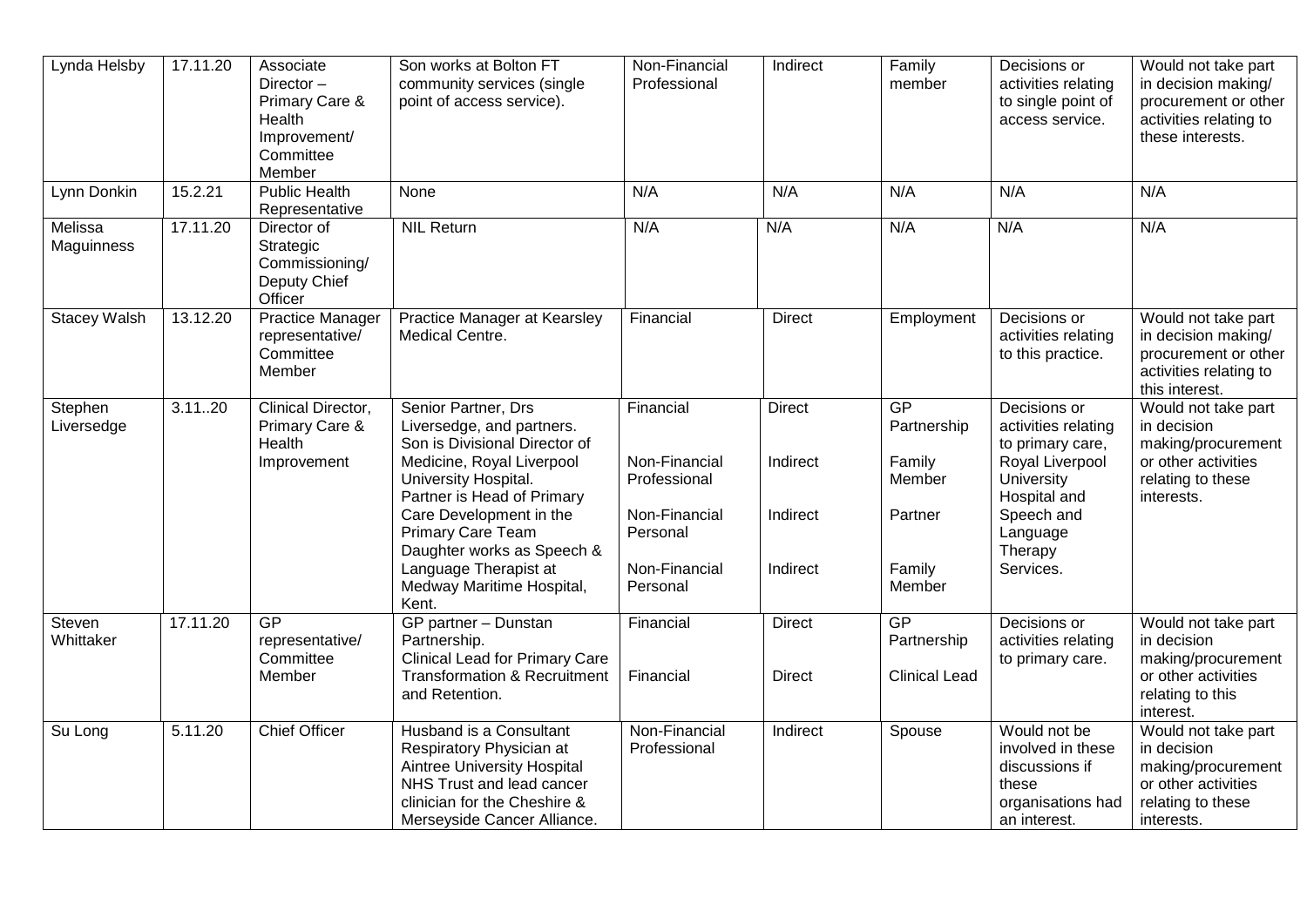| <b>Susan Baines</b>                | 3.11.20  | Lead Member for<br>Adult Health &<br>Wellbeing, Bolton<br>Council | Council member.<br>Governor of GMMH and<br>Bolton FT.                                                                                                                                                                                 | Financial<br>Non-Financial<br>Professional | <b>Direct</b><br><b>Direct</b> | Member<br>Governor            | Decisions or<br>activities relating<br>to Bolton Council,<br><b>GMMH</b> and<br>Bolton FT.                | Would not take part<br>in decision<br>making/procurement<br>or other activities<br>relating to these<br>interests. |
|------------------------------------|----------|-------------------------------------------------------------------|---------------------------------------------------------------------------------------------------------------------------------------------------------------------------------------------------------------------------------------|--------------------------------------------|--------------------------------|-------------------------------|-----------------------------------------------------------------------------------------------------------|--------------------------------------------------------------------------------------------------------------------|
| <b>Finance and QIPP Committee:</b> |          |                                                                   |                                                                                                                                                                                                                                       |                                            |                                |                               |                                                                                                           |                                                                                                                    |
| Alan<br>Stephenson                 | 26.11.19 | Lay Member                                                        | Member of (personal<br>interest):-<br>Bolton FT.<br>$\bullet$<br><b>Central Manchester</b><br>$\bullet$<br>FT.<br>WWL FT.<br>$\bullet$<br>Walton Centre FT.<br>$\bullet$<br>NWAS.<br>$\bullet$<br><b>Bridgewater</b><br>Community FT. | Non-Financial<br>Professional              | Indirect                       | Member                        | Decisions or<br>activities relating<br>to all services<br>provided by these<br>FTs.                       | Membership of<br>Trusts does not<br>constitute a conflict<br>of interest.                                          |
| <b>Kelly Knowles</b>               | 16.10.20 | <b>Acting Chief</b><br><b>Finance Officer</b>                     | None                                                                                                                                                                                                                                  | N/A                                        | N/A                            | N/A                           | N/A                                                                                                       | N/A                                                                                                                |
| Niruban<br>Ratnarajah              | 3.11.20  | <b>GP Board</b><br>Member                                         | Director of Ratnarajah Medical<br>Services Ltd., a limited<br>company through which I<br>undertake locum GP<br>sessions.<br>Partner, Stonehill Medical                                                                                | Financial<br>Financial                     | <b>Direct</b><br><b>Direct</b> | Director<br><b>GP Partner</b> | Declare any<br>interests related<br>to activities that<br>may impact or<br>cause conflict<br>Decisions or | Would not take part<br>in decision<br>making/procurement<br>or other activities<br>relating to this<br>interest.   |
|                                    |          |                                                                   | Centre.                                                                                                                                                                                                                               |                                            |                                |                               | activities relating<br>to primary care,<br>in particular to<br>Stonehill Medical<br>Centre.               |                                                                                                                    |
| <b>Tony Ward</b>                   | 5.11.20  | Lay Member<br>Governance                                          | <b>NIL Return</b>                                                                                                                                                                                                                     | N/A                                        | N/A                            | N/A                           | N/A                                                                                                       | N/A                                                                                                                |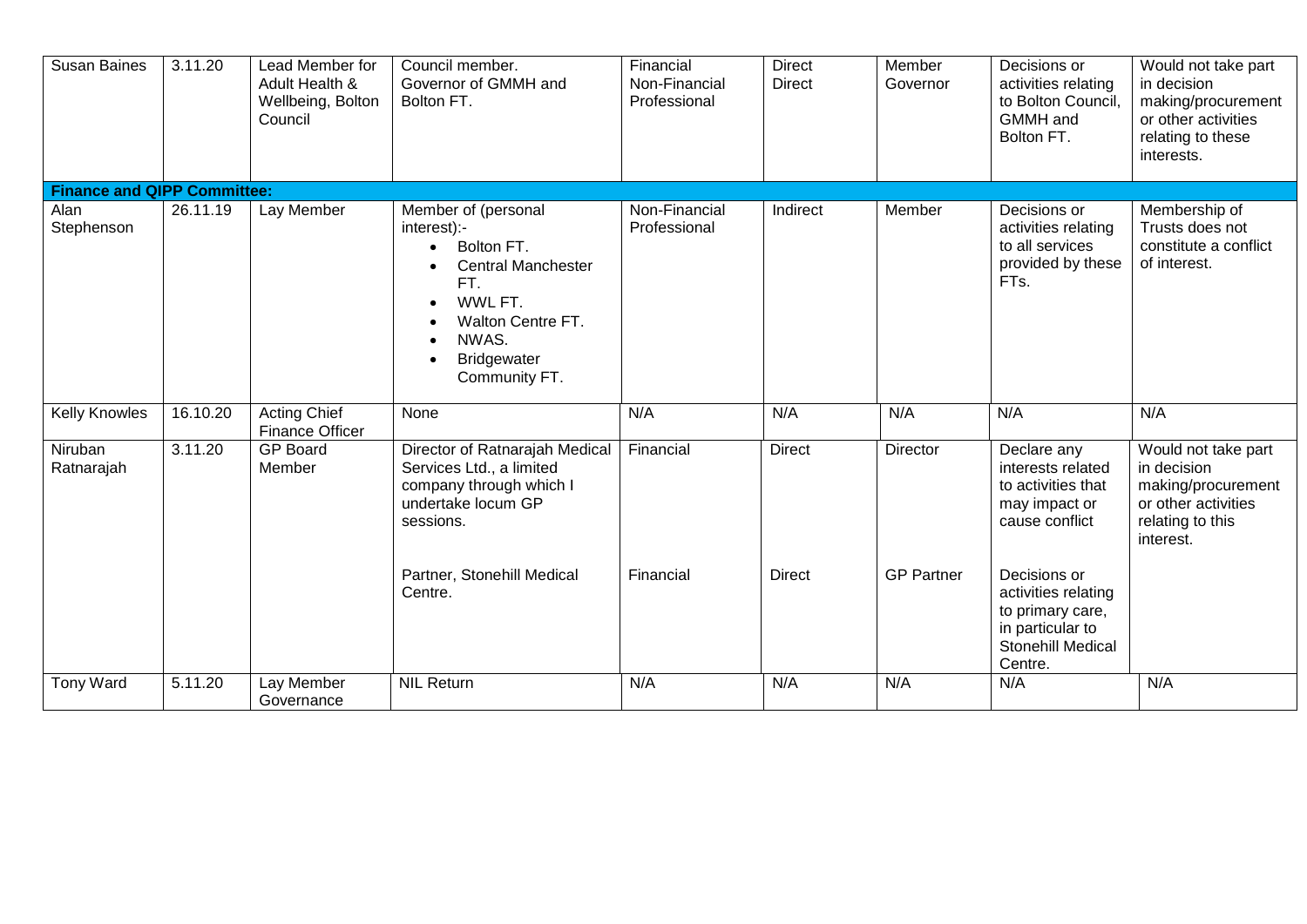|                  | <b>Conflicts of Interest Committee:</b> |                                               |                                                                                                                                                                                |                                             |                                |                                                |                                                                                                                                        |                                                                                                                    |  |  |  |  |
|------------------|-----------------------------------------|-----------------------------------------------|--------------------------------------------------------------------------------------------------------------------------------------------------------------------------------|---------------------------------------------|--------------------------------|------------------------------------------------|----------------------------------------------------------------------------------------------------------------------------------------|--------------------------------------------------------------------------------------------------------------------|--|--|--|--|
| Kelly Knowles    | 2.11.20                                 | <b>Acting Chief</b><br><b>Finance Officer</b> | None                                                                                                                                                                           | N/A                                         | N/A                            | N/A                                            | N/A                                                                                                                                    | N/A                                                                                                                |  |  |  |  |
| Romesh<br>Gupta  | 18.11.20                                | Secondary Care<br>Specialist<br>Member        | Director, Centre for Research<br>in Health & Wellbeing,<br>University of Bolton.<br>Chair of the National Forum for<br>Health and Wellbeing.                                   | Financial<br>Non-Financial<br>Professional  | <b>Direct</b><br><b>Direct</b> | Director<br>Chair                              | Decisions or<br>activities relating<br>to the University<br>of Bolton and the<br><b>National Forum</b><br>for Health and<br>Wellbeing. | Would not take part<br>in decision<br>making/procurement<br>or other activities<br>relating to these<br>interests. |  |  |  |  |
| Su Long          | 15.11.20                                | <b>Chief Officer</b>                          | Husband is a Consultant<br>Respiratory Physician at<br>Aintree University Hospital<br>NHS Trust and lead cancer<br>clinician for the Cheshire &<br>Merseyside Cancer Alliance. | Non-Financial<br>Professional               | Indirect                       | Spouse                                         | Would not be<br>involved in these<br>discussions if<br>these<br>organisations had<br>an interest.                                      | Would not take part<br>in decision<br>making/procurement<br>or other activities<br>relating to these<br>interests. |  |  |  |  |
| <b>Tony Ward</b> | 5.11.20                                 | Lay Member<br>Governance                      | <b>NIL Return</b>                                                                                                                                                              | N/A                                         | N/A                            | N/A                                            | N/A                                                                                                                                    | N/A                                                                                                                |  |  |  |  |
| Zieda Ali        | 3.11.20                                 | Lay Member<br>Public<br>Engagement            | Independent Lay Member of<br>Overview & Scrutiny and<br>EDHR Advisor - Rossendale<br>Council.                                                                                  | Non-Financial<br>Professional.              | <b>Direct</b>                  | Member                                         | Decisions or<br>activities relating<br>to Rossendale<br>Council/                                                                       | Would not take part<br>in decision<br>making/procurement<br>or other activities                                    |  |  |  |  |
|                  |                                         |                                               | Police IAG Lancashire<br>Constabulary.<br><b>Chief Officer/HR Consultant</b><br>Lancashire Equalities<br>Organisation                                                          | Non-Financial<br>Professional.<br>Financial | <b>Direct</b><br><b>Direct</b> | Public<br>Volunteer<br>Consultant<br>Volunteer | Lancashire<br>Police/Lancashire<br>Equalities<br>Organisation.                                                                         | relating to these<br>interests.                                                                                    |  |  |  |  |
|                  |                                         |                                               | <b>Grant and Funding Panel</b><br>Appraiser to Lord<br>Shuttleworth.                                                                                                           | Financial                                   | <b>Direct</b>                  | Consultant<br>Volunteer                        |                                                                                                                                        |                                                                                                                    |  |  |  |  |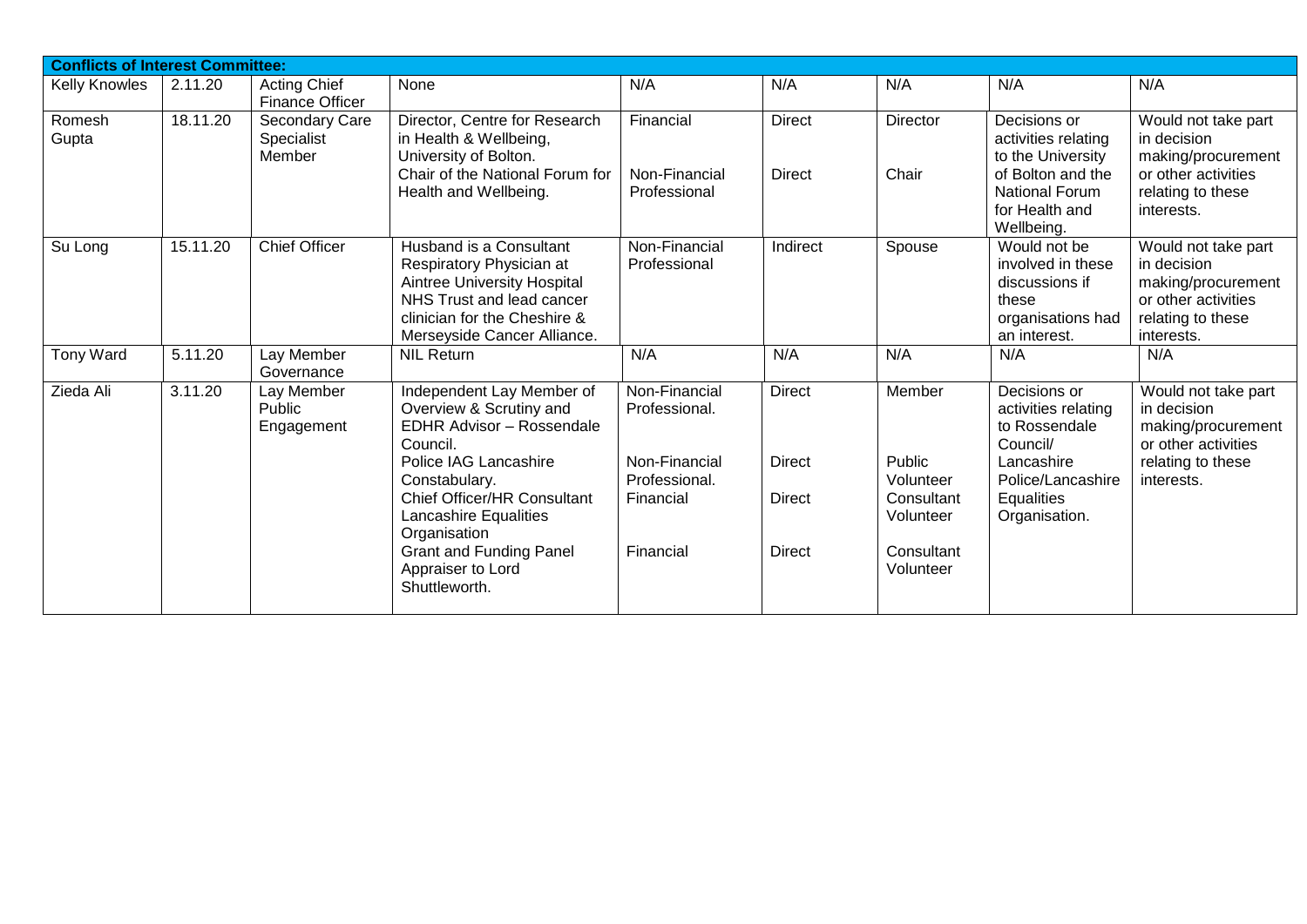| <b>Quality and Safety Committee:</b> |                       |                                                                                              |                                                                                                                                                                                                        |                                                                             |                                       |                                                              |                                                                                                            |                                                                                                                    |
|--------------------------------------|-----------------------|----------------------------------------------------------------------------------------------|--------------------------------------------------------------------------------------------------------------------------------------------------------------------------------------------------------|-----------------------------------------------------------------------------|---------------------------------------|--------------------------------------------------------------|------------------------------------------------------------------------------------------------------------|--------------------------------------------------------------------------------------------------------------------|
| Diane Sankey                         | $\overline{14.12.20}$ | <b>Patient Safety</b><br>and Governance<br>Lead                                              | Company Secretary of Sankey<br>Heating and Plumbing<br>Supplies Ltd.<br>Son is Management<br>Accountant at WWL NHS FT.<br>Daughter works in admin<br>support for Bolton NHS<br><b>Foundation Trust</b> | Financial<br>Non-Financial<br>Professional<br>Non-Financial<br>Professional | <b>Direct</b><br>Indirect<br>Indirect | Company<br>Secretary<br>Family<br>Member<br>Family<br>Member | Decisions or<br>activities relating<br>to WWL NHS FT,<br><b>Bolton NHS FT</b><br>and Bolton CCG.           | Would not take part<br>in decision<br>making/procurement<br>or other activities<br>relating to these<br>interests. |
| <b>Helen Lilley</b>                  | 4.1.21                | <b>Board Nurse</b>                                                                           | Lecturer in Nursing at the<br>University of Bolton.                                                                                                                                                    | Financial                                                                   | <b>Direct</b>                         | Lecturer                                                     | Decisions or<br>activities relating<br>to Bolton<br>University.                                            | Would not take part<br>in decision<br>making/procurement<br>or other activities<br>relating to these<br>interests. |
| Jane Bradford                        | 3.11.20               | <b>Clinical Director</b><br>Governance &<br>Safety                                           | <b>GP Partner - Harwood Group</b><br>practice.                                                                                                                                                         | Financial                                                                   | <b>Direct</b>                         | GP<br>Partnership                                            | Decisions or<br>activities relating<br>to primary care.                                                    | Would not take part<br>in decision<br>making/procurement<br>or other activities<br>relating to this<br>interest.   |
| John Tabor                           | 3.11.20               | Committee<br>Member                                                                          | GP at Kildonan House.<br>Part owner Kildonan<br>Pharmacy.                                                                                                                                              | Financial<br>Financial                                                      | <b>Direct</b><br><b>Direct</b>        | GP<br>Partnership<br>Part Owner                              | Decision or<br>activities relating<br>to primary care<br>services including<br>pharmaceutical<br>services. | Would not take part<br>in decision<br>making/procurement<br>or other activities<br>relating to this<br>interest.   |
| Lynda Helsby                         | 17.11.20              | Associate<br>Director $-$<br>Primary Care &<br>Health<br>Improvement/<br>Committee<br>Member | Son works at Bolton FT<br>community services (single<br>point of access service).                                                                                                                      | Non-Financial<br>Professional                                               | Indirect                              | Family<br>member                                             | Decisions or<br>activities relating<br>to single point of<br>access service.                               | Would not take part<br>in decision<br>making/procurement<br>or other activities<br>relating to these<br>interests. |
| Mike<br>Robinson                     | 17.11.20              | Associate<br>Director,<br>Governance &<br>Safety/<br>Committee<br>Member                     | Wife is a Cardiac<br><b>Rehabilitation Specialist</b><br><b>Physiotherapist for Salford</b><br>Royal FT.                                                                                               | Non-Financial<br>Professional                                               | Indirect                              | Spouse                                                       | Decisions or<br>activities relating<br>to physiotherapy<br>services at<br>Salford Royal<br>NHS FT.         | Would not take part<br>in decision<br>making/procurement<br>or other activities<br>relating to these<br>interests. |
| Nicola Onley                         | 5.11.20               | Associate<br><b>Director</b><br>Communications<br>& Engagement                               | <b>NIL Return</b>                                                                                                                                                                                      | N/A                                                                         | N/A                                   | N/A                                                          | N/A                                                                                                        | N/A                                                                                                                |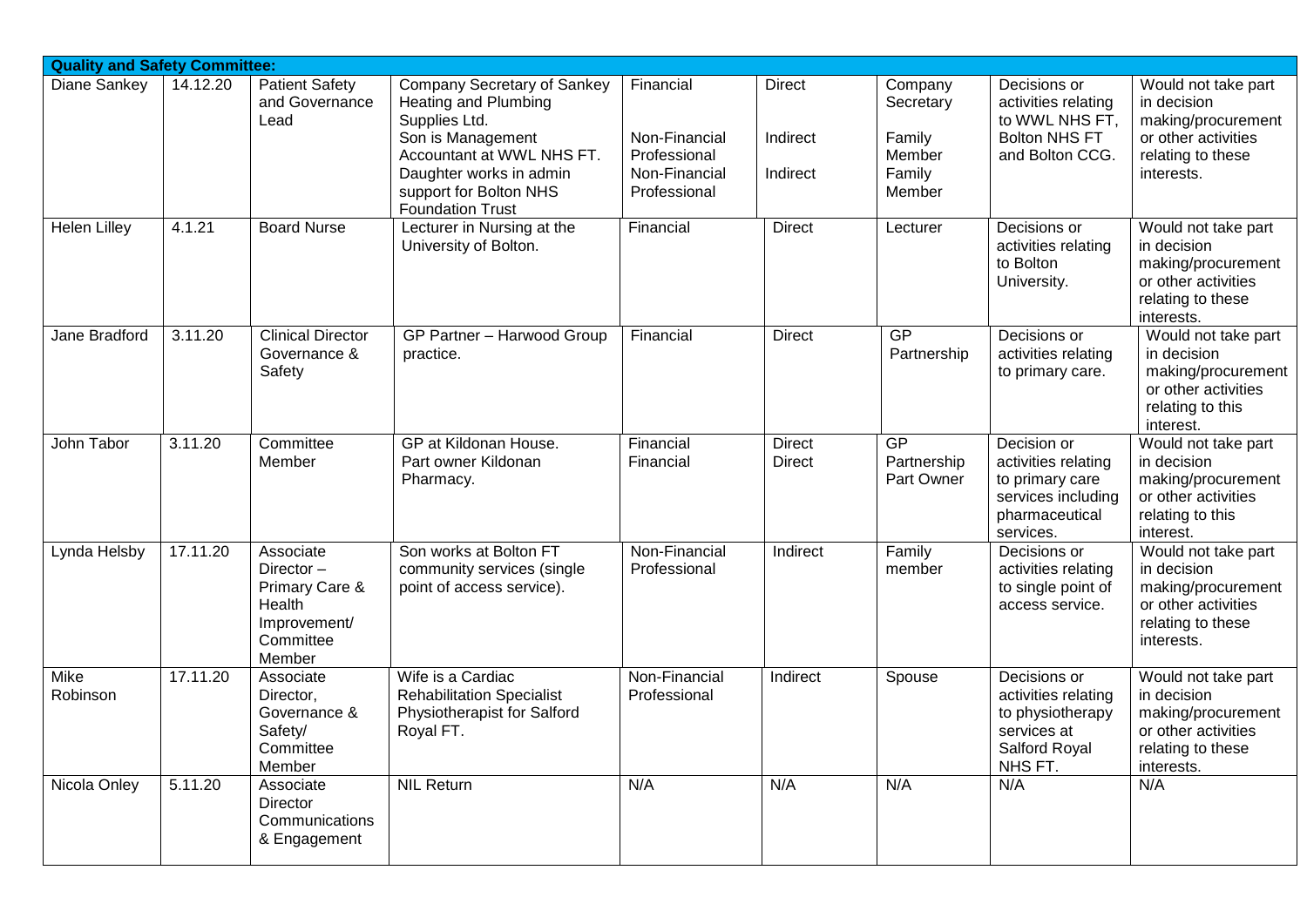| Zieda Ali                           | 3.11.20  | Lay Member<br>Public<br>Engagement                             | Independent Lay Member of<br>Overview & Scrutiny and<br>EDHR Advisor - Rossendale<br>Council.<br>Police IAG Lancashire<br>Constabulary.<br>Chief Officer/HR Consultant<br><b>Lancashire Equalities</b><br>Organisation<br><b>Grant and Funding Panel</b><br>Appraiser to Lord<br>Shuttleworth. | Non-Financial<br>Professional.<br>Non-Financial<br>Professional.<br>Financial<br>Financial | <b>Direct</b><br>Direct<br><b>Direct</b><br><b>Direct</b> | Member<br>Public<br>Volunteer<br>Consultant<br>Volunteer<br>Consultant<br>Volunteer | Decisions or<br>activities relating<br>to Rossendale<br>Council/Lancashir<br>e<br>Police/Lancashire<br>Equalities<br>Organisation. | Would not take part<br>in decision<br>making/procurement<br>or other activities<br>relating to these<br>interests. |
|-------------------------------------|----------|----------------------------------------------------------------|------------------------------------------------------------------------------------------------------------------------------------------------------------------------------------------------------------------------------------------------------------------------------------------------|--------------------------------------------------------------------------------------------|-----------------------------------------------------------|-------------------------------------------------------------------------------------|------------------------------------------------------------------------------------------------------------------------------------|--------------------------------------------------------------------------------------------------------------------|
| <b>Gill Baker</b>                   | 18.11.20 | Senior<br>Commissioning<br>Manager Urgent<br>Care              | <b>NIL Return</b>                                                                                                                                                                                                                                                                              | N/A                                                                                        | N/A                                                       | N/A                                                                                 | N/A                                                                                                                                | N/A                                                                                                                |
| <b>Health and Safety Committee:</b> |          |                                                                |                                                                                                                                                                                                                                                                                                |                                                                                            |                                                           |                                                                                     |                                                                                                                                    |                                                                                                                    |
| Alana Hall                          | 17.11.20 | <b>Primary Care</b><br>Project Manager/<br>Committee<br>Member | <b>NIL Return</b>                                                                                                                                                                                                                                                                              | N/A                                                                                        | N/A                                                       | N/A                                                                                 | N/A                                                                                                                                | N/A                                                                                                                |
| Diane Sankey                        | 14.12.20 | <b>Patient Safety</b><br>and Governance<br>Lead                | Company Secretary of Sankey<br><b>Heating and Plumbing</b><br>Supplies Ltd.<br>Son is Management<br>Accountant at WWL NHS FT.<br>Daughter works in admin<br>support for Bolton NHS<br>Foundation Trust.                                                                                        | Financial<br>Non-Financial<br>Professional<br>Non-Financial<br>Professional                | <b>Direct</b><br>Indirect<br>Indirect                     | Company<br>Secretary<br>Family<br>Member<br>Family<br>Member                        | Decisions or<br>activities relating<br>to WWL NHS FT,<br><b>Bolton NHS FT</b><br>and Bolton CCG.                                   | Would not take part<br>in decision<br>making/procurement<br>or other activities<br>relating to these<br>interests. |
| Dianne Oakley                       | 17.11.20 | Admin Support<br>Officer, FNC<br>Team/<br>Committee<br>Member  | <b>NIL Return</b>                                                                                                                                                                                                                                                                              | N/A                                                                                        | N/A                                                       | N/A                                                                                 | N/A                                                                                                                                | N/A                                                                                                                |
| Jayne Nicholls                      | 17.11.20 | Finance<br>Clerk/Committee<br>Member                           | Sister is a midwife at Bolton<br>FT.                                                                                                                                                                                                                                                           | Non-Financial<br>Professional                                                              | Indirect                                                  | Family<br>Member                                                                    | Decisions or<br>activities relating<br>to midwifery<br>services at Bolton<br>FT.                                                   | Would not take part<br>in decision<br>making/procurement<br>or other activities<br>relating to this<br>interest.   |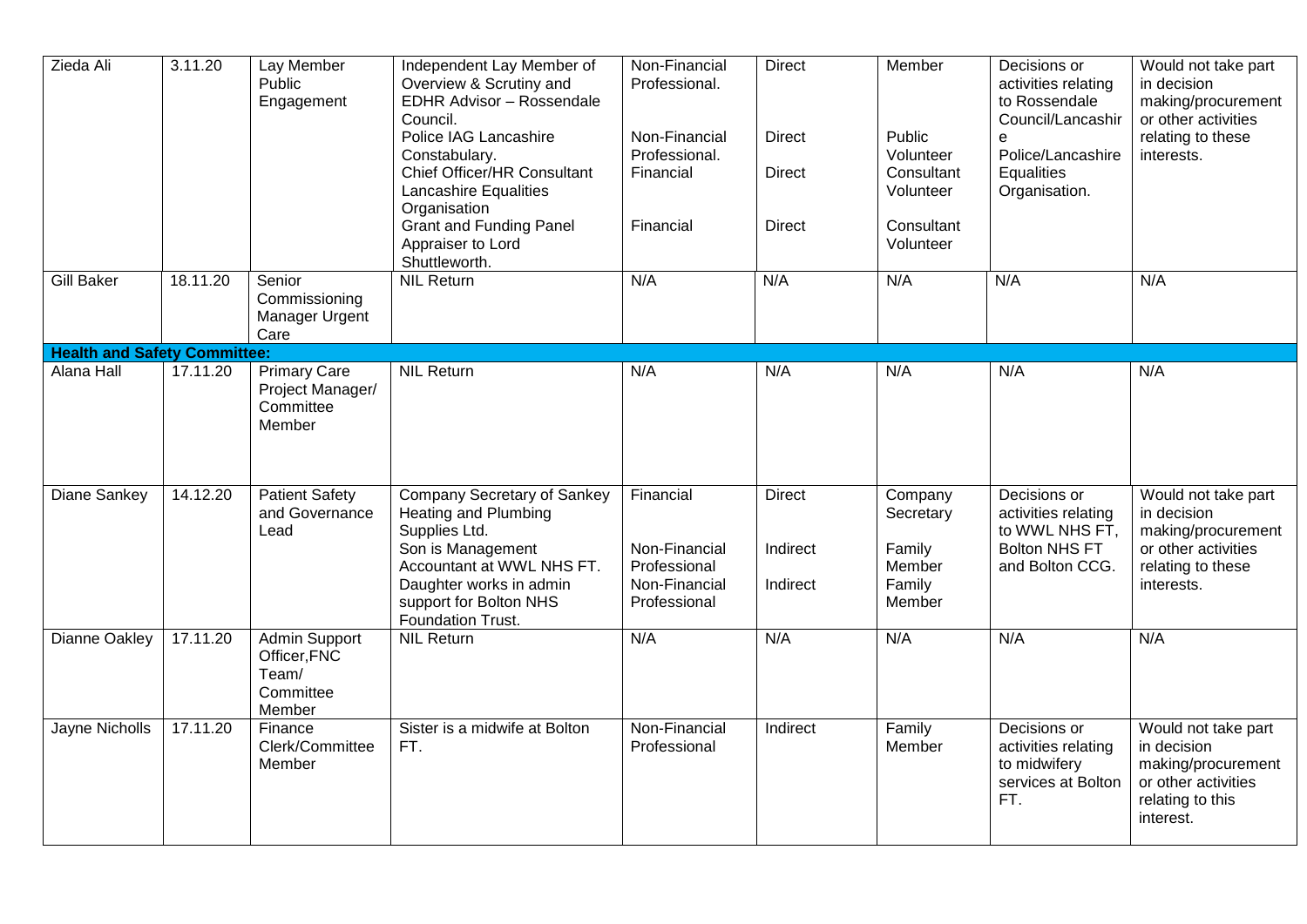| Joanne Taylor | 26.11.20 | Board Secretary/<br>Committee<br>Member             | Husband is employed by Dell,<br>who may seek to do business<br>with the NHS/CCG.                                                                                                      | Non-Financial<br>Professional | Indirect | Spouse | Decisions or<br>activities relating<br>to IT services<br>provided by Dell.                        | Would not take part<br>in decision<br>making/procurement<br>or other activities<br>relating to this<br>interest.   |
|---------------|----------|-----------------------------------------------------|---------------------------------------------------------------------------------------------------------------------------------------------------------------------------------------|-------------------------------|----------|--------|---------------------------------------------------------------------------------------------------|--------------------------------------------------------------------------------------------------------------------|
| Sarah Parker  | 24.11.20 | <b>E-RS Project</b><br>Lead/<br>Committee<br>Member | Partner works in the facilities<br>department at Rochdale<br>Infirmary.                                                                                                               | Non-Financial<br>Professional | Indirect | Spouse | Decisions or<br>activities relating<br>to facilities<br>services at<br>Rochdale<br>Infirmary.     | Would not take part<br>in decision making/<br>Procurement or other<br>activities relating to<br>this interest.     |
| Su Long       | 5.11.20  | <b>Chief Officer</b>                                | Husband is a Consultant<br>Respiratory Physician at<br><b>Aintree University Hospital</b><br>NHS Trust and lead cancer<br>clinician for the Cheshire &<br>Merseyside Cancer Alliance. | Non-Financial<br>Professional | Indirect | Spouse | Would not be<br>involved in these<br>discussions if<br>these<br>organisations had<br>an interest. | Would not take part<br>in decision<br>making/procurement<br>or other activities<br>relating to these<br>interests. |

**(NB: Executive members are included in the "All CCG staff" register)**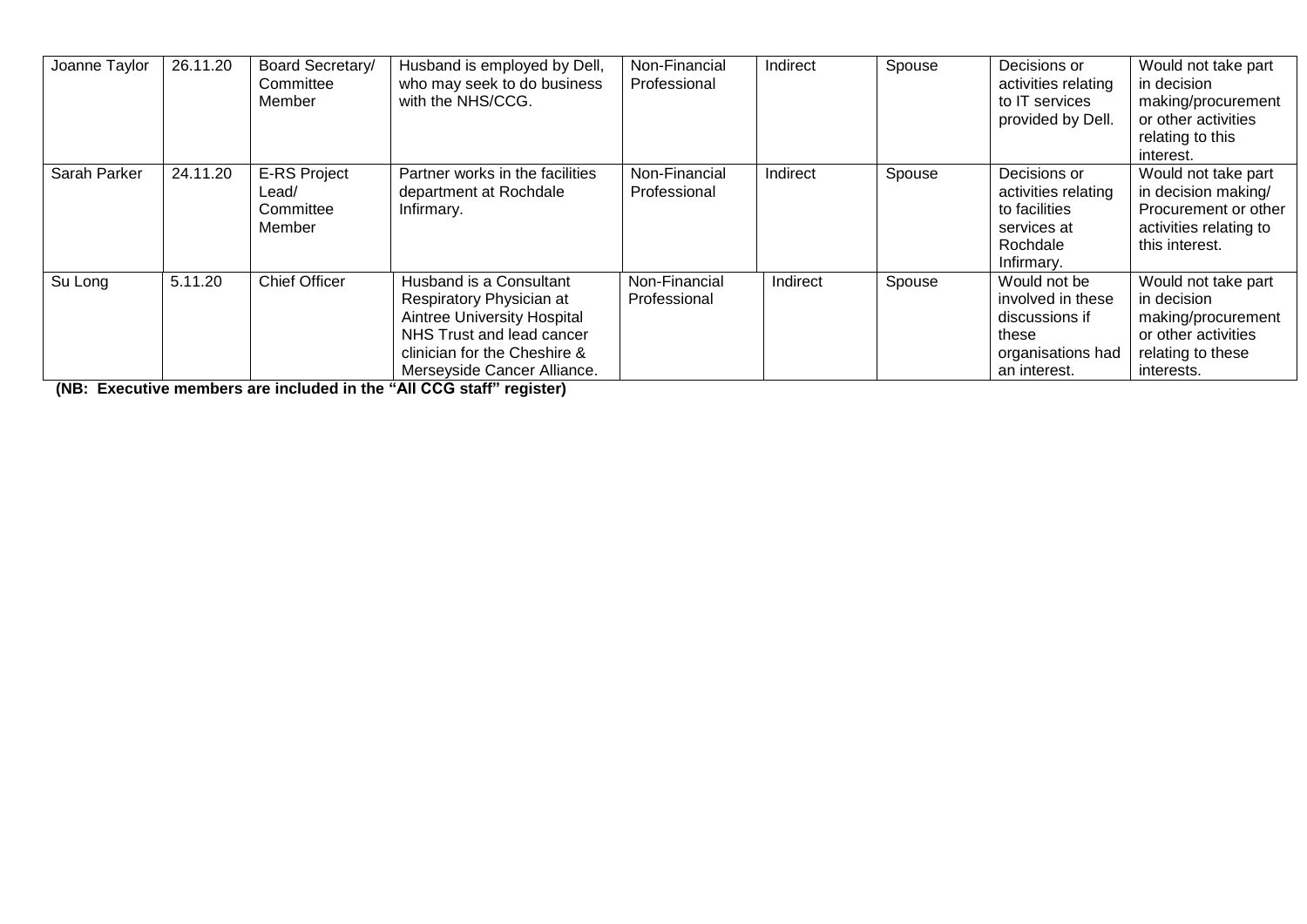| Name:                                                                                                                                                                                                  | <b>Date</b><br>from<br>which<br><i>interest</i><br>relates: | <b>Current</b><br><b>Position/Role held</b><br>in the CCG:                     | <b>Declared Interests</b><br>(Name of organisation and<br>nature of business):                                      | <b>Type of Interest</b><br>(Financial/Non-<br><b>Financial</b><br><b>Professional or</b><br><b>Non-Financial</b><br>Personal): | Is the<br>interest<br>direct or<br>indirect: | <b>Nature of</b><br>interest: | <b>Potential or</b><br>actual area<br>where interest<br>could occur:                             | <b>Action take to</b><br>mitigate risk:                                                                            |  |  |
|--------------------------------------------------------------------------------------------------------------------------------------------------------------------------------------------------------|-------------------------------------------------------------|--------------------------------------------------------------------------------|---------------------------------------------------------------------------------------------------------------------|--------------------------------------------------------------------------------------------------------------------------------|----------------------------------------------|-------------------------------|--------------------------------------------------------------------------------------------------|--------------------------------------------------------------------------------------------------------------------|--|--|
| GP Membership (includes GP partners (or where practice is a company, each Director), any individual involved with decision making/CCG business ie:<br><b>Clinical Leads and PCN Clinical Directors</b> |                                                             |                                                                                |                                                                                                                     |                                                                                                                                |                                              |                               |                                                                                                  |                                                                                                                    |  |  |
| Abdul Atcha                                                                                                                                                                                            | 2.3.21                                                      | <b>PCN Clinical</b><br>Director                                                | Senior GP/Clinical Director at<br>Olive Family Practice.<br>Co-opted member of the GP<br>Federation.                | Financial<br>Non-Financial<br>Professional                                                                                     | <b>Direct</b><br><b>Direct</b>               | Partner<br>Member             | Decisions or<br>activities relating<br>to primary care.                                          | Would not take part<br>in decision<br>making/procurement<br>or other activities<br>relating to these<br>interests. |  |  |
| Alison Lyon                                                                                                                                                                                            | 11.2.21                                                     | Clinical Lead -<br>Prescribing/Demand<br>Management &<br>Neighbourhood<br>Lead | Clinical Director for a PCN.<br>Husband is director of a<br>pharmacy company.                                       | Professional<br>Non-Financial<br>Professional                                                                                  | <b>Direct</b><br>Indirect                    | Spouse                        | Decisions or<br>activities relating<br>to primary care<br>in particular<br>pharmacy<br>services. | Would not take part<br>in decision<br>making/procurement<br>or other activities<br>relating to these<br>interests. |  |  |
| <b>Andrew Hill</b>                                                                                                                                                                                     | 5.11.20                                                     | <b>PCN Clinical</b><br>Director<br><b>Turton PCN</b>                           | Director/shareholder 17.5% of<br>Harwood Dispensary Ltd,<br>dispensing pharmacy at<br><b>Harwood Medical Centre</b> | Financial                                                                                                                      | <b>Direct</b>                                | Director                      | Decisions or<br>activities relating<br>to primary care in<br>particular<br>pharmacy<br>services  | Would not take part<br>in decision making/<br>procurement or other<br>activities relating to<br>this interests.    |  |  |
| Beverley<br>Matta                                                                                                                                                                                      | 8.12.20                                                     | <b>PCN Clinical</b><br>Director                                                | <b>GP Partner - Peter House</b><br>Surgery.<br>PCN Clinical Director on the<br>ICP Board.                           | Financial<br>Financial                                                                                                         | <b>Direct</b><br><b>Direct</b>               | GP<br>Partnership<br>Member   | Decisions or<br>activities relating<br>to primary care.                                          | Would not take part<br>in decision<br>making/procurement<br>or other activities<br>relating to this<br>interest.   |  |  |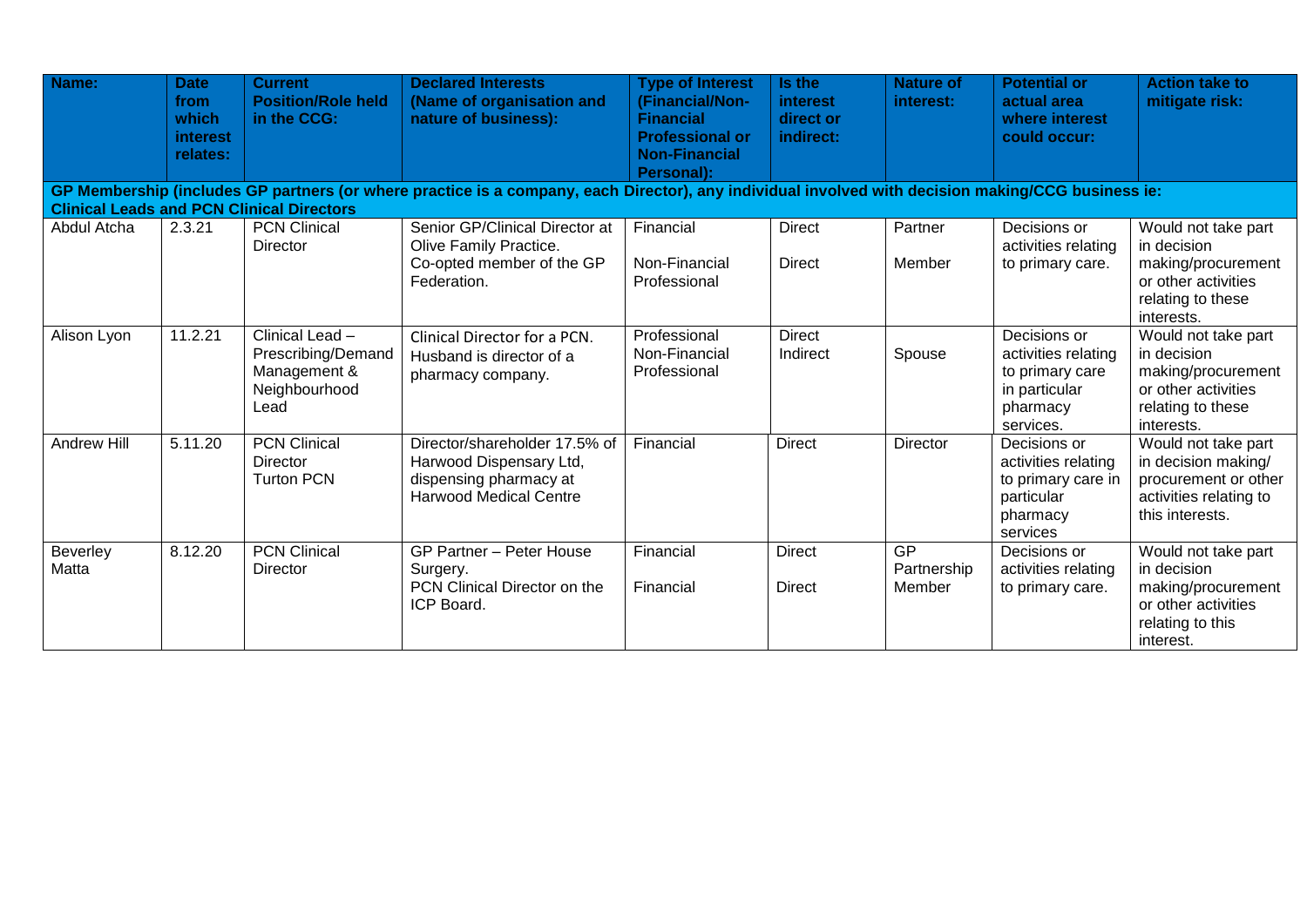| Charlotte<br>Mackinnon           | 23.11.20 | Named GP for<br>Safeguarding<br>Children &<br><b>Designated Doctor</b><br>for LAC | Employee as specialty doctor<br>in community paediatrics and<br>GP with special interest in<br>adolescent care for Bolton<br>FT.<br>Husband employed as<br>podiatrist at Bolton FT.<br>Husband has his own private<br>podiatry business - Premier | Financial<br>Non-Financial<br>Professional<br>Non-Financial | <b>Direct</b><br>Indirect<br>Indirect                            | Employment<br>Spouse<br>Spouse                             | Decisions or<br>activities relating<br>to paediatric and<br>podiatry services.                                                | Would not take part<br>in decision<br>making/procurement<br>or other activities<br>relating to these<br>interests. |
|----------------------------------|----------|-----------------------------------------------------------------------------------|---------------------------------------------------------------------------------------------------------------------------------------------------------------------------------------------------------------------------------------------------|-------------------------------------------------------------|------------------------------------------------------------------|------------------------------------------------------------|-------------------------------------------------------------------------------------------------------------------------------|--------------------------------------------------------------------------------------------------------------------|
|                                  |          |                                                                                   | Podiatry.                                                                                                                                                                                                                                         | Professional                                                |                                                                  |                                                            |                                                                                                                               |                                                                                                                    |
| <b>Dharmesh</b><br><b>Mistry</b> | 14.12.20 | <b>GP Board Member</b>                                                            | Out of Hours GP work for<br>BARDOC.<br><b>GP Partner Heaton Medical</b><br>Centre.<br><b>Bolton GP Federation</b><br>member.<br><b>Primary Care Network</b>                                                                                       | Financial<br>Financial<br>Financial<br>Financial            | <b>Direct</b><br><b>Direct</b><br><b>Direct</b><br><b>Direct</b> | Employment<br><b>GP</b><br>Partnership<br>Member<br>Member | Decisions or<br>activities relating<br>to primary care in<br>particular out of<br>hours services<br>provided by<br>BARDOC, GP | Would not take part<br>in decision<br>making/procurement<br>or other activities<br>relating to these<br>interests. |
|                                  |          |                                                                                   | Clinical Director on the ICP<br>Board.                                                                                                                                                                                                            |                                                             |                                                                  |                                                            | Federation and<br>primary care<br>networks.                                                                                   |                                                                                                                    |
| Emma<br>Saunders                 | 4.1.21   | Clinical Lead -<br>Community &<br><b>Integrated Care</b>                          | <b>GP Partner Tonge Fold</b><br>Health Centre.<br>Partner works for the GP<br>Federation and as part of this                                                                                                                                      | Financial<br>Non-Financial                                  | <b>Direct</b><br>Indirect                                        | GP<br>Partnership<br>Spouse                                | Decisions or<br>activities relating<br>to the discharge<br>to assess service.                                                 | Would not take part<br>in decision making/<br>procurement or other<br>activities relating to                       |
|                                  |          |                                                                                   | covers the discharge to<br>assess service at Wifred<br>Gere.                                                                                                                                                                                      | Professional                                                |                                                                  |                                                            |                                                                                                                               | these interests.                                                                                                   |
| George Ogden                     | 15.2.21  | <b>Clinical Network</b><br>Lead - Farnworth<br>& Kearsley                         | GP Partner, Kearsley Medical<br>Centre.<br><b>Executive Member, Bolton</b>                                                                                                                                                                        | Financial<br>Non-Financial                                  | <b>Direct</b><br><b>Direct</b>                                   | GP<br>Partnership<br>Member                                | Decisions or<br>activities relating<br>to primary care,                                                                       | Would not take part<br>in decision making/<br>Procurement or other                                                 |
|                                  |          |                                                                                   | LMC.<br>Chair Bolton GP Federation.<br>PCN Clinical Lead Farnworth<br>& Kearsley.                                                                                                                                                                 | Professional<br>Financial<br>Financial                      | <b>Direct</b><br><b>Direct</b>                                   | Chair<br>Director                                          | GP Federation,<br>LMC, education,<br>Lancashire NHS<br>Teaching                                                               | activities relating to<br>these interests.                                                                         |
|                                  |          |                                                                                   | Member GMHSC & GPAG.                                                                                                                                                                                                                              | Non-Financial<br>Professional                               | <b>Direct</b>                                                    | Member                                                     | Hospital.                                                                                                                     |                                                                                                                    |
|                                  |          |                                                                                   | Governor Orchards School.                                                                                                                                                                                                                         | Non-Financial<br>Professional                               | <b>Direct</b>                                                    | Governor                                                   |                                                                                                                               |                                                                                                                    |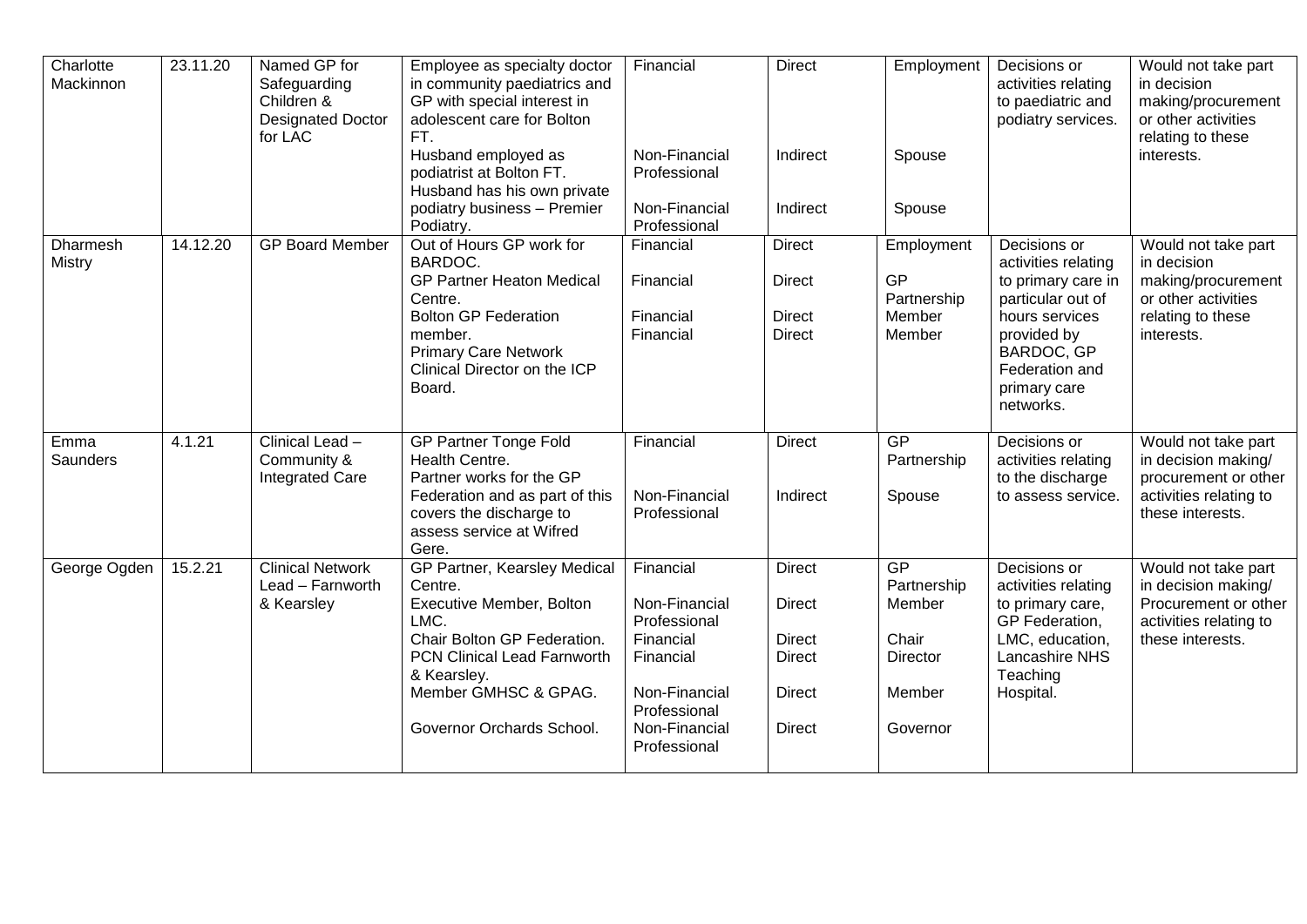| Helen Wall   | 27.11.20 | Clinical Lead,              | <b>GP Partner Oak Family</b>                               | Financial     | <b>Direct</b> | GP                | Decisions or                     | Would not take part                |
|--------------|----------|-----------------------------|------------------------------------------------------------|---------------|---------------|-------------------|----------------------------------|------------------------------------|
|              |          | Children's and              | Practice, Bolton.                                          |               |               | Partnership       | activities relating              | in decision                        |
|              |          | Maternity and               | GP at BARDOC out of hour's                                 | Non-Financial | <b>Direct</b> | Advisory          | to primary care in               | making/procurement                 |
|              |          | <b>Clinical Director of</b> | service.                                                   | Professional  |               |                   | particular out of                | or other activities                |
|              |          | Commissioning               | Husband is a dental surgeon                                |               |               |                   | hours services                   | relating to these                  |
|              |          |                             | working in NHS oral surgery<br>contracted in Bolton.       | Financial     | Indirect      | Spouse            | provided by<br>BARDOC, dental    | interests.                         |
|              |          |                             | Foundation Governor, St                                    | Non-Financial | Indirect      | Governor          | services and                     |                                    |
|              |          |                             | Columbas RC primary school.                                | Professional  |               |                   | education                        |                                    |
|              |          |                             |                                                            |               |               |                   | services.                        |                                    |
| John Tabor   | 3.11.20  | Clinical                    | GP at Kildonan House.                                      | Financial     | Direct        | <b>GP</b>         | Decision or                      | Would not take part                |
|              |          | Governance Lead             | Part owner Kildonan                                        | Financial     | <b>Direct</b> | Partnership       | activities relating              | in decision making/                |
|              |          | & Neighbourhood             | Pharmacy.                                                  |               |               | Part Owner        | to primary care                  | procurement or other               |
|              |          | Lead                        |                                                            |               |               |                   | services including               | activities relating to             |
|              |          |                             |                                                            |               |               |                   | pharmaceutical                   | this interest.                     |
|              |          |                             |                                                            |               |               |                   | services.                        |                                    |
| Liagat Natha | 3.11.20  | Clinical Lead - IT          | GP Partner, Kearsley Medical                               | Financial     | <b>Direct</b> | <b>GP</b>         | Decisions or                     | Would not take part                |
|              |          |                             | Centre.                                                    |               |               | Partnership       | activities relating              | in decision                        |
|              |          |                             | Member Bolton LMC.                                         | Non-Financial | <b>Direct</b> | Chair             | to primary care,                 | making/procurement                 |
|              |          |                             | Director of Natha Medical                                  | Professional  |               |                   | voluntary sector                 | or other activities                |
|              |          |                             | Services Limited, company                                  | Financial     | <b>Direct</b> | <b>Director</b>   | organisations and                | relating to these                  |
|              |          |                             | undertaking locum sessions.                                | Non-Financial | <b>Direct</b> | Trustee           | locum services.                  | interests.                         |
|              |          |                             | <b>Trustee for Bolton Muslim</b>                           | Professional  |               |                   |                                  |                                    |
| Niruban      |          | <b>GP Board</b>             | <b>Welfare Trust.</b>                                      |               | <b>Direct</b> |                   |                                  |                                    |
| Ratnarajah   | 3.11.20  | Member                      | Director of Ratnarajah Medical<br>Services Ltd., a limited | Financial     |               | Director          | Declare any<br>interests related | Would not take part<br>in decision |
|              |          |                             | company through which I                                    |               |               |                   | to activities that               | making/procurement                 |
|              |          |                             | undertake locum GP sessions.                               |               |               |                   | may impact or                    | or other activities                |
|              |          |                             |                                                            |               |               |                   | cause conflict                   | relating to this                   |
|              |          |                             |                                                            |               |               |                   |                                  | interest.                          |
|              |          |                             | Partner, Stonehill Medical                                 | Financial     | <b>Direct</b> | <b>GP Partner</b> | Decisions or                     |                                    |
|              |          |                             | Centre.                                                    |               |               |                   | activities relating              |                                    |
|              |          |                             |                                                            |               |               |                   | to primary care, in              |                                    |
|              |          |                             |                                                            |               |               |                   | particular to                    |                                    |
|              |          |                             |                                                            |               |               |                   | Stonehill Medical                |                                    |
|              |          |                             |                                                            |               |               |                   | Centre.                          |                                    |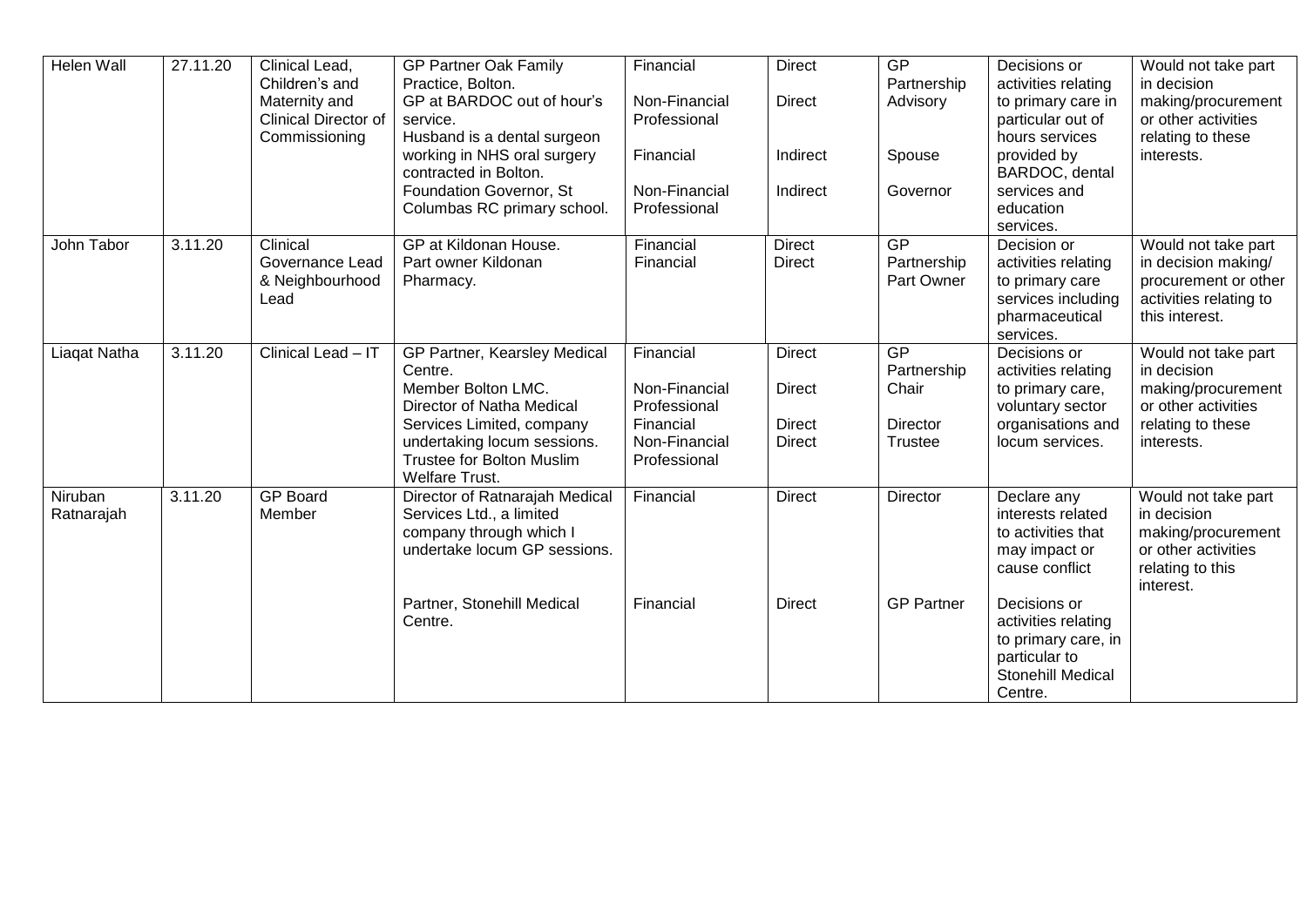| Sarah Kiely         | 12.1.21              | Clinical Lead -                            | Salaried GP at Garnet Fold                                                                                                                                                                  | Financial                     | <b>Direct</b> | GP                        | Decisions or                                                          | Would not take part                                                                                              |
|---------------------|----------------------|--------------------------------------------|---------------------------------------------------------------------------------------------------------------------------------------------------------------------------------------------|-------------------------------|---------------|---------------------------|-----------------------------------------------------------------------|------------------------------------------------------------------------------------------------------------------|
|                     |                      | Safeguarding                               | Practice.<br>GP Appraiser for NHS<br>England.<br>GP with special interest in                                                                                                                | Financial                     | <b>Direct</b> | Partnership<br>Employment | activities relating<br>to primary care,<br>appraisal<br>processes and | in decision<br>making/procurement<br>or other activities<br>relating to these                                    |
|                     |                      |                                            | asylum seeker mental health<br>employed by GMMH.                                                                                                                                            | Financial                     | <b>Direct</b> | Employment                | mental health<br>services provided<br>by GMMH                         | interests.                                                                                                       |
| Sarah<br>McLoughlin | 5.1.21               | <b>Clinical Lead</b><br><b>Urgent Care</b> | GP Partner at Dr Lowe and<br>Partners.                                                                                                                                                      | Financial                     | <b>Direct</b> | GP<br>Partnership         | Decisions or<br>activities relating<br>to primary care.               | Would not take part<br>in decision<br>making/procurement<br>or other activities<br>relating to this<br>interest. |
| Saveena<br>Ghaie    | $\overline{5.11.20}$ | <b>Clinical Director</b><br>Rumworth       | <b>GP Partner Garnet Fold</b><br>Practice.                                                                                                                                                  | Financial                     | <b>Direct</b> | GP<br>Partnership         | Decisions or<br>activities relating                                   | Would not take part<br>in decision making/                                                                       |
|                     |                      | <b>Network</b>                             | Director GP Federation.<br><b>GP Clinical Advisor NHSE GM</b>                                                                                                                               | Financial<br>Non-Financial    | <b>Direct</b> | <b>Director</b>           | to primary<br>care/GP                                                 | Procurement or other<br>activities relating to                                                                   |
|                     |                      |                                            | and Lancashire/South<br>Cumbria.                                                                                                                                                            | Professional                  | <b>Direct</b> | Advisory                  | Federation/LMC.                                                       | these interests.                                                                                                 |
|                     |                      |                                            | LMC Member.                                                                                                                                                                                 | Non-Financial<br>Professional | <b>Direct</b> | Membership                |                                                                       |                                                                                                                  |
| Seb Pillon          | 3.12.20              | Clinical Lead -<br>111 and out of<br>hours | Salaried GP, the Dunstan<br>Partnership, which is a<br>member of the GP Federation.                                                                                                         | Financial                     | <b>Direct</b> | Employment                | Decisions or<br>activities relating<br>to primary care, in            | Would not take part<br>in decision<br>making/procurement                                                         |
|                     |                      |                                            | Staff Grade, Zero Hours<br>Contract for Bolton FT in the                                                                                                                                    | Financial                     | <b>Direct</b> | Employment                | particular<br>diabetes services<br>and A&E services                   | or other activities<br>relating to these                                                                         |
|                     |                      |                                            | <b>Emergency Department.</b><br><b>Primary Care Medical</b><br><b>Educator with Health</b><br><b>Education England</b>                                                                      | Financial                     | <b>Direct</b> | Presenter                 | at Bolton FT.                                                         | interests.                                                                                                       |
|                     |                      |                                            | Novo Nordisk presenter of<br>diabetes education,<br>honorarium to be<br>received.(role postponed due<br>to Covid)<br>Receive education on diabetes<br>from Novo Nordisk, NAPP and<br>Lilly. | Non-Financial<br>Professional | <b>Direct</b> | Training                  |                                                                       |                                                                                                                  |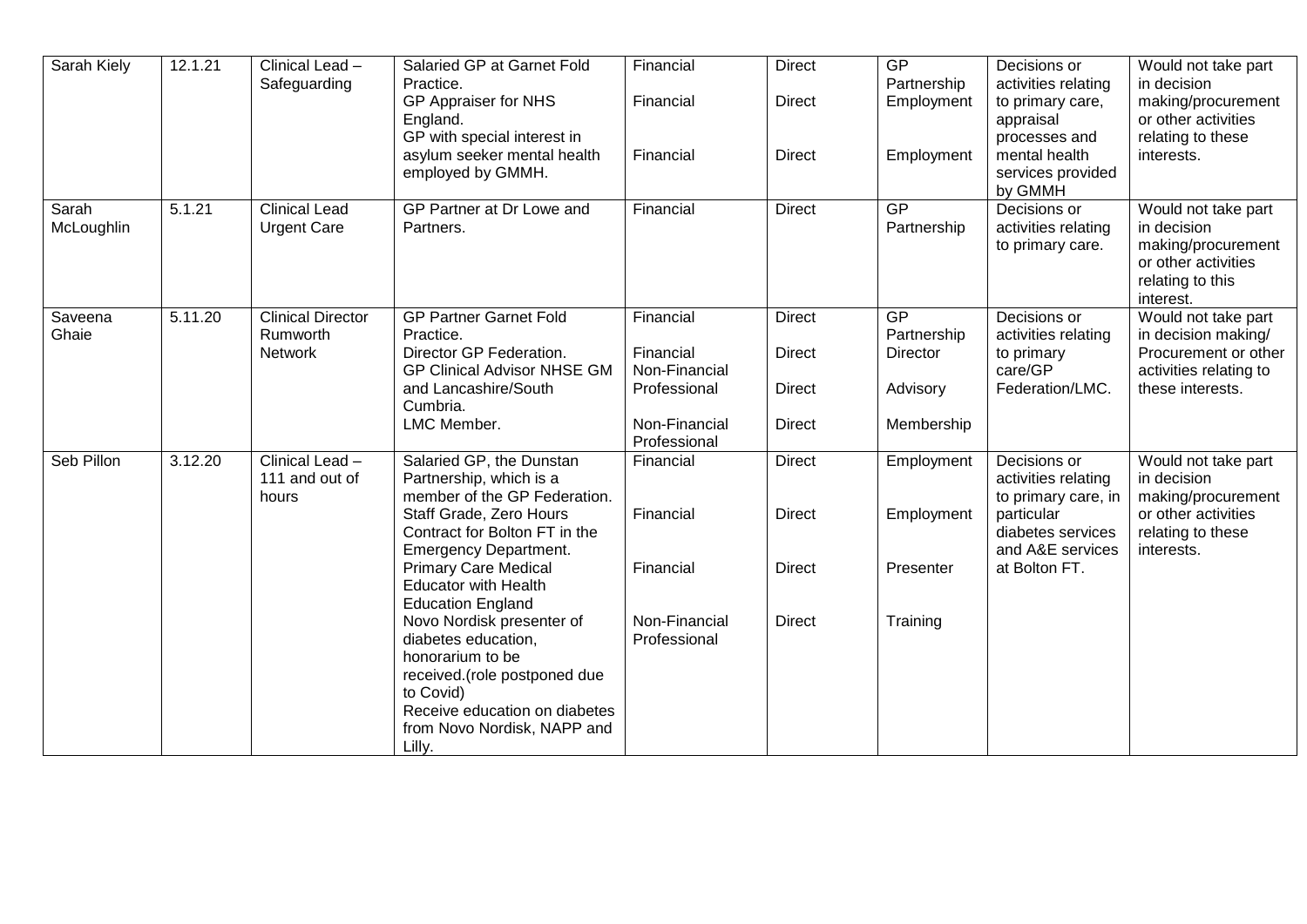| <b>Sree Mallik</b>    | 2.3.21   | Clinical Lead,<br>Mental Health &<br>Learning                         | <b>NIL Return</b>                                                                                                                              | N/A                           | N/A           | N/A                  | N/A                                                                                                    | N/A                                                                                                            |
|-----------------------|----------|-----------------------------------------------------------------------|------------------------------------------------------------------------------------------------------------------------------------------------|-------------------------------|---------------|----------------------|--------------------------------------------------------------------------------------------------------|----------------------------------------------------------------------------------------------------------------|
| Stephen<br>Liversedge | 3.11.20  | <b>Disabilities</b><br>Clinical Director,<br>Primary Care &<br>Health | Senior Partner, Drs Liversedge,<br>and partners.<br>Son is Divisional Director of                                                              | Financial                     | <b>Direct</b> | GP<br>Partnership    | Decisions or<br>activities relating<br>to primary care,                                                | Would not take part<br>in decision<br>making/procurement                                                       |
|                       |          | Improvement                                                           | Medicine, Royal Liverpool<br>University Hospital.<br>Partner is Head of Primary                                                                | Non-Financial<br>Professional | Indirect      | Family<br>Member     | Royal Liverpool<br>University<br>Hospital and                                                          | or other activities<br>relating to these<br>interests.                                                         |
|                       |          |                                                                       | Care Development in the<br>Primary Care Team<br>Daughter works as Speech &                                                                     | Non-Financial<br>Personal     | Indirect      | Partner              | Speech and<br>Language<br>Therapy Services.                                                            |                                                                                                                |
|                       |          |                                                                       | Language Therapist at Medway<br>Maritime Hospital, Kent.                                                                                       | Non-Financial<br>Personal     | Indirect      | Family<br>Member     |                                                                                                        |                                                                                                                |
| Steven<br>Whittaker   | 17.11.20 | GP<br>representative/<br>Committee                                    | GP partner - Dunstan<br>Partnership.<br><b>Clinical Lead for Primary Care</b>                                                                  | Financial                     | <b>Direct</b> | GP<br>Partnership    | Decisions or<br>activities relating<br>to primary care.                                                | Would not take part<br>in decision<br>making/procurement                                                       |
|                       |          | Member                                                                | <b>Transformation &amp; Recruitment</b><br>and Retention.<br><b>PCN Clinical Director</b>                                                      | Financial                     | <b>Direct</b> | <b>Clinical Lead</b> |                                                                                                        | or other activities<br>relating to this<br>interest.                                                           |
| <b>Tarek Bakht</b>    | 4.11.20  | <b>GP Board</b><br>Member                                             | Salaried GP at Edgworth<br>Medical Centre.                                                                                                     | Financial                     | <b>Direct</b> | GP<br>Partnership    | Decisions or<br>activities relating                                                                    | Would not take part<br>in decision                                                                             |
|                       |          |                                                                       | MacMillan GP (funded by the<br>CCG) as part of this the<br>MacMillan professional has to<br>attend a yearly conference<br>funded by MacMillan. | Financial                     | <b>Direct</b> | Advisory             | to primary care,<br>cancer services<br>provided by<br>MacMillan.                                       | making/procurement<br>or other activities<br>relating to these<br>interests.                                   |
|                       |          |                                                                       | Wife is a salaried GP at<br>Crompton Health Centre.                                                                                            | Financial                     | Indirect      | Spouse               |                                                                                                        |                                                                                                                |
| Vera Bourn            | 14.12.20 | Practice Manager<br><b>CCG Liaison</b>                                | Practice Manager at the<br>Dunstan Partnership.                                                                                                | Financial                     | <b>Direct</b> | Employment           | Decisions or<br>activities relating<br>to primary care in<br>particular the<br>Dunstan<br>Partnership. | Would not take part<br>in decision making/<br>Procurement or other<br>activities relating to<br>this interest. |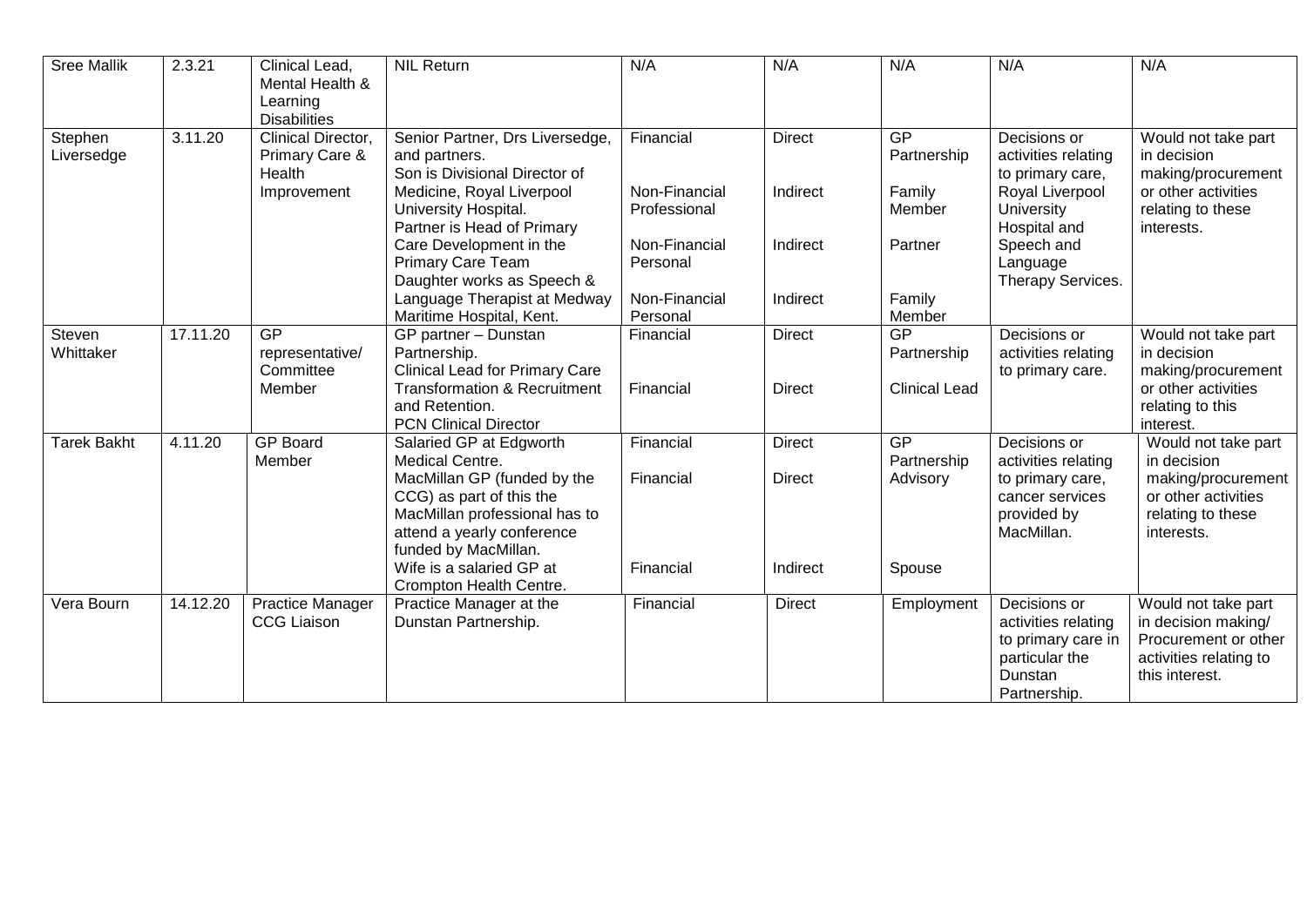| Name:                                                                                                                                                                                                                                                                                                                                 | <b>Date</b><br>from<br>which<br><b>interest</b><br>relates: | <b>Current</b><br><b>Position/Role</b><br>held in the CCG:     | <b>Declared Interests</b><br>(Name of organisation and<br>nature of business):                                                                                   | <b>Type of Interest</b><br>(Financial/Non-<br><b>Financial</b><br><b>Professional or</b><br><b>Non-Financial</b><br>Personal): | Is the interest<br>direct or<br>indirect: | <b>Nature of</b><br>interest: | <b>Potential or</b><br>actual area where<br>interest could<br>occur:                                                                                                              | <b>Action take to</b><br>mitigate risk:                                                                            |  |  |
|---------------------------------------------------------------------------------------------------------------------------------------------------------------------------------------------------------------------------------------------------------------------------------------------------------------------------------------|-------------------------------------------------------------|----------------------------------------------------------------|------------------------------------------------------------------------------------------------------------------------------------------------------------------|--------------------------------------------------------------------------------------------------------------------------------|-------------------------------------------|-------------------------------|-----------------------------------------------------------------------------------------------------------------------------------------------------------------------------------|--------------------------------------------------------------------------------------------------------------------|--|--|
| All CCG Staff involved in decision making concerning the commissioning of services, purchasing of goods, medicines, medical devices or equipment and formulary<br>decisions or entering into contracts on behalf of the CCG (includes declarations and NIL responses from full, part time, sessional, short term contracts, students, |                                                             |                                                                |                                                                                                                                                                  |                                                                                                                                |                                           |                               |                                                                                                                                                                                   |                                                                                                                    |  |  |
|                                                                                                                                                                                                                                                                                                                                       |                                                             |                                                                | trainees, agency and seconded staff, self-employed consultants, contract for service staff)                                                                      |                                                                                                                                |                                           |                               |                                                                                                                                                                                   |                                                                                                                    |  |  |
| Amanda<br>Williams                                                                                                                                                                                                                                                                                                                    | 17.11.20                                                    | <b>Head of Financial</b><br>Accounting and<br>Reporting        | <b>NIL Return</b>                                                                                                                                                | N/A                                                                                                                            | N/A                                       | N/A                           | N/A                                                                                                                                                                               | N/A                                                                                                                |  |  |
| Anne Rigby                                                                                                                                                                                                                                                                                                                            | 18.11.20                                                    | <b>Senior Specialist</b><br>Nurse, Primary<br>Care             | <b>NIL Return</b>                                                                                                                                                | N/A                                                                                                                            | N/A                                       | N/A                           | N/A                                                                                                                                                                               | N/A                                                                                                                |  |  |
| Avtar Ubbi                                                                                                                                                                                                                                                                                                                            | 4.1.21                                                      | Head of IT                                                     | <b>NIL Return</b>                                                                                                                                                | N/A                                                                                                                            | N/A                                       | N/A                           | N/A                                                                                                                                                                               | N/A                                                                                                                |  |  |
| <b>Caroline Gee</b>                                                                                                                                                                                                                                                                                                                   | 12.1.21                                                     | <b>Operational Lead</b><br>Nurse, Funded<br>Care Team          | NHSE offering individuals<br>direct payments for being a<br>panel member on the<br>Independent Review Panels.                                                    | Financial                                                                                                                      | <b>Direct</b>                             | Volunteer                     | None identified.<br>Individual to use<br>annual leave on<br>the IRP panel<br>days.                                                                                                | N/A                                                                                                                |  |  |
| Chris Haigh                                                                                                                                                                                                                                                                                                                           | 3.12.20                                                     | Head of<br><b>Medicines</b><br>Optimisation                    | Seconded role with Health<br><b>Innovation Manchester</b><br>supporting MO projects.                                                                             | Financial                                                                                                                      | <b>Direct</b>                             | Secondment                    | Declare interest to<br>chair at any<br>meetings<br>attended. Review<br>potential conflict<br>in commissioning<br>or projects with<br>associate director<br>before<br>involvement. | Would not take part<br>in decision<br>making/procurement<br>or other activities<br>relating to this<br>interest.   |  |  |
| Christine<br>Dixon                                                                                                                                                                                                                                                                                                                    | 18.11.20                                                    | <b>Designated Nurse</b>                                        | <b>NIL Return</b>                                                                                                                                                | N/A                                                                                                                            | N/A                                       | N/A                           | N/A                                                                                                                                                                               | N/A                                                                                                                |  |  |
| Claire<br>Donovan                                                                                                                                                                                                                                                                                                                     | 17.11.20                                                    | Associate Director<br>Financial<br>Management                  | Spouse is a senior member of<br>Lancashire Procurement<br>Team.<br>Family member works for<br>Niche Consulting regularly<br>used for NHS service and<br>reviews. | Non-Financial<br>Professional<br>Non-Financial<br>Personal                                                                     | Indirect<br>Indirect                      | Employment<br>Employment      | Decisions or<br>activities relating<br>to Lancashire<br>Procurement<br>Team and Niche<br>Consulting.                                                                              | Would not take part<br>in decision<br>making/procurement<br>or other activities<br>relating to these<br>interests. |  |  |
| Clare Atherton                                                                                                                                                                                                                                                                                                                        | 4.1.21                                                      | Deputy<br><b>Designated Nurse</b><br>for LAC &<br>Safeguarding | <b>NIL Return</b>                                                                                                                                                | N/A                                                                                                                            | N/A                                       | N/A                           | N/A                                                                                                                                                                               | N/A                                                                                                                |  |  |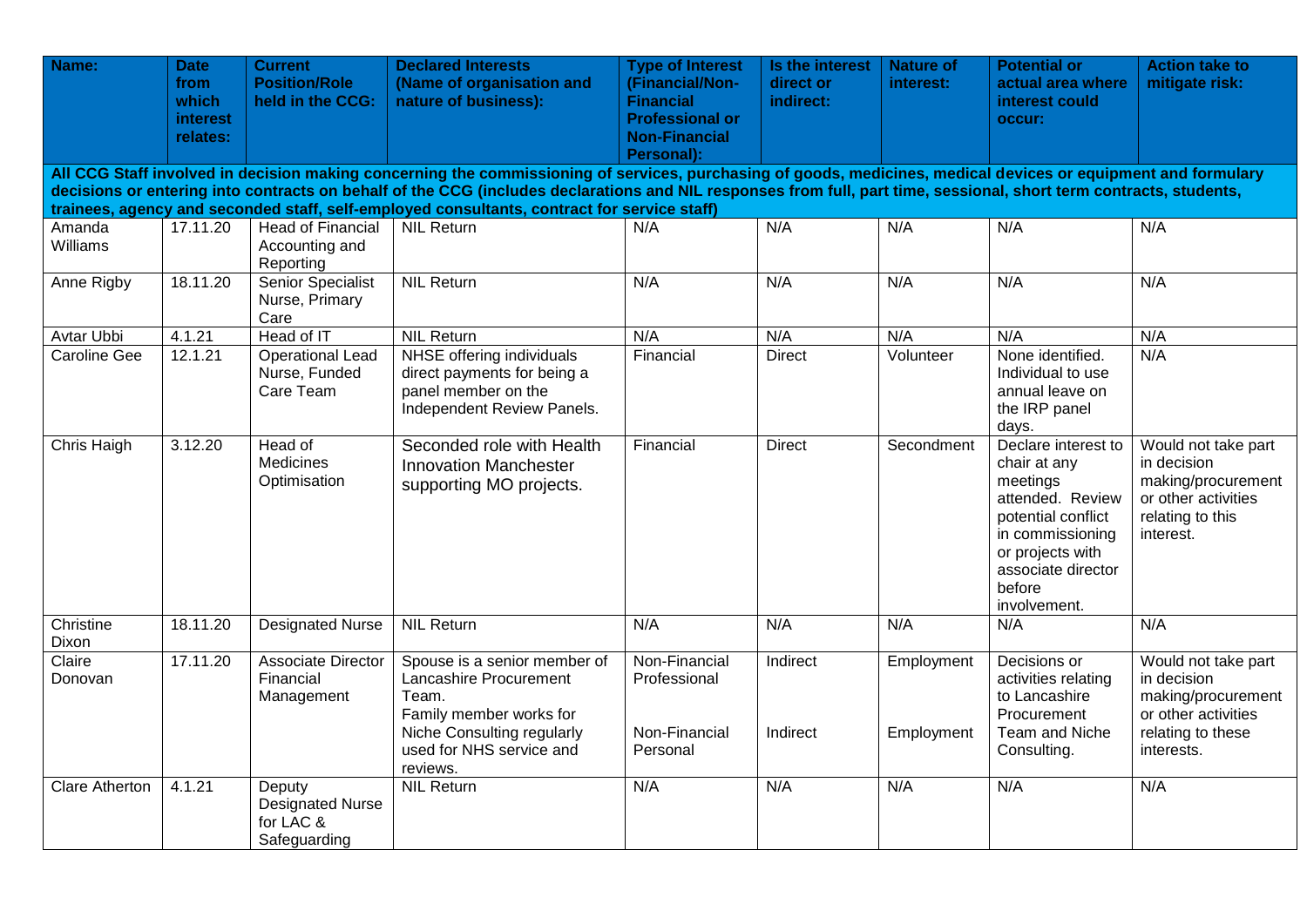| Diane Sankey       | 14.12.20 | <b>Patient Safety</b><br>and Governance<br>Lead                               | Company Secretary of Sankey<br>Heating and Plumbing<br>Supplies Ltd.<br>Son is Management<br>Accountant at WWL NHS FT.<br>Daughter works in admin<br>support for Bolton NHS<br>Foundation Trust.                                                                  | Financial<br>Non-Financial<br>Professional<br>Non-Financial<br>Professional | <b>Direct</b><br>Indirect<br>Indirect | Company<br>Secretary<br>Family<br>Member<br>Family<br>Member | Decisions or<br>activities relating<br>to WWL NHS FT,<br><b>Bolton NHS FT</b><br>and Bolton CCG. | Would not take part<br>in decision<br>making/procurement<br>or other activities<br>relating to these<br>interests. |
|--------------------|----------|-------------------------------------------------------------------------------|-------------------------------------------------------------------------------------------------------------------------------------------------------------------------------------------------------------------------------------------------------------------|-----------------------------------------------------------------------------|---------------------------------------|--------------------------------------------------------------|--------------------------------------------------------------------------------------------------|--------------------------------------------------------------------------------------------------------------------|
| <b>Gill Baker</b>  | 18.11.20 | Head of Strategic<br>Commissioning-<br>Adult Acute &<br>Community<br>Services | <b>NIL Return</b>                                                                                                                                                                                                                                                 | N/A                                                                         | N/A                                   | N/A                                                          | N/A                                                                                              | N/A                                                                                                                |
| Hafsah Amanji      | 11.1.21  | Senior Clinical<br>Practice<br>Pharmacist                                     | <b>NIL Return</b>                                                                                                                                                                                                                                                 | N/A                                                                         | N/A                                   | N/A                                                          | N/A                                                                                              | N/A                                                                                                                |
| Helen Wright       | 11.1.21  | Strategic<br>Commissioning<br>Manager-<br><b>Elective Care</b>                | <b>NIL Return</b>                                                                                                                                                                                                                                                 | N/A                                                                         | N/A                                   | N/A                                                          | N/A                                                                                              | N/A                                                                                                                |
| Janet Watson       | 17.11.20 | Principal<br>Accountant<br>(Financial<br>Management)                          | <b>NIL Return</b>                                                                                                                                                                                                                                                 | N/A                                                                         | N/A                                   | N/A                                                          | N/A                                                                                              | N/A                                                                                                                |
| Jatinder<br>Saimbi | 18.11.20 | Medicines<br>Optimisation<br>Pharmacist                                       | Brother is an Optician working<br>at Boots Sandbach.<br>Brother is a Dentist at<br>Eccleston.<br>Senior primary care employer<br>representative on the National<br><b>Foundation Pharmacist</b><br>Programme Board (NFPPB)<br>for Royal Pharmaceutical<br>Society | Financial<br>Financial<br>Non-Financial<br>Professional                     | Indirect<br>Indirect<br>Direct        | Family<br>member<br>Family<br>member<br>Member               | Decisions or<br>activities relating<br>to dental and<br>optical services<br>and the NFPPB        | Would not take part<br>in decision<br>making/procurement<br>or other activities<br>relating to these<br>interests. |
| Jo Higham          | 18.1.21  | <b>Head of Strategic</b><br>Commissioning-<br>Children & Young<br>People      | <b>NIL Return</b>                                                                                                                                                                                                                                                 | N/A                                                                         | N/A                                   | N/A                                                          | N/A                                                                                              | N/A                                                                                                                |
| Joanne Taylor      | 26.11.20 | <b>Board Secretary/</b><br>Committee<br>Member                                | Husband is employed by Dell,<br>who may seek to do business<br>with the NHS/CCG.                                                                                                                                                                                  | Non-Financial<br>Professional                                               | Indirect                              | Spouse                                                       | Decisions or<br>activities relating<br>to IT services<br>provided by Dell.                       | Would not take part<br>in decision<br>making/procurement<br>or other activities                                    |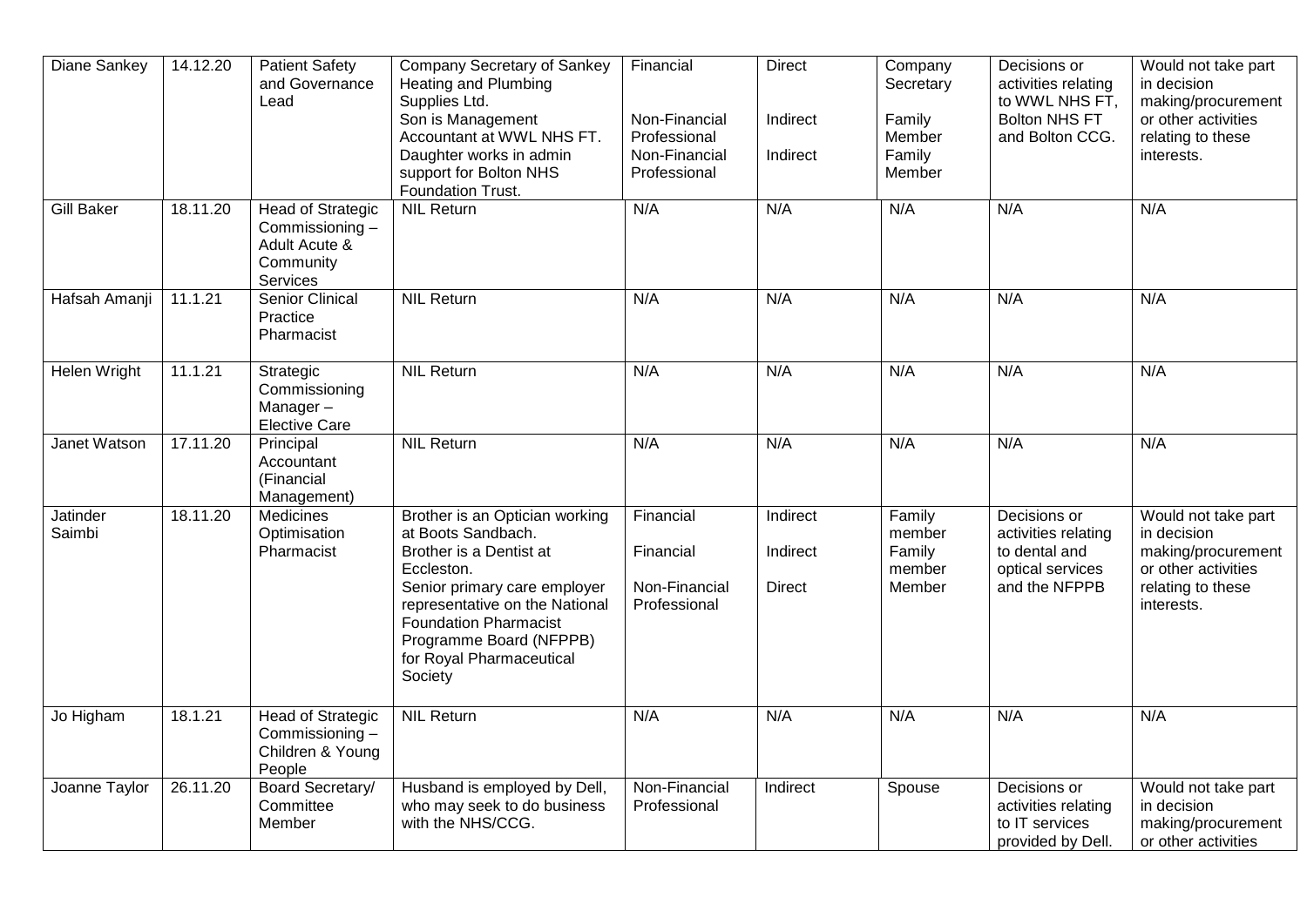|                          |          |                                                                                                |                                                                                                                                                                                                                                                                  |                                                                |                      |                            |                                                                              | relating to this<br>interest.                                                                                      |
|--------------------------|----------|------------------------------------------------------------------------------------------------|------------------------------------------------------------------------------------------------------------------------------------------------------------------------------------------------------------------------------------------------------------------|----------------------------------------------------------------|----------------------|----------------------------|------------------------------------------------------------------------------|--------------------------------------------------------------------------------------------------------------------|
| Jole Hannan              | 19.11.20 | Interface<br>Pharmacist                                                                        | Spouse in employed Fusion21<br>who may offer services to the<br>CCG as part of their work<br>involving Public Sector<br><b>Procurement Framework</b><br>Services<br>Wife is voluntary member on<br><b>Trafford Housing Trust Board</b><br>for Social Investment. | Non-Financial<br>Professional<br>Non-Financial<br>Professional | Indirect<br>Indirect | Spouse<br>Spouse           | Decisions or<br>activities relating<br>to housing.                           | Would not take part<br>in decision<br>making/procurement<br>or other activities<br>relating to this<br>interest.   |
| Julie Ryan               | 29.12.20 | <b>Head of Business</b><br>Intelligence                                                        | <b>Joint Head of Business</b><br>Intelligence at Bolton FT.                                                                                                                                                                                                      | Non-Financial<br>Professional                                  | <b>Direct</b>        | Advisor                    | Decisions or<br>activities relating<br>to Bolton FT.                         | Would not take part<br>in decision<br>making/procurement<br>or other activities<br>relating to this<br>interest.   |
| Kaleel Khan              | 26.11.19 | <b>Designated Adults</b><br>Safeguarding<br>Lead                                               | 'Casual Role' of Educational<br>Quality Assurance Inspector -<br>Social Work England                                                                                                                                                                             | Financial                                                      | <b>Direct</b>        | Advisor                    | Decisions or<br>activities relating<br>to social work.                       | Would not take part<br>in decision<br>making/procurement<br>or other activities<br>relating to this<br>interest.   |
| Kathryn Oddi             | 30.11.20 | <b>Head of Primary</b><br><b>Care Contracting</b>                                              | <b>NIL Return</b>                                                                                                                                                                                                                                                | N/A                                                            | N/A                  | N/A                        | N/A                                                                          | N/A                                                                                                                |
| <b>Kelly Knowles</b>     | 2.11.20  | Acting Chief<br><b>Finance Officer</b>                                                         | None                                                                                                                                                                                                                                                             | N/A                                                            | N/A                  | N/A                        | N/A                                                                          | N/A                                                                                                                |
| Lynda Helsby             | 7.11.20  | <b>Associate Director</b><br>- Primary Care &<br>Health<br>Improvement/<br>Committee<br>Member | Son works for ICSD at Bolton<br><b>FT</b>                                                                                                                                                                                                                        | Non-Financial<br>Professional                                  | Indirect             | Family<br>member           | Decisions or<br>activities relating<br>to single point of<br>access service. | Would not take part<br>in decision<br>making/procurement<br>or other activities<br>relating to these<br>interests. |
| <b>Matthew</b><br>Hindle | 23.11.20 | Strategic<br>Commissioning<br>Manager Urgent<br>& Emergency<br>Care                            | Related to the Chief Executive<br>at BARDOC.<br>Wife is a nurse on ward E4 at<br>Bolton FT.                                                                                                                                                                      | Non-Financial<br>Professional<br>Non-Financial<br>Professional | Indirect<br>Indirect | Family<br>member<br>Spouse | Decisions or<br>activities relating<br>to BARDOC and<br>Bolton FT.           | Would not take part<br>in decision making/<br>Procurement or other<br>activities relating to<br>these interests.   |
| Melissa Surgey           | 16.11.20 | <b>Head of Planning</b><br>and Strategy                                                        | PhD researcher at the Centre<br>of Primary Care, The<br>University of Manchester,<br>funded by the NIHR Applied                                                                                                                                                  | Non-Financial<br>Professional                                  | <b>Direct</b>        | Researcher                 | Decisions or<br>activities relating<br>to University of                      | Would not take part<br>in decision<br>making/procurement<br>or other activities                                    |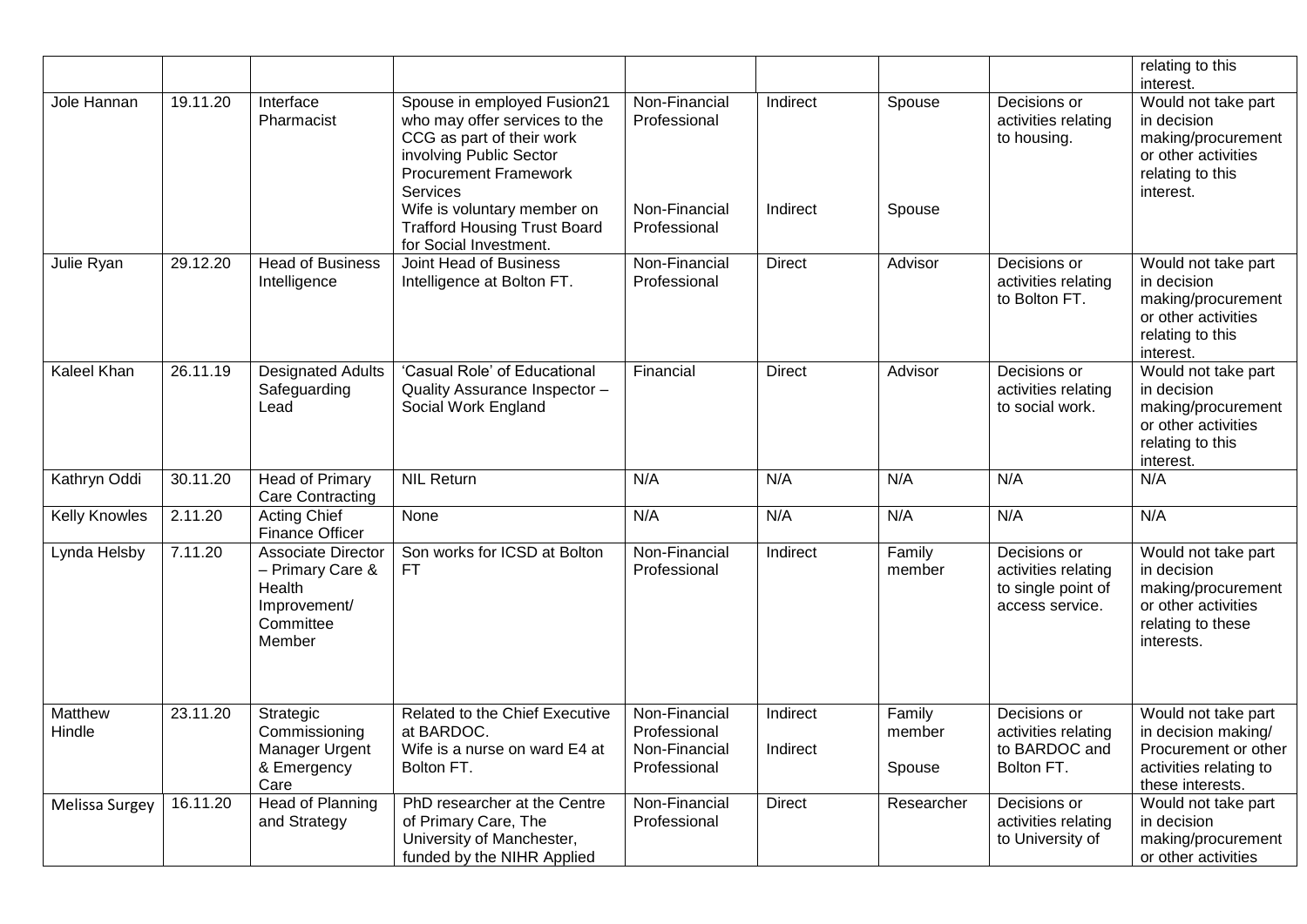|                                                      |          |                                                                       | Research Collaborative which<br>is part of Health Innovation<br>Manchester.<br>Partner works for NICE in the<br>development of clinical<br>guidelines and quality<br>standards. | Financial                     | Indirect                       | Spouse                   | Manchester and<br><b>NICE</b>                                                       | relating to these<br>interests.                                                                                    |
|------------------------------------------------------|----------|-----------------------------------------------------------------------|---------------------------------------------------------------------------------------------------------------------------------------------------------------------------------|-------------------------------|--------------------------------|--------------------------|-------------------------------------------------------------------------------------|--------------------------------------------------------------------------------------------------------------------|
| <b>Mike Robinson</b>                                 | 17.11.20 | Associate<br>Director,<br>Governance &<br>Safety                      | Wife is a Cardiac Rehab<br>Specialist Physiotherapist for<br>Salford Royal FT.                                                                                                  | Financial                     | Indirect                       | Spouse                   | Decisions or<br>activities relating<br>to physiotherapy<br>services                 | Would not take part<br>in decision<br>making/procurement<br>or other activities<br>relating to this<br>interests.  |
| Nicola Onley                                         | 5.11.20  | <b>Associate Director</b><br>Communications<br>& Engagement           | <b>NIL Return</b>                                                                                                                                                               | N/A                           | N/A                            | N/A                      | N/A                                                                                 | N/A                                                                                                                |
| <b>Paul Morris</b>                                   | 1.3.21   | Associate<br>Director,<br>Informatics                                 | Wife is a GP Registrar based<br>at a GP practice in Chorley.                                                                                                                    | Non-Financial                 | Indirect                       | Spouse                   | Decisions or<br>activities relating<br>to GP training.                              | Would not take part<br>in decision<br>making/procurement<br>or other activities<br>relating to this<br>interest.   |
| Rachael<br>Sutton                                    | 17.11.20 | <b>Head of Strategic</b><br>Commissioning-<br>Mental Health and<br>LD | <b>NIL Return</b>                                                                                                                                                               | N/A                           | N/A                            | N/A                      | N/A                                                                                 | N/A                                                                                                                |
| Simone Logue<br>(currently on<br>maternity<br>leave) | 8.11.19  | <b>Medicines</b><br>Optimisation<br>Pharmacist                        | <b>Husband is Deputy Divisional</b><br><b>Director of Operations</b><br>(Obstetrics, Gynaecology and<br>Neonates) in Family Care<br>Division at Bolton FT.                      | Non-Financial<br>Professional | Indirect                       | Partner                  | Decisions or<br>activities relating<br>to acute adult<br>care at Bolton FT.         | Would not take part<br>in decision<br>making/procurement<br>or other activities<br>relating to this<br>interest.   |
| <b>Umesh Patel</b>                                   | 18.1.20  | <b>Head of Contracts</b><br>Finance                                   | <b>NIL Return</b>                                                                                                                                                               | N/A                           | N/A                            | N/A                      | N/A                                                                                 | N/A                                                                                                                |
| Victoria<br>Preston                                  | 8.12.20  | Deputy Head of<br>BI                                                  | <b>NIL Return</b>                                                                                                                                                               | N/A                           | N/A                            | N/A                      | N/A                                                                                 | N/A                                                                                                                |
| Wendy<br>Crossley                                    | 11.1.20  | Senior Nurse,<br><b>Primary Care</b>                                  | Kildonan Medical Centre-ANP<br>role                                                                                                                                             | Financial<br>Financial        | <b>Direct</b><br><b>Direct</b> | Employment<br>Employment | Decisions or<br>activities relating<br>to practice<br>nursing and GP<br>Federation. | Would not take part<br>in decision<br>making/procurement<br>or other activities<br>relating to these<br>interests. |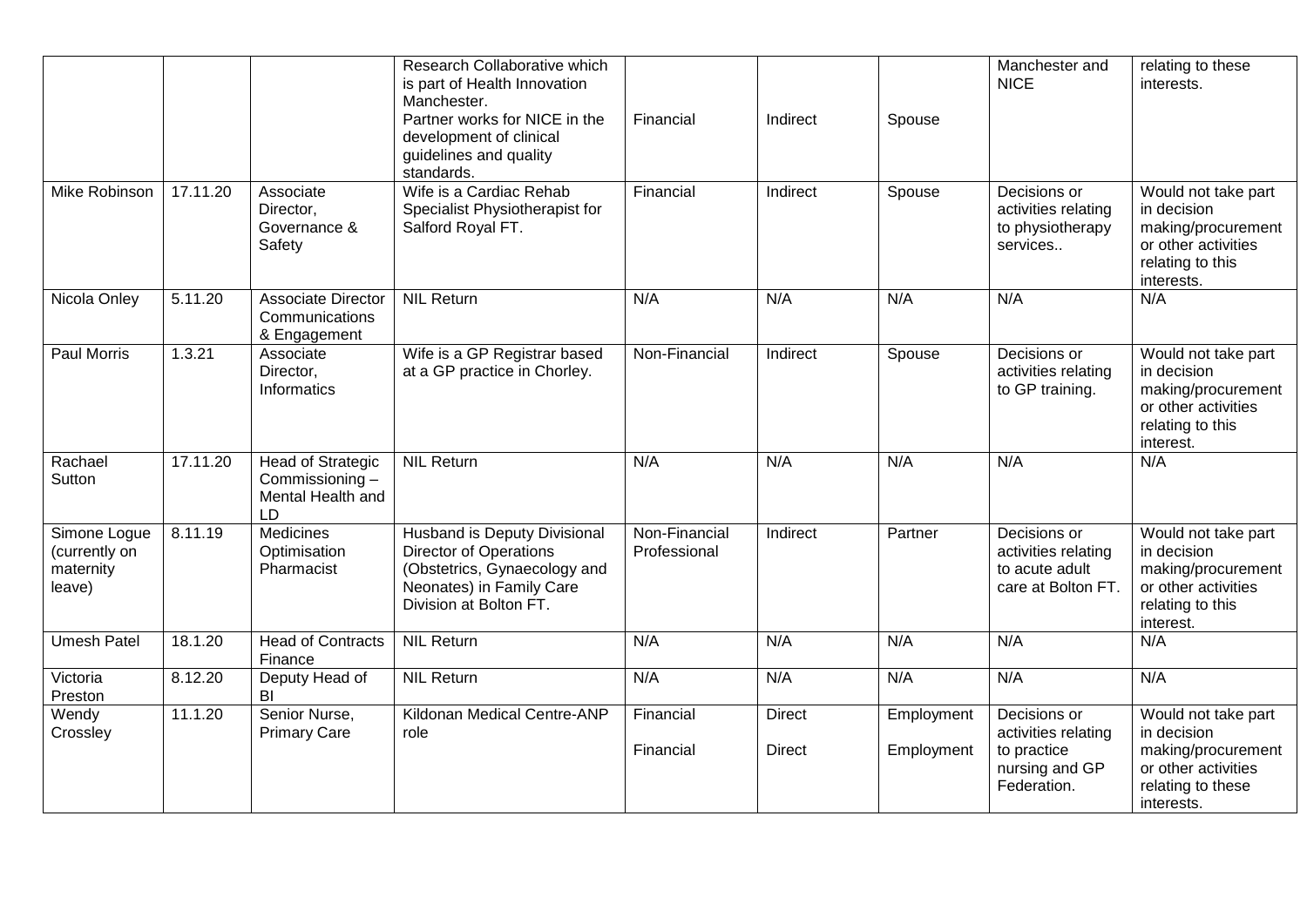**Other CCG Staff who have declared interests (but do not hold position of decision making/procurement of services):**

**Abby Fox Carol Goodridge Donna Sanderson Jayne Nicholls Jeba Nessa Jennie Partington Kristy Dumbarton Natalie Fleming Nicola Foster Rachel Ubermanowicz Sadia Iqbal Sarah Parker Stuart Adams Taniya Raeesa**

**(NB: NIL responses and non-consent interests declared are kept on file but not formally reported on this register as there is no requirement to do so).**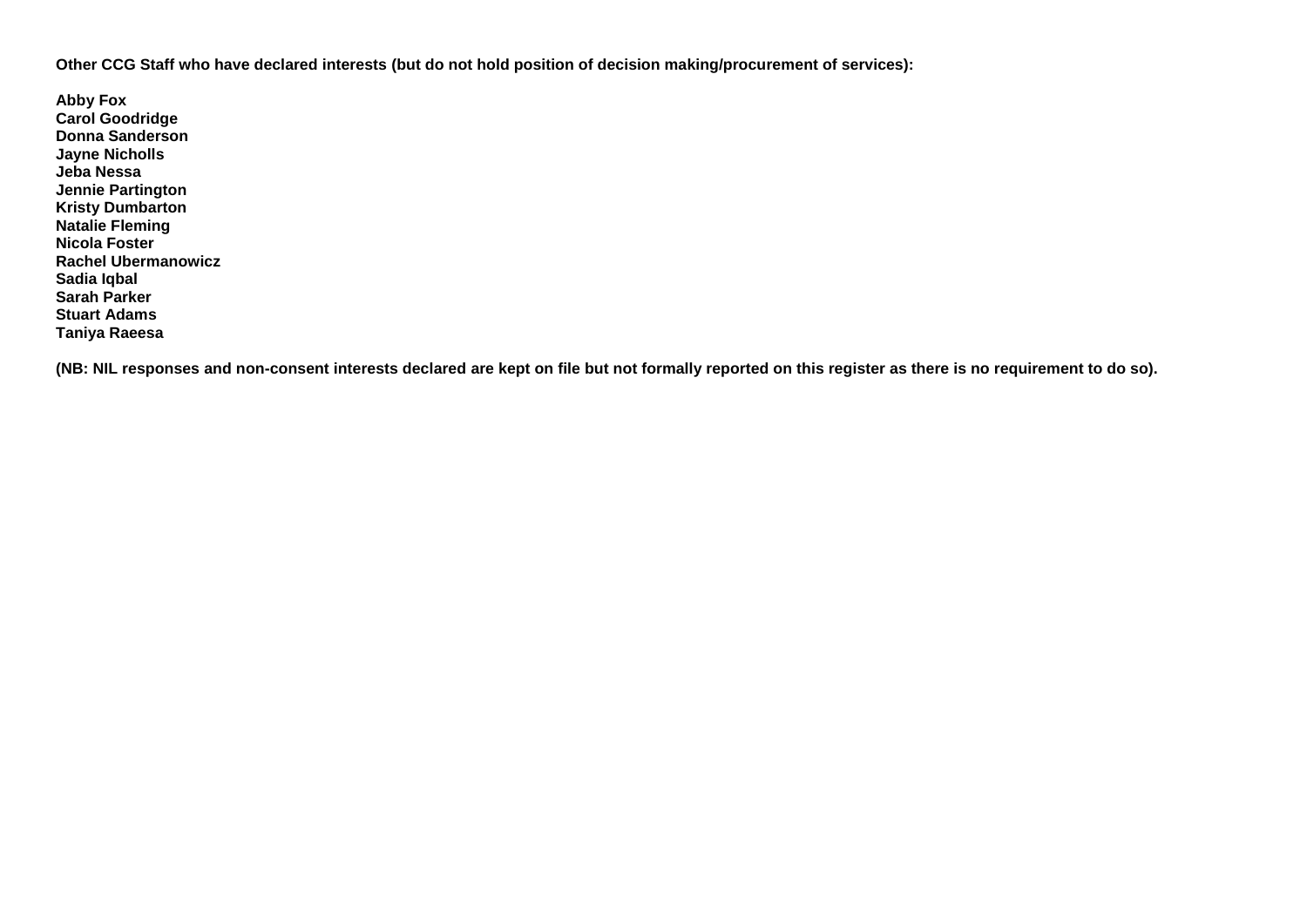#### **NHS Bolton CCG – Register of Gifts and Hospitality (from August 2016)**

| <b>Name</b>       | <b>Position/</b><br><b>Department</b> | <b>Supplier/Offerer</b><br><b>Name and</b><br><b>Nature of</b><br><b>Business</b> | Date of offer/<br>receipt of<br>hospitality/gift | <b>Offer</b><br><b>Accepted/</b><br><b>Declined</b> | <b>Details of</b><br>gift/hospitality                                                                               | <b>Actual/</b><br><b>Estimated</b><br><b>Value</b> | <b>Additional Details</b><br>(inc: reason for<br>accepting or<br>declining)                                                                                                                                                                                                                                                       |
|-------------------|---------------------------------------|-----------------------------------------------------------------------------------|--------------------------------------------------|-----------------------------------------------------|---------------------------------------------------------------------------------------------------------------------|----------------------------------------------------|-----------------------------------------------------------------------------------------------------------------------------------------------------------------------------------------------------------------------------------------------------------------------------------------------------------------------------------|
| Dimple<br>Thakrar | <b>Primary Care</b>                   | <b>Nualtra</b>                                                                    | 27/1/16                                          | Accepted                                            | Honorarium                                                                                                          | £60.00                                             | Relates to new oral<br>nutritional supplements<br>launched. Accepted as<br>done in own time in<br>private consultancy<br>capacity.                                                                                                                                                                                                |
| Dimple<br>Thakrar | <b>Primary Care</b>                   | Maria Simson<br>acting on behalf of<br>Norvatis.                                  | 25/2/16                                          | Accepted                                            | Honorarium                                                                                                          | 1500 Euros                                         | Travel, accommodation<br>and expenses return<br>from Manchester to<br>Basel, Switzerland.<br>Accepted as private<br>consultancy work for<br>Fresh Nutrition.                                                                                                                                                                      |
| Su Long           | Executive<br>Office                   | Cumberledge<br>Eden & Partners                                                    | 21/3/16                                          | Accepted                                            | 3 bottles of wine<br>delivered as a thank<br>you for running a<br>training session at<br><b>NW Clinical Senate.</b> | Approx £20<br>to £25                               | Asked to speak to the<br>Senate about CCG<br>priorities so they could<br>discuss their work with a<br>CCG Chief Officer.<br>Accepted as not easy to<br>return. Lead this<br>session in work time as<br>the Senate is a NHS<br>partner organisation.<br>Sending a gift as<br>appreciation of the effort<br>was a positive gesture. |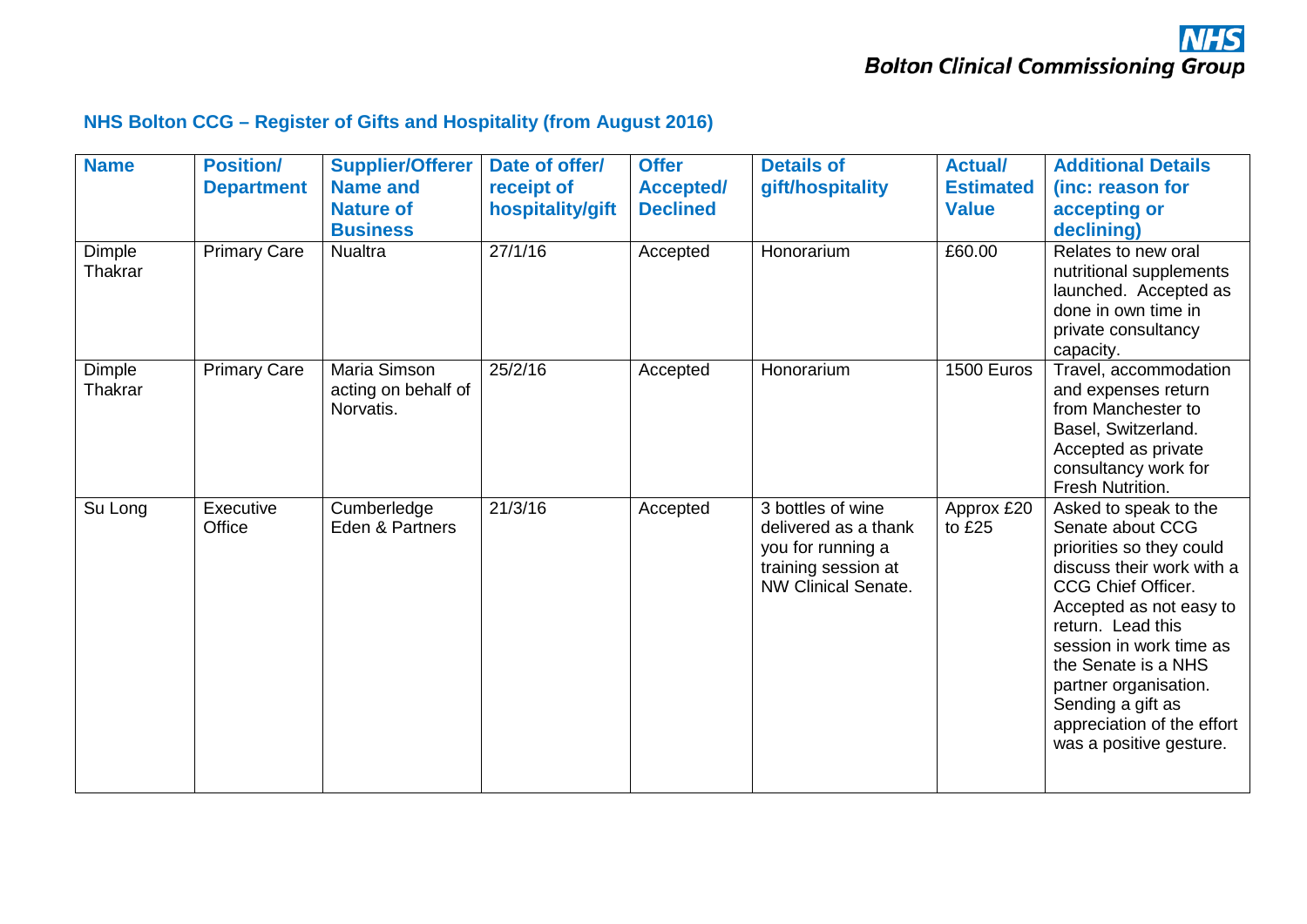| Suzanne  | Clinical   | <b>Salford University</b> | 12/5/16 | Accepted     | Won ipad as a prize       | Approx     |                          |
|----------|------------|---------------------------|---------|--------------|---------------------------|------------|--------------------------|
| Mackie   | Governance | CPD team                  |         |              | for taking part in a      | £300       |                          |
|          |            |                           |         |              | quiz when attending       |            |                          |
|          |            |                           |         |              | conference hosted by      |            |                          |
|          |            |                           |         |              | <b>Salford University</b> |            |                          |
| Michael  | Clinical   | Relias Learning           | 6/7/16  | Accepted as  | Won a conference          | Approx £50 | No direct link - entered |
| Robinson | Governance |                           |         | a prize in a | prize bottle of           |            | competition at a         |
|          |            |                           |         | free draw    | champagne and 2           |            | conference stall.        |
|          |            |                           |         |              | glasses.                  |            |                          |
|          |            |                           |         |              |                           |            |                          |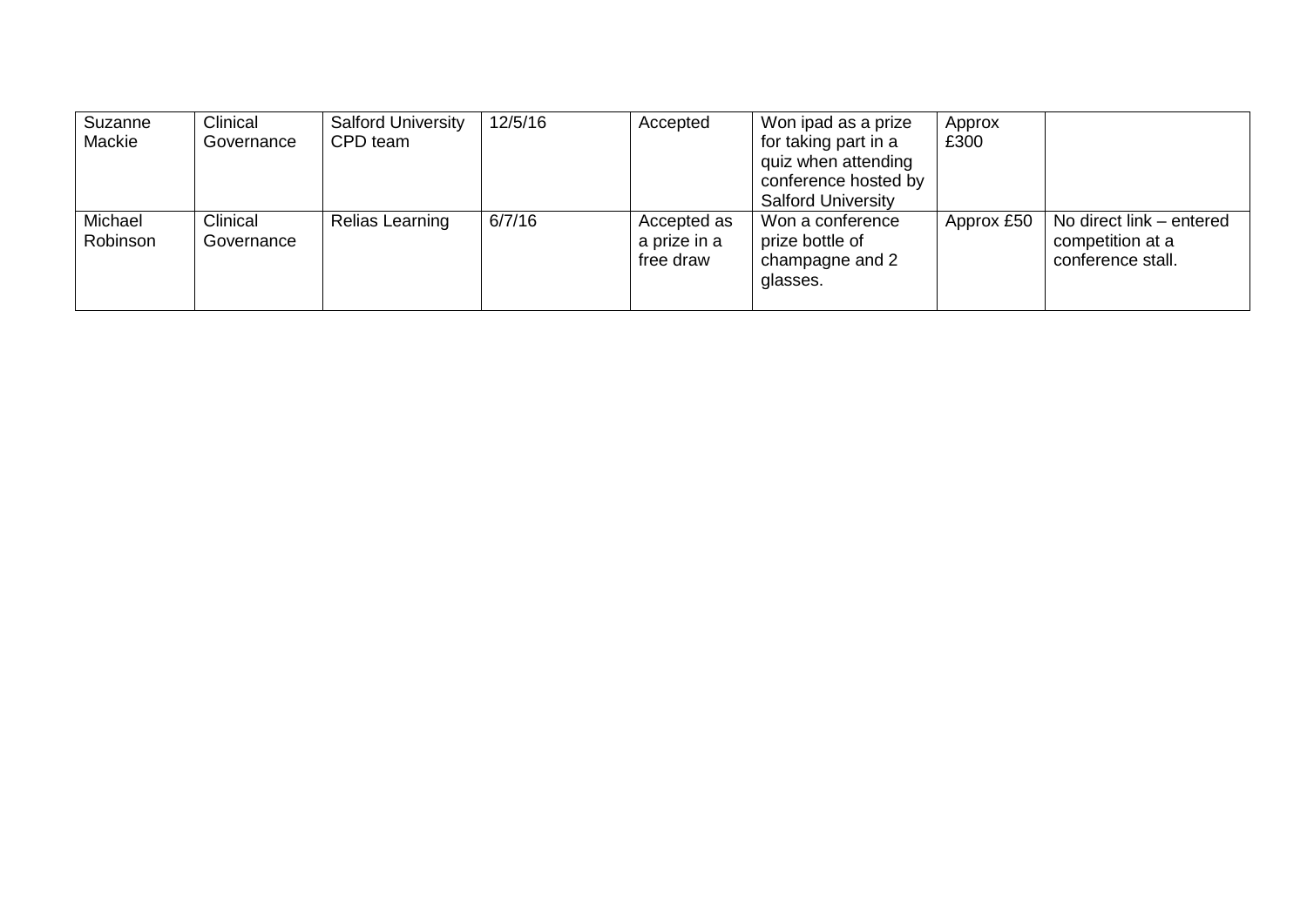#### **NHS Bolton CCG – Register of Gifts and Hospitality (as at December 2016)**

| <b>Name</b>              | <b>Position/</b><br><b>Department</b>                | <b>Supplier/Offerer</b><br><b>Name and</b><br><b>Nature of</b><br><b>Business</b> | Date of offer/<br>receipt of<br>hospitality/gift | <b>Offer</b><br><b>Accepted/</b><br><b>Declined</b> | <b>Details of</b><br>gift/hospitality                                                         | <b>Actual/</b><br><b>Estimated</b><br><b>Value</b> | <b>Additional Details</b><br>(inc: reason for<br>accepting or<br>declining)                                                                                                                                                   |
|--------------------------|------------------------------------------------------|-----------------------------------------------------------------------------------|--------------------------------------------------|-----------------------------------------------------|-----------------------------------------------------------------------------------------------|----------------------------------------------------|-------------------------------------------------------------------------------------------------------------------------------------------------------------------------------------------------------------------------------|
| Wirin<br><b>Bhatiani</b> | Chair                                                | <b>HFMA</b>                                                                       | 20/10/16                                         | Accepted                                            | Free place at the<br>annual HFMA awards<br>dinner as shortlisted<br>for a number of<br>awards | £100                                               | Accepted as the CCG<br>and FT were shortlisted<br>for a number of awards<br>announced at the<br>dinner. Being shortlisted<br>for the awards is<br>recognition of the hard<br>work of the teams and<br>individuals at the CCG. |
| Sam Ball                 | Contract<br>Governance<br>Manager                    | <b>HFMA</b>                                                                       | 20/10/16                                         | Accepted                                            | Free place at the<br>annual HFMA awards<br>dinner as shortlisted<br>for a number of<br>awards | £100                                               | Accepted as the CCG<br>and FT were shortlisted<br>for a number of awards<br>announced at the<br>dinner. Being shortlisted<br>for the awards is<br>recognition of the hard<br>work of the teams and<br>individuals at the CCG. |
| Debbi Wallis             | Deputy Head<br>of Strategic<br>Financial<br>Planning | <b>HFMA</b>                                                                       | 20/10/16                                         | Accepted                                            | Free place at the<br>annual HFMA awards<br>dinner as shortlisted<br>for a number of<br>awards | £100                                               | Accepted as the CCG<br>and FT were shortlisted<br>for a number of awards<br>announced at the<br>dinner. Being shortlisted<br>for the awards is<br>recognition of the hard<br>work of the teams and<br>individuals at the CCG. |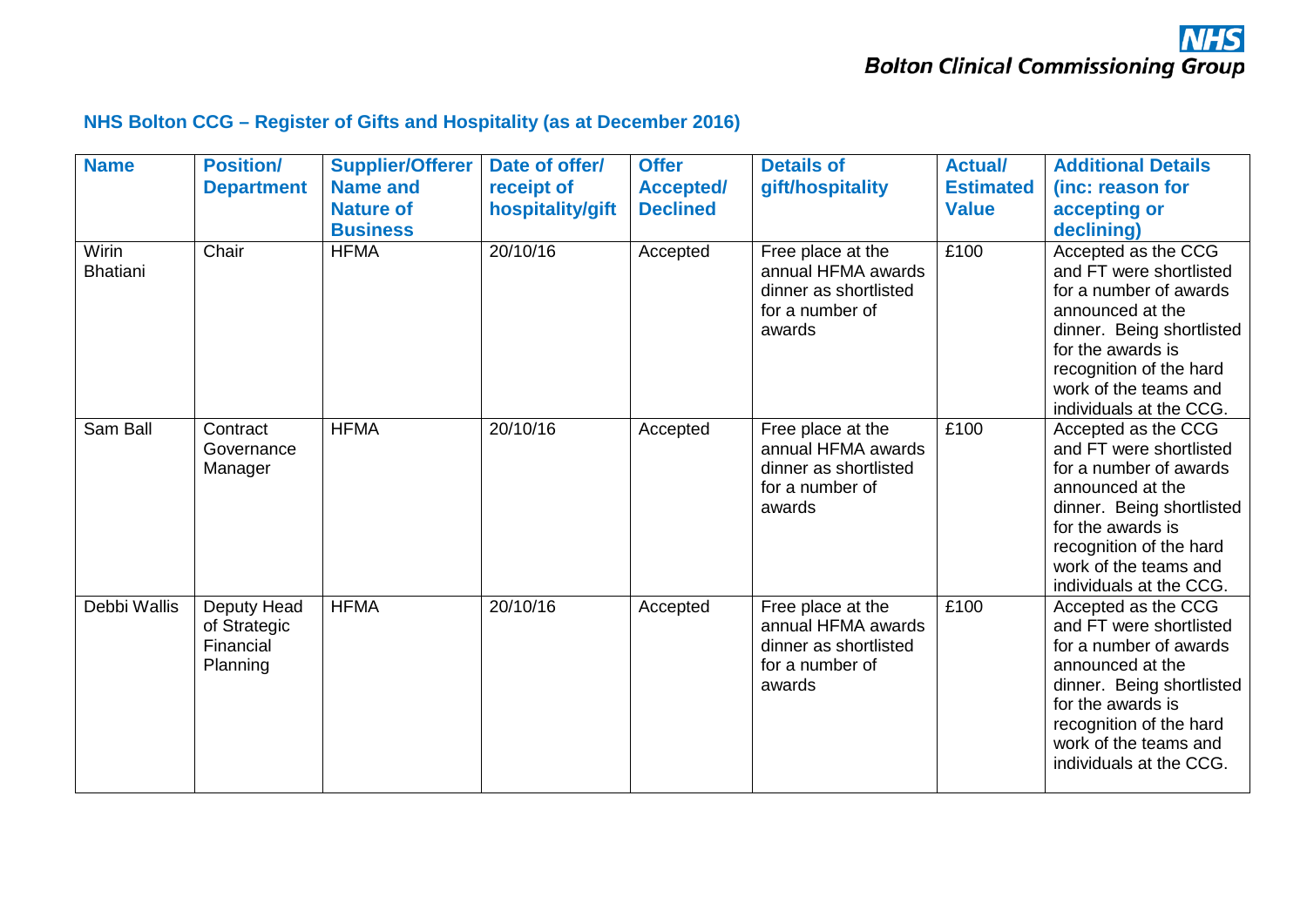| Nicola Onley | Contract<br>Governance<br>Manager                    | <b>HFMA</b>                                                                                              | 20/10/16 | Accepted | Free place at the<br>annual HFMA awards<br>dinner as shortlisted<br>for a number of<br>awards                                                                                                               | £100 | Accepted as the CCG<br>and FT were shortlisted<br>for a number of awards<br>announced at the<br>dinner. Being shortlisted<br>for the awards is<br>recognition of the hard<br>work of the teams and<br>individuals at the CCG. |
|--------------|------------------------------------------------------|----------------------------------------------------------------------------------------------------------|----------|----------|-------------------------------------------------------------------------------------------------------------------------------------------------------------------------------------------------------------|------|-------------------------------------------------------------------------------------------------------------------------------------------------------------------------------------------------------------------------------|
| Debbi Wallis | Deputy Head<br>of Strategic<br>Financial<br>Planning | <b>NHS Fleet</b><br>Solutions via<br>sponsorship at<br><b>HFMA 2016</b><br><b>National</b><br>Conference | 9/12/16  | Accepted | Accepted a FitBit Alta<br>as a lucky dip prize<br>with no<br>expected/attached<br>consequences.<br>Received as part of a<br>"take a token from<br>stocking" and prize<br>given based on colour<br>of token. | £99  | No conflict assumed -<br>no expected<br>consequences or link to<br>future dealings.                                                                                                                                           |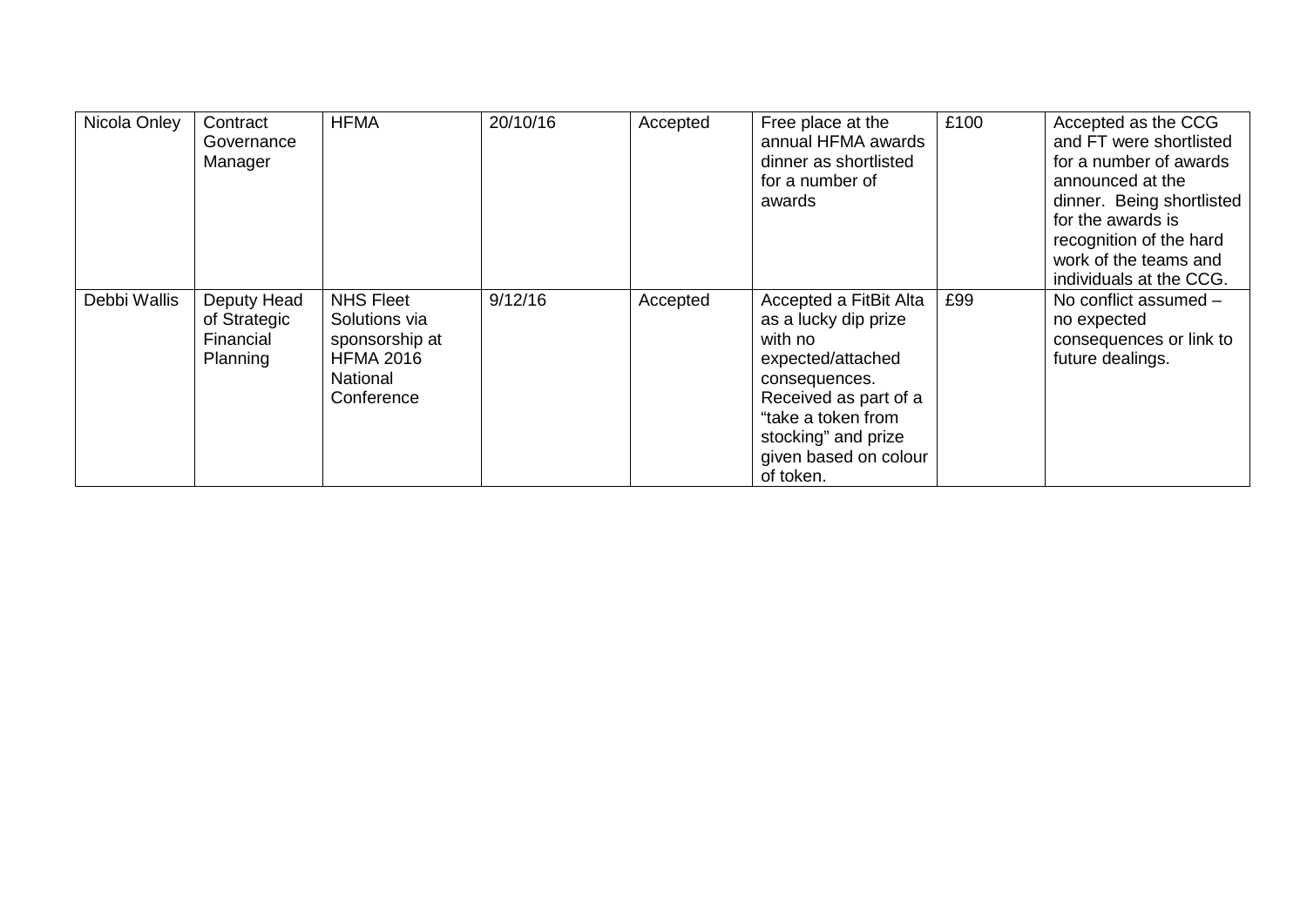#### **NHS Bolton CCG – Register of Gifts and Hospitality (as at March 2017)**

| <b>Name</b><br>Jackie | <b>Position/</b><br><b>Department</b><br>Deputy Chief | <b>Supplier/Offerer</b><br><b>Name and</b><br><b>Nature of</b><br><b>Business</b><br>Software Europe | Date of offer/<br>receipt of<br>hospitality/gift<br>16/12/16 | <b>Offer</b><br><b>Accepted/</b><br><b>Declined</b><br>Declined | <b>Details of</b><br>gift/hospitality<br>Prize draw winner of | <b>Actual/</b><br><b>Estimated</b><br><b>Value</b><br>£200 | <b>Additional Details</b><br>(inc: reason for<br>accepting or<br>declining)<br>discussed with CFO and                                                                                                                                                                                                                             |
|-----------------------|-------------------------------------------------------|------------------------------------------------------------------------------------------------------|--------------------------------------------------------------|-----------------------------------------------------------------|---------------------------------------------------------------|------------------------------------------------------------|-----------------------------------------------------------------------------------------------------------------------------------------------------------------------------------------------------------------------------------------------------------------------------------------------------------------------------------|
| Murray                | <b>Finance Officer</b>                                |                                                                                                      |                                                              |                                                                 | a BMW i8 ride on car.                                         |                                                            | agreed inappropriate to<br>accept as per CCG<br>policy                                                                                                                                                                                                                                                                            |
| <b>Matt Hindle</b>    | Commissioning<br><b>Urgent Care</b><br>Manager        | Bardoc<br>Urgent care<br>provider                                                                    | March 2017                                                   | Declined                                                        | Invitation to 21 <sup>st</sup><br>anniversary ball.           | £42                                                        | Invited as ex member of<br>staff, but conflicted as<br>now a commissioner of<br>Bardoc services.<br>Sought advice from<br>CCG CO as individual<br>offered to pay for ticket<br>who confirmed personal<br>influence and how this<br>is perceived publicly is<br>putting the individual at<br>risk and offer should be<br>declined. |
| <b>Barry Silvert</b>  | Clinical<br><b>Director</b><br>Commissioning          | <b>Bardoc</b><br>Urgent care<br>provider                                                             | March 2017                                                   | Declined                                                        | Invitation to 21 <sup>st</sup><br>anniversary ball.           | £41                                                        | Conflicted as a<br>commissioner of Bardoc<br>services.                                                                                                                                                                                                                                                                            |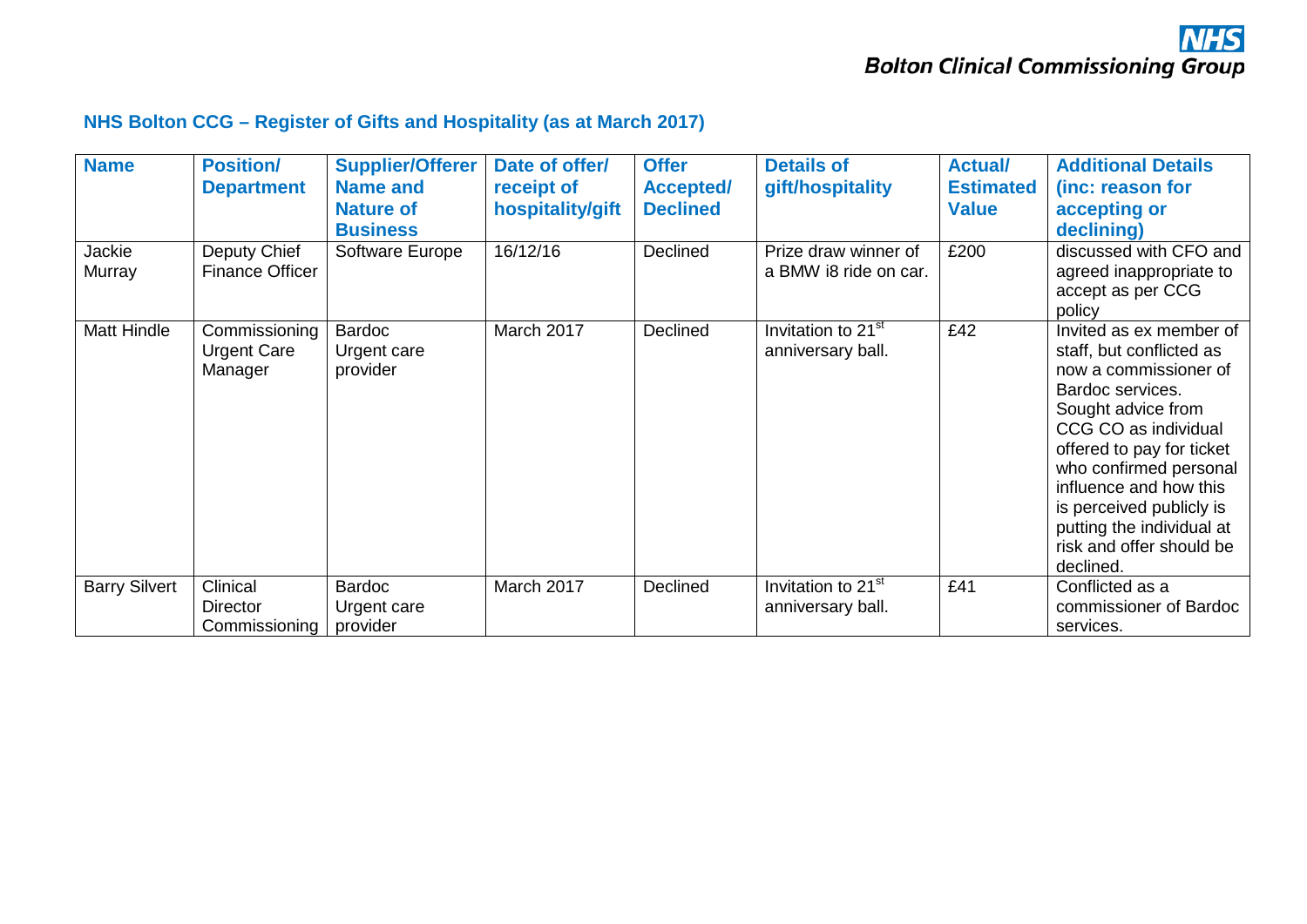#### **NHS Bolton CCG – Register of Gifts and Hospitality (August 2017)**

| <b>Name</b> | <b>Position/</b>    | <b>Supplier/Offerer</b> | Date of offer/   | <b>Offer</b>     | <b>Details of</b>      | <b>Actual</b> | <b>Additional Details</b>  |
|-------------|---------------------|-------------------------|------------------|------------------|------------------------|---------------|----------------------------|
|             | <b>Department</b>   | <b>Name and</b>         | receipt of       | <b>Accepted/</b> | gift/hospitality       |               | Estimated (inc: reason for |
|             |                     | <b>Nature of</b>        | hospitality/gift | <b>Declined</b>  |                        | <b>Value</b>  | accepting or               |
|             |                     | <b>Business</b>         |                  |                  |                        |               | declining)                 |
| Wendy       | Nurse               | <b>Practice Nurse</b>   | 5/6/17           | Declined         | Invite to a meeting at | £20           | Offered to individual in   |
| Crossley    | <b>Primary Care</b> | Little Lever Health     |                  |                  | a restaurant           |               | practice nurse role.       |
|             |                     | Centre                  |                  |                  |                        |               |                            |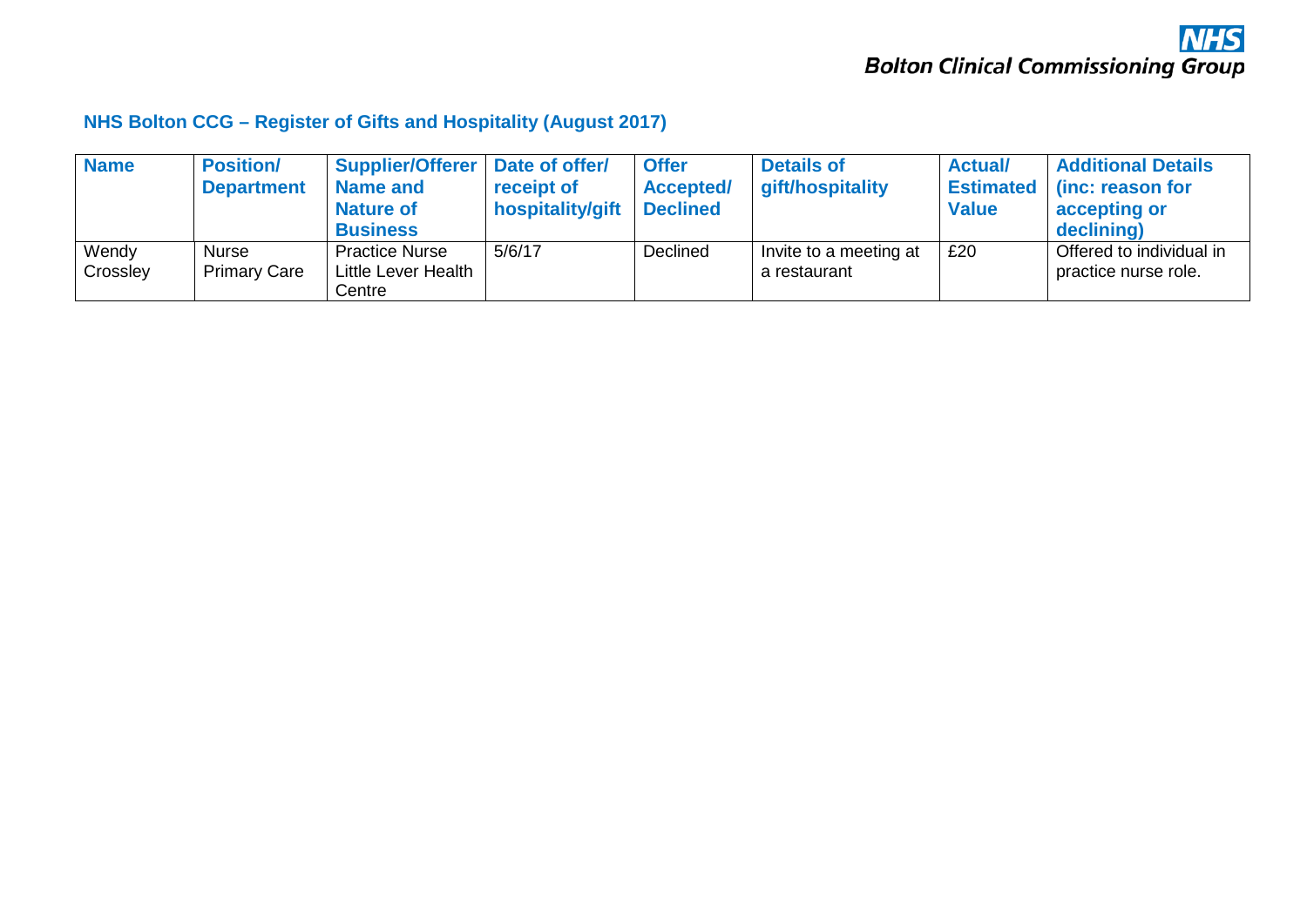#### **NHS Bolton CCG – Register of Gifts and Hospitality (November 2017)**

| <b>Name</b>        | <b>Position/</b><br><b>Department</b>          | <b>Supplier/Offerer</b><br><b>Name and</b><br><b>Nature of</b><br><b>Business</b> | Date of offer/<br>receipt of<br>hospitality/gift | <b>Offer</b><br><b>Accepted/</b><br><b>Declined</b> | <b>Details of</b><br>gift/hospitality | <b>Actual/</b><br><b>Estimated</b><br><b>Value</b> | <b>Additional Details</b><br>(inc: reason for<br>accepting or<br>declining)                                                                                                                                                                                            |
|--------------------|------------------------------------------------|-----------------------------------------------------------------------------------|--------------------------------------------------|-----------------------------------------------------|---------------------------------------|----------------------------------------------------|------------------------------------------------------------------------------------------------------------------------------------------------------------------------------------------------------------------------------------------------------------------------|
| Melissa<br>Surgey  | Head of<br>Planning &<br>Performance<br>Policy | Bolton CVS on<br>behalf of the<br><b>Bolton Social</b><br><b>Value Group</b>      | 17/11/17                                         | <b>Declined</b>                                     | Theatre tickets                       | £75                                                | Potential conflict of<br>interest as have a role<br>in making<br>strategy/policy decisions<br>on behalf of the CCG at<br>the Social Value Group.                                                                                                                       |
| Zafar<br>Chowdhury | <b>GP</b>                                      | Patient's son                                                                     | 17/11/17                                         | Accepted                                            | Parker pen                            | £60                                                | No conflict assumed.                                                                                                                                                                                                                                                   |
| Dr N Robbie        | <b>GP</b>                                      | Patient                                                                           | 14/12/17                                         | Accepted                                            | Gift voucher as<br>Christmas present  | £20                                                | Purchased new<br>cups/glasses and<br>picture for staff room.<br>Do not feel by accepting<br>gift raises any issues or<br>conflicts of interest.                                                                                                                        |
| Pat Balfe          | Lead Nurse<br>Assessor,<br><b>CHC Team</b>     | Patient                                                                           | 19/12/17                                         | Accepted                                            | Perfume                               | £15                                                | The patient does not<br>receive any preferential<br>treatment. He is in<br>receipt of CHC funding<br>for which he is eligible.<br>Have discussed in<br>previous years that gifts<br>are not allowed,<br>however gift was left at<br>reception so could not<br>decline. |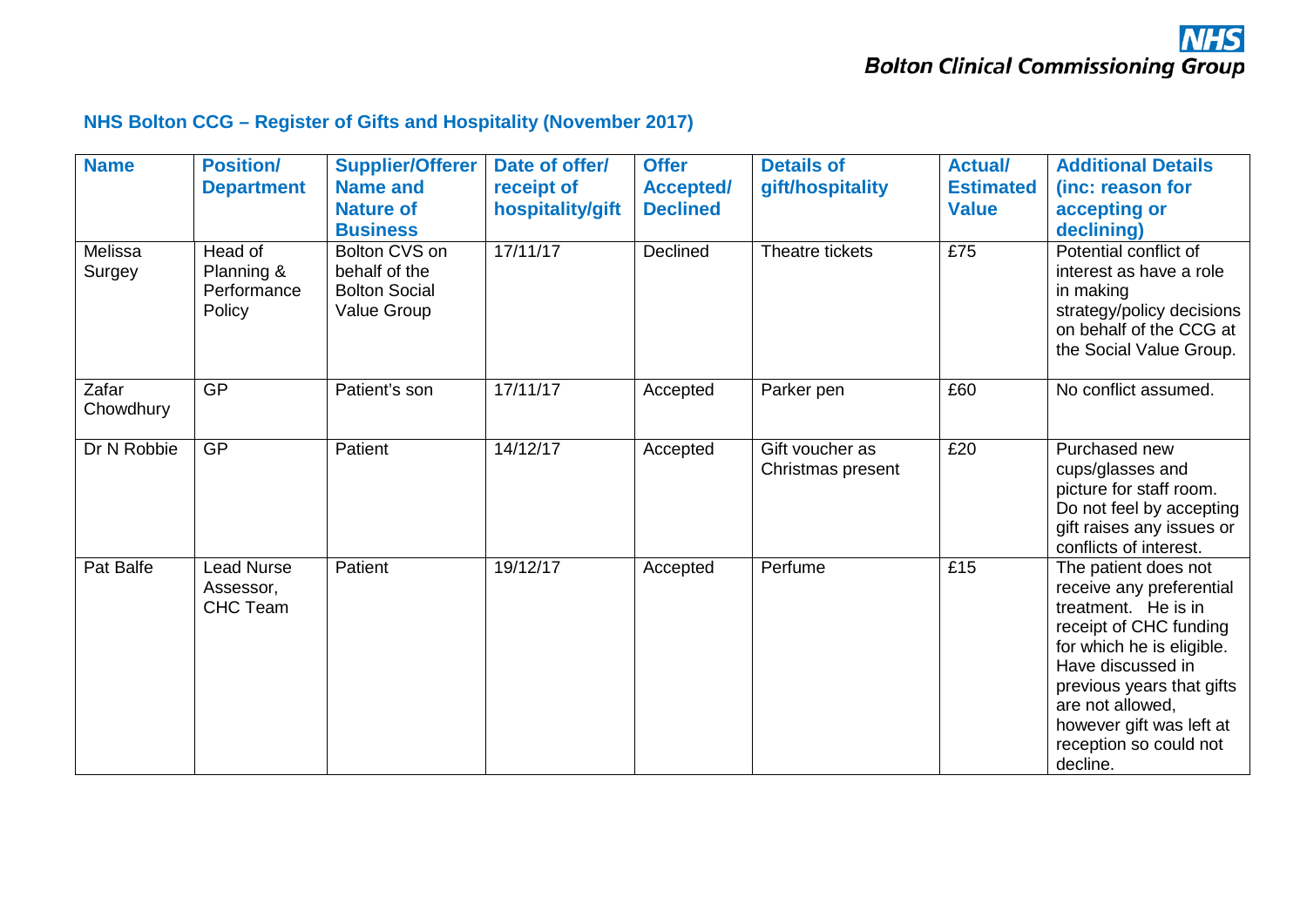#### **NHS Bolton CCG – Register of Gifts and Hospitality (November 2017)**

| <b>Name</b>       | <b>Position/</b>  | <b>Supplier/Offerer</b> | Date of offer/ | <b>Offer</b>     | <b>Details of</b>                                                                              | <b>Actual/</b>           | <b>Additional</b>                                                                                            | <b>Officer</b>                                                |
|-------------------|-------------------|-------------------------|----------------|------------------|------------------------------------------------------------------------------------------------|--------------------------|--------------------------------------------------------------------------------------------------------------|---------------------------------------------------------------|
|                   | <b>Department</b> | <b>Name and Nature</b>  | receipt of     | <b>Accepted/</b> | gift/hospitality                                                                               | <b>Estimated</b>         | <b>Details (inc:</b>                                                                                         | reviewing/                                                    |
|                   |                   | of Business             | hospitality/   | <b>Declined</b>  |                                                                                                | <b>Value</b>             | reason for                                                                                                   | approving                                                     |
|                   |                   |                         | gift           |                  |                                                                                                |                          | accepting or                                                                                                 | declaration                                                   |
|                   |                   |                         |                |                  |                                                                                                |                          | declining)                                                                                                   | made/Date                                                     |
| Wirin<br>Bhatiani | Chair             | University of Bolton    | 1/3/18         | Accepted         | <b>Invitation from Bolton</b><br>University to attend an<br>evening at the<br>Octagon Theatre. | Approx £20<br>per ticket | Reason for<br>accepting to<br>network and<br>develop<br>partnership<br>opportunities<br>within the locality. | Su Long, as Chief<br>Officer<br>(not line manager)<br>19/2/18 |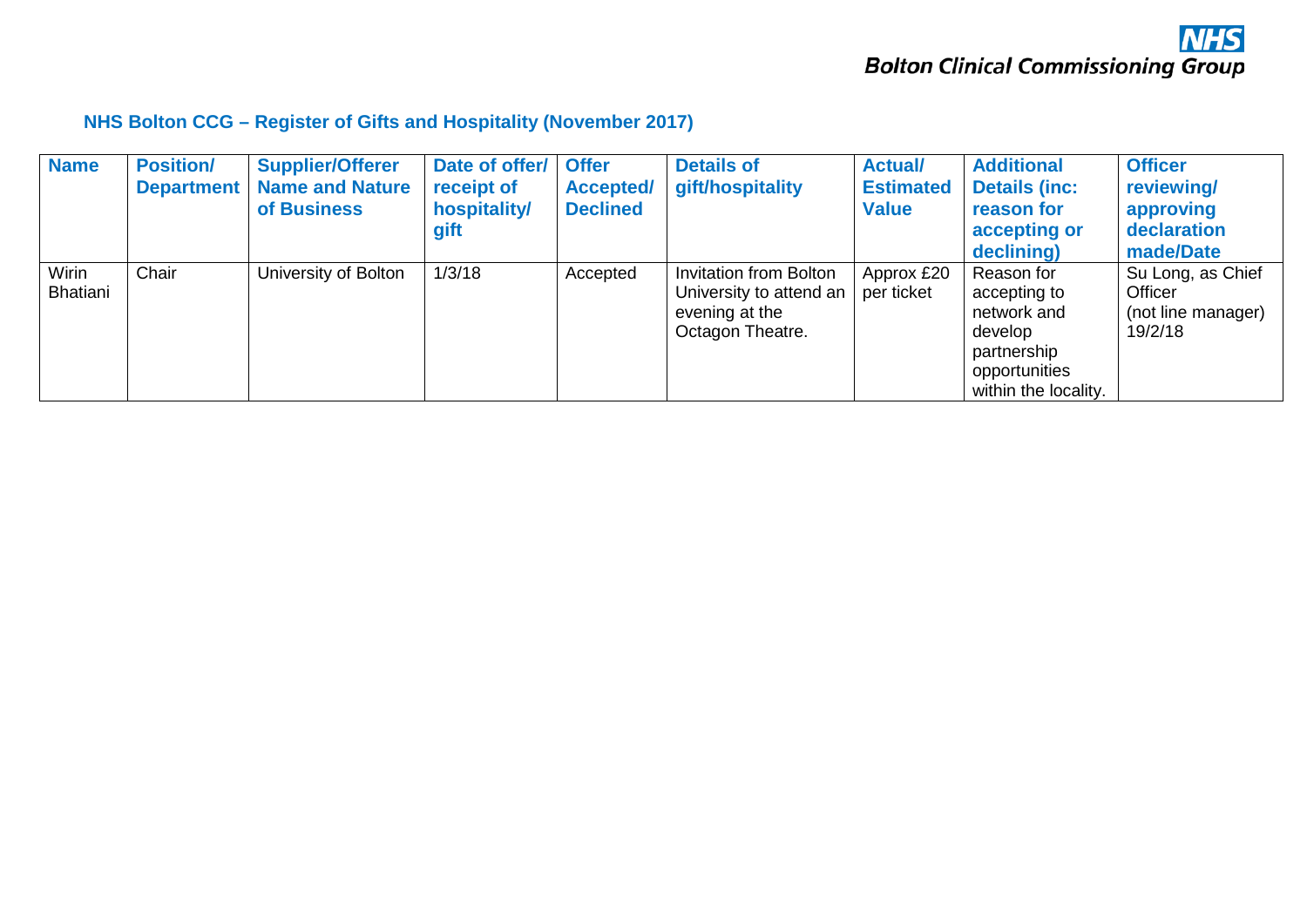#### **NHS Bolton CCG – Register of Gifts and Hospitality (July 2018)**

| <b>Name</b>               | <b>Position/</b><br><b>Department</b>             | <b>Supplier/Offerer</b><br><b>Name and Nature</b><br>of Business | Date of offer/<br>receipt of<br>hospitality/<br>gift | <b>Offer</b><br><b>Accepted/</b><br><b>Declined</b> | <b>Details of</b><br>gift/hospitality | <b>Actual/</b><br><b>Estimated</b><br><b>Value</b> | <b>Additional</b><br><b>Details (inc:</b><br>reason for<br>accepting or<br>declining)                                                                                                                                     | <b>Officer</b><br>reviewing/<br>approving<br>declaration<br>made/Date |
|---------------------------|---------------------------------------------------|------------------------------------------------------------------|------------------------------------------------------|-----------------------------------------------------|---------------------------------------|----------------------------------------------------|---------------------------------------------------------------------------------------------------------------------------------------------------------------------------------------------------------------------------|-----------------------------------------------------------------------|
| Amanda<br><b>Williams</b> | Head of<br>Financial<br>Accounting &<br>Reporting | <b>Assista Consulting</b>                                        | 21/6/18                                              | Declined                                            | Bottle of Moet &<br>Chandon champagne | Approx £35                                         |                                                                                                                                                                                                                           | lan Boyle,<br><b>Chief Finance</b><br>Officer                         |
| Stephony<br>Webster       | Prescribing<br>Support<br>Technician              | <b>Olive Family</b><br>Practice                                  | 19/6/18                                              | Accepted                                            | Next gift card                        | £20                                                | Accepted as an<br>Eid gift and did<br>not want to offend<br>the GP. The<br>member of staff<br>has been made<br>aware of the Gifts<br>and Hospitality<br>Policy and the<br>need to decline<br>such gifts in the<br>future. | lan Boyle,<br><b>Chief Finance</b><br>Officer                         |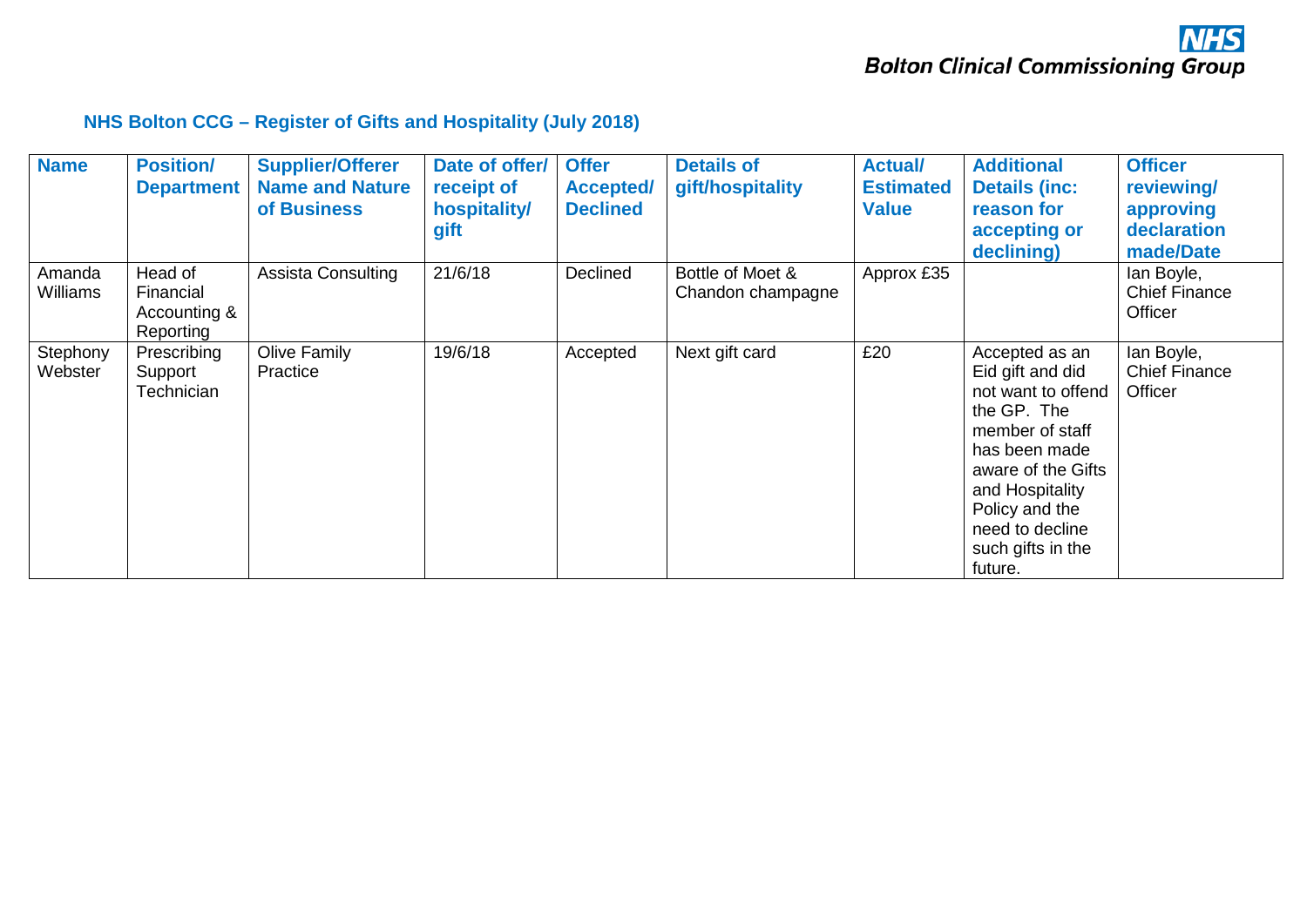#### **NHS Bolton CCG – Register of Gifts and Hospitality (October 2018)**

| <b>Name</b>                  | <b>Position/</b><br><b>Department</b>                  | <b>Supplier/Offerer</b><br><b>Name and</b><br><b>Nature of</b><br><b>Business</b> | Date of offer/<br>receipt of<br>hospitality/<br>gift | <b>Offer</b><br><b>Accepted/</b><br><b>Declined</b> | <b>Details of</b><br>gift/hospitality                                                                        | <b>Actual/</b><br><b>Estimated</b><br><b>Value</b> | <b>Additional</b><br><b>Details (inc:</b><br>reason for<br>accepting or<br>declining)                                                                                                              | <b>Officer</b><br>reviewing/<br>approving<br>declaration<br>made/Date |
|------------------------------|--------------------------------------------------------|-----------------------------------------------------------------------------------|------------------------------------------------------|-----------------------------------------------------|--------------------------------------------------------------------------------------------------------------|----------------------------------------------------|----------------------------------------------------------------------------------------------------------------------------------------------------------------------------------------------------|-----------------------------------------------------------------------|
| Tarek Bakht                  | <b>Clinical Lead</b><br>Cancer &<br>MacMillan GP       | Macmillan Cancer<br>Support                                                       | 20/9/18                                              | Accepted                                            | Travel cost and<br>overnight<br>accommodation to<br>attend the Macmillan<br>GP conference 2018<br>in London. | Approx<br>£250                                     | Due to role as<br>cancer and end of<br>life care lead at<br>the $CCG -$<br>annually attend<br>these<br>conferences and<br>last year's was in<br>Manchester so no<br>need to accept<br>hospitality. | lan Boyle,<br><b>Chief Finance</b><br>Officer                         |
| Melissa<br><b>Maguinness</b> | Director of<br>Service<br>Transformation<br>/Deputy CO | Mace, Strategic<br><b>Advisory Firm</b>                                           | 15/10/18                                             | Declined                                            | <b>Dinner</b>                                                                                                | Approx<br>£1,250                                   | Declined due to<br>conflict of interest                                                                                                                                                            | lan Boyle,<br><b>Chief Finance</b><br>Officer                         |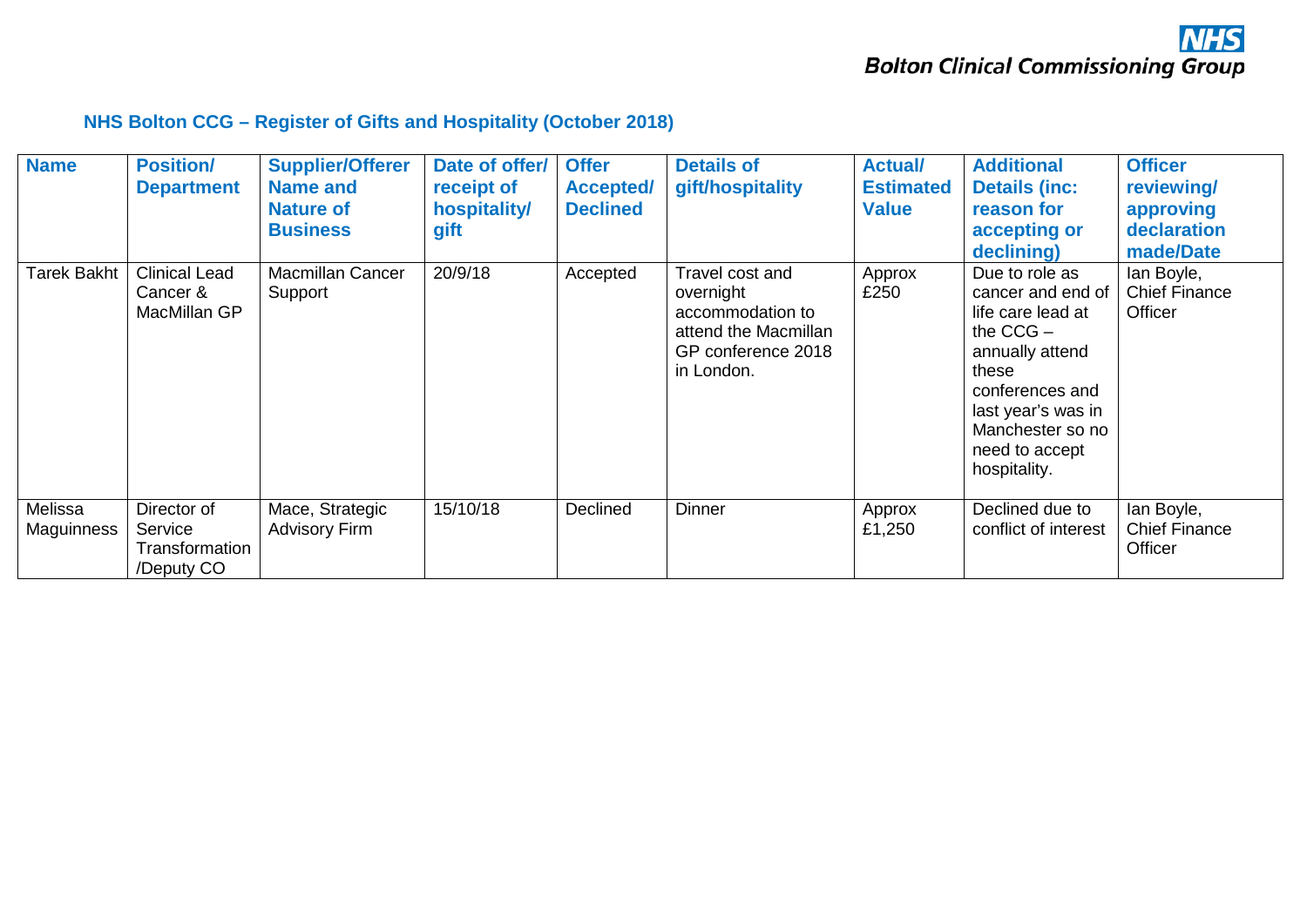#### **NHS Bolton CCG – Register of Gifts and Hospitality (October 2018)**

| <b>Name</b>               | <b>Position/</b>                                  | <b>Supplier/Offerer</b>                                                                                                    | Date of offer/                    | <b>Offer</b>                                                                                                                                   | <b>Details of</b> | <b>Actual/</b>   | <b>Additional</b>                                                                                                                                                                                                           | <b>Officer</b>                                      |
|---------------------------|---------------------------------------------------|----------------------------------------------------------------------------------------------------------------------------|-----------------------------------|------------------------------------------------------------------------------------------------------------------------------------------------|-------------------|------------------|-----------------------------------------------------------------------------------------------------------------------------------------------------------------------------------------------------------------------------|-----------------------------------------------------|
|                           | <b>Department</b>                                 | <b>Name and</b>                                                                                                            | receipt of                        | <b>Accepted/</b>                                                                                                                               | gift/hospitality  | <b>Estimated</b> | <b>Details (inc:</b>                                                                                                                                                                                                        | reviewing/                                          |
|                           |                                                   | <b>Nature of</b>                                                                                                           | hospitality/                      | <b>Declined</b>                                                                                                                                |                   | <b>Value</b>     | reason for                                                                                                                                                                                                                  | approving                                           |
|                           |                                                   | <b>Business</b>                                                                                                            | gift                              |                                                                                                                                                |                   |                  | accepting or                                                                                                                                                                                                                | declaration                                         |
|                           |                                                   |                                                                                                                            |                                   |                                                                                                                                                |                   |                  | declining)                                                                                                                                                                                                                  | made/Date                                           |
| Amanda<br><b>Williams</b> | Head of<br>Financial<br>Accounting &<br>Reporting | One Partnership<br>(Strategic estates<br>partner to the<br>CCG)                                                            | 17/12/18                          | Declined                                                                                                                                       | Bottle of Gin     | Approx £30       | Due to role at the<br>CCG, including<br>managing cash<br>flows to One<br>Partnership on<br>behalf of the GM<br>LAR programme,<br>the offer was<br>decined.                                                                  | Kelly Knowles,<br>Deputy CFO and<br>lan Boyle, CFO. |
| Claire<br>Sedgley         | Safeguarding<br>Practitioner                      | Family member<br>from a patient<br>cared for by the<br>FCT (Claire was a<br>nurse assessor for<br>the case at the<br>time) | 13.2.19<br>Received on<br>28.2.19 | Initially<br>declined but<br>family<br>member<br>already<br>bought the<br>gift to show<br>appreciation<br>and thank<br>the member<br>of staff. | Food gift box.    | Approx £15       | The family are<br>aware the<br>member of staff<br>has now changed<br>roles and that the<br>individual did try<br>to decline the gift,<br>however they<br>wanted to show<br>appreciation for<br>the hard work by<br>the FCT. | lan Boyle, CFO.                                     |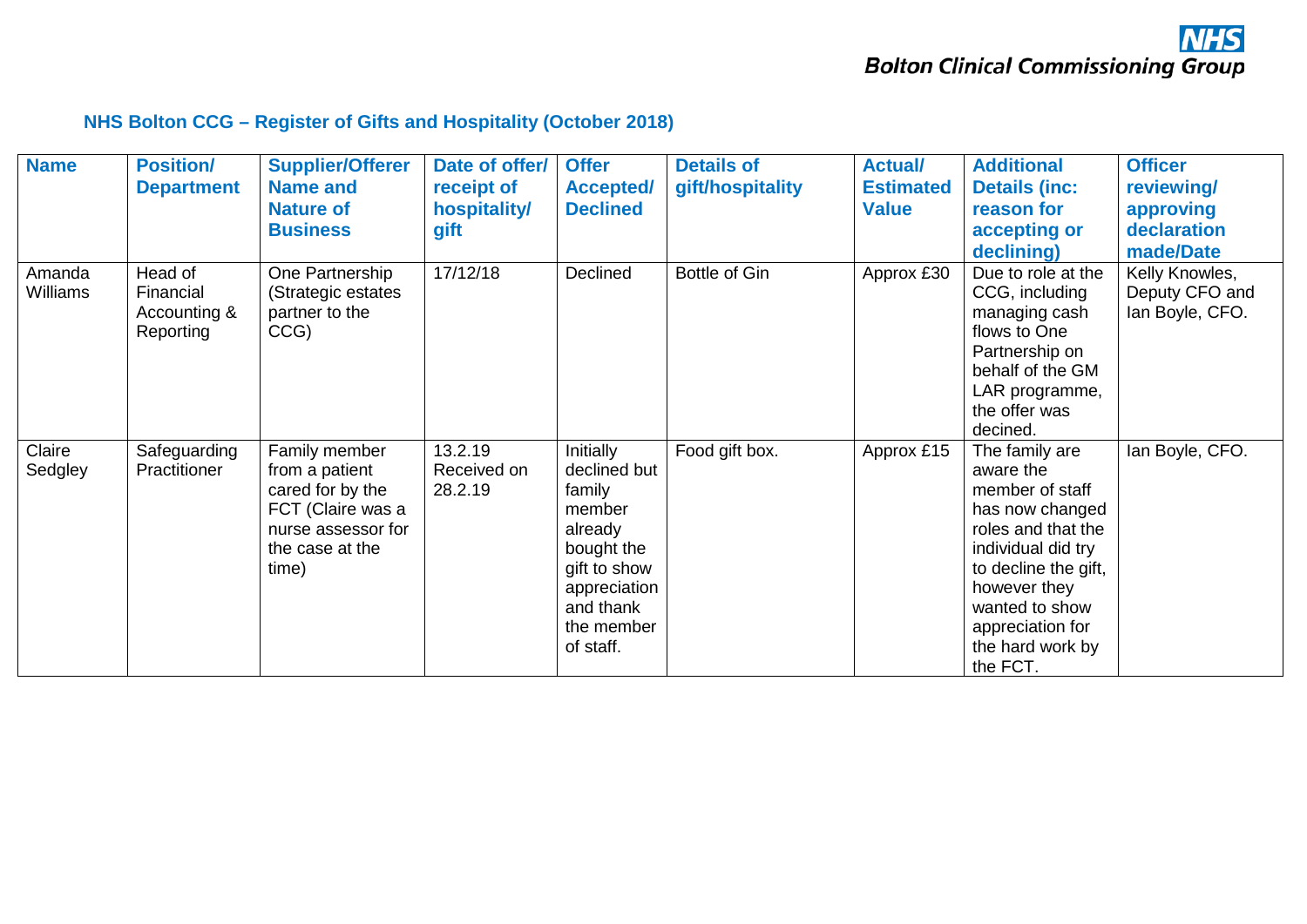#### **NHS Bolton CCG – Register of Gifts and Hospitality (October 2018)**

| <b>Name</b>     | <b>Position/</b><br><b>Department</b>    | <b>Supplier/Offerer</b><br><b>Name and</b><br><b>Nature of</b><br><b>Business</b> | Date of offer/<br>receipt of<br>hospitality/<br>gift | <b>Offer</b><br><b>Accepted/</b><br><b>Declined</b> | <b>Details of</b><br>gift/hospitality                                                                                                                          | <b>Actual/</b><br><b>Estimated</b><br><b>Value</b> | <b>Additional</b><br><b>Details (inc:</b><br>reason for<br>accepting or<br>declining) | <b>Officer</b><br>reviewing/<br>approving<br>declaration<br>made/Date |
|-----------------|------------------------------------------|-----------------------------------------------------------------------------------|------------------------------------------------------|-----------------------------------------------------|----------------------------------------------------------------------------------------------------------------------------------------------------------------|----------------------------------------------------|---------------------------------------------------------------------------------------|-----------------------------------------------------------------------|
| Habiba<br>Ahmad | Practice based<br>clinical<br>pharmacist | Thornton & Ross<br>Dermatology<br>(Zeroderma range)                               | 26/3/19 and<br>17/4/19                               | Declined<br>and<br>returned as<br>per CCG<br>policy | Attended a training<br>event in own time<br>where drug<br>representatives were<br>present and offered to<br>send samples of<br>emollients to the<br>surgeries. | Approx £20<br>to £30                               | Declined and<br>returned as per<br>CCG policy                                         | <b>Senior Clinical</b><br>Practice<br>Pharmacist                      |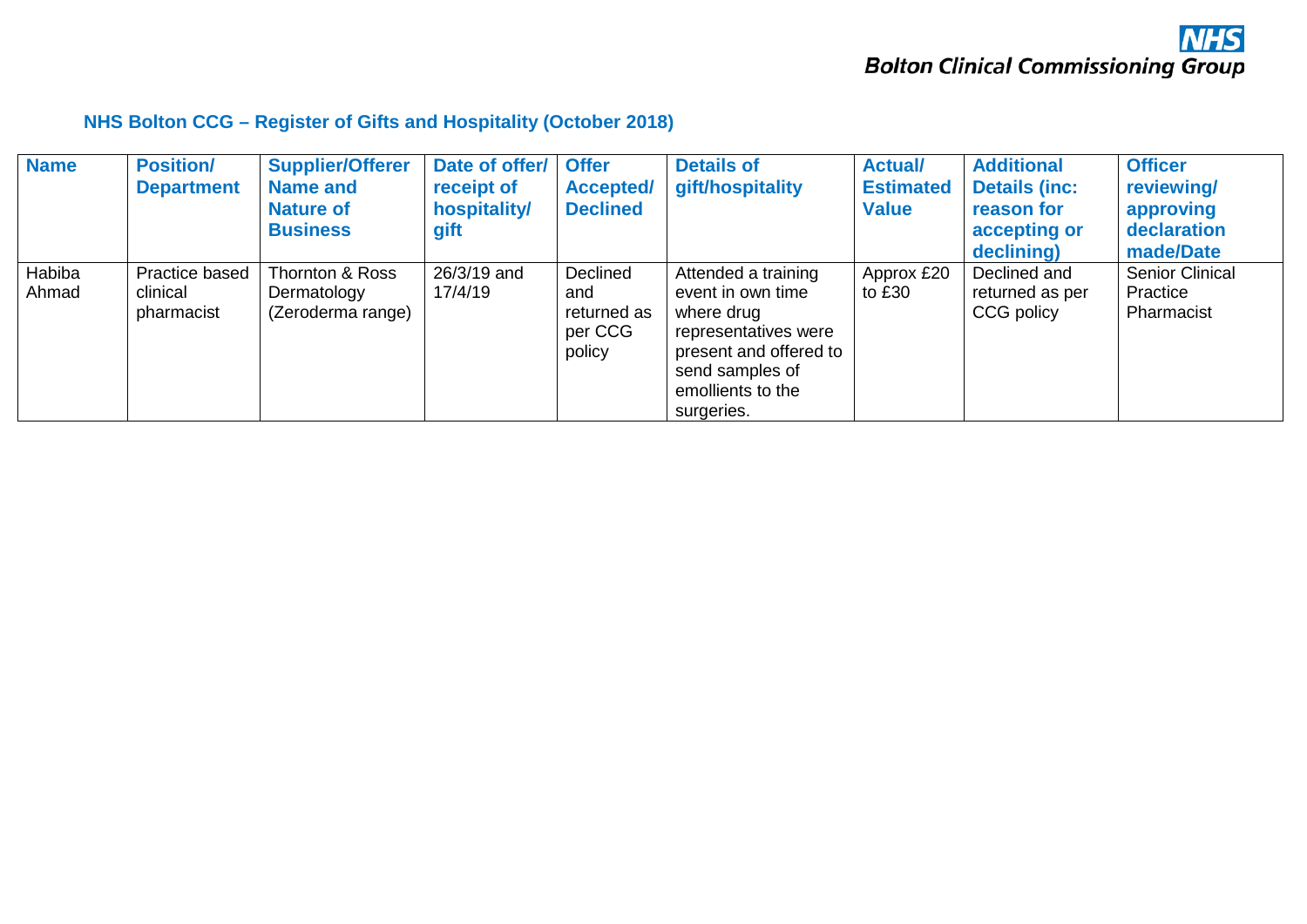

| <b>Name</b>     | <b>Position/</b><br><b>Department</b>    | <b>Supplier/Offerer</b><br><b>Name and</b><br><b>Nature of</b><br><b>Business</b> | Date of offer/<br>receipt of<br>hospitality/<br>gift | <b>Offer</b><br><b>Accepted/</b><br><b>Declined</b> | <b>Details of</b><br>gift/hospitality                                                                                                                          | <b>Actual/</b><br><b>Estimated</b><br><b>Value</b> | <b>Additional</b><br><b>Details (inc:</b><br>reason for<br>accepting or<br>declining) | <b>Officer</b><br>reviewing/<br>approving<br>declaration<br>made/Date |
|-----------------|------------------------------------------|-----------------------------------------------------------------------------------|------------------------------------------------------|-----------------------------------------------------|----------------------------------------------------------------------------------------------------------------------------------------------------------------|----------------------------------------------------|---------------------------------------------------------------------------------------|-----------------------------------------------------------------------|
| Habiba<br>Ahmad | Practice based<br>clinical<br>pharmacist | Thornton & Ross<br>Dermatology<br>(Zeroderma range)                               | 26/3/19 and<br>17/4/19                               | Declined<br>and<br>returned as<br>per CCG<br>policy | Attended a training<br>event in own time<br>where drug<br>representatives were<br>present and offered to<br>send samples of<br>emollients to the<br>surgeries. | Approx £20<br>to £30                               | Declined and<br>returned as per<br>CCG policy                                         | <b>Senior Clinical</b><br>Practice<br>Pharmacist                      |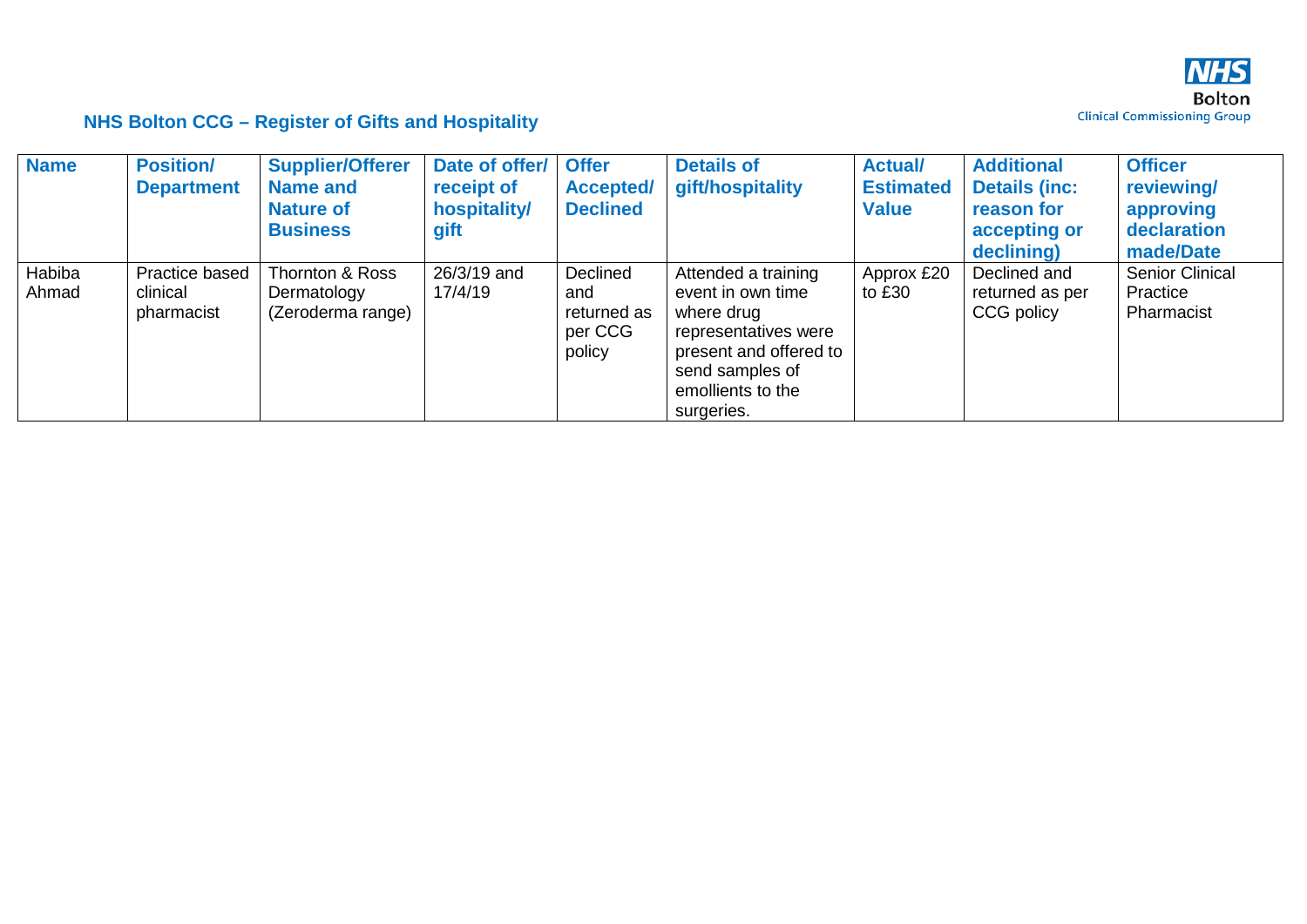

| <b>Name</b>      | <b>Position/</b><br><b>Department</b>                                                                        | <b>Supplier/Offerer</b><br><b>Name and</b><br><b>Nature of</b><br><b>Business</b> | Date of offer/<br>receipt of<br>hospitality/<br>gift | <b>Offer</b><br><b>Accepted/</b><br><b>Declined</b>                                                                         | <b>Details of</b><br>gift/hospitality | <b>Actual/</b><br><b>Estimated</b><br><b>Value</b> | <b>Additional</b><br><b>Details (inc:</b><br>reason for<br>accepting or<br>declining)                                                  | <b>Officer</b><br>reviewing/<br>approving<br>declaration<br>made/Date  |
|------------------|--------------------------------------------------------------------------------------------------------------|-----------------------------------------------------------------------------------|------------------------------------------------------|-----------------------------------------------------------------------------------------------------------------------------|---------------------------------------|----------------------------------------------------|----------------------------------------------------------------------------------------------------------------------------------------|------------------------------------------------------------------------|
| Nicola<br>Foster | Specialist<br>Nurse, Primary<br>Care Team/<br>secondary<br>employment at<br>Harwood<br><b>Group Practice</b> | Patient                                                                           | 12/11/19                                             | Initially<br>$accelted -$<br>Nicola<br>confirmed<br>on 20/11/19<br>that the gift<br>had been<br>returned to<br>the patient. | Vivienne Westwood<br>watch            | Approx<br>£100                                     | Accepted as<br>given as a leaving<br>gift and no further<br>contact with the<br>patient or the<br>surgery to be had<br>after 25/11/19. | CCG informed<br>individual of the<br>CCG policy on<br>accepting gifts. |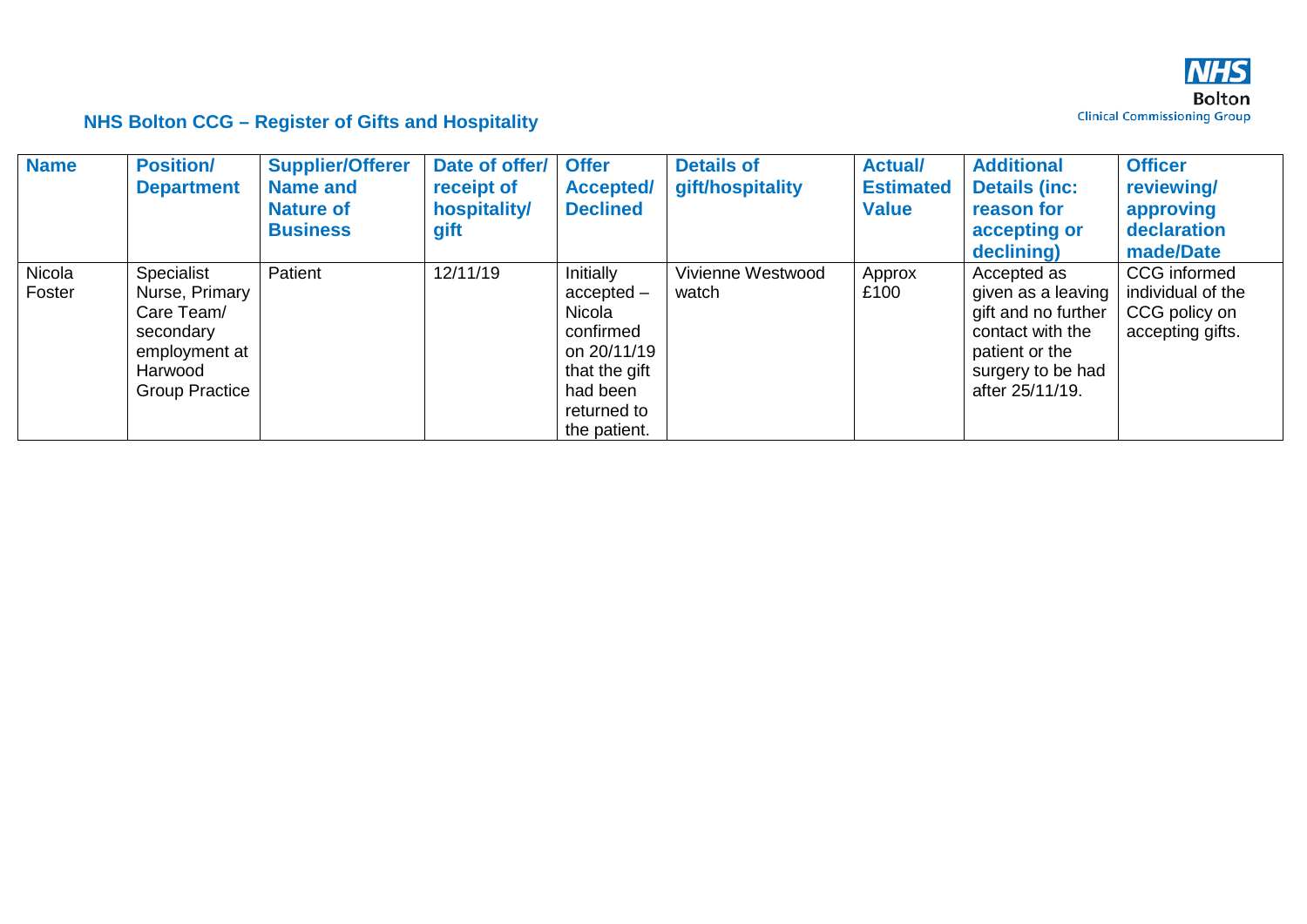

| <b>Name</b>                                | <b>Position/</b><br><b>Department</b>                                          | <b>Supplier/Offere</b><br>r Name and<br><b>Nature of</b><br><b>Business</b> | Date of offer/<br>receipt of<br>hospitality/<br>gift | <b>Offer</b><br><b>Accepted/</b><br><b>Declined</b> | <b>Details of</b><br>gift/hospitality                                                                                                         | <b>Actual/</b><br><b>Estimated</b><br><b>Value</b> | <b>Additional</b><br><b>Details (inc:</b><br>reason for<br>accepting or                                                                                                                                                                         | <b>Officer</b><br>reviewing/<br>approving<br>declaration                                        |
|--------------------------------------------|--------------------------------------------------------------------------------|-----------------------------------------------------------------------------|------------------------------------------------------|-----------------------------------------------------|-----------------------------------------------------------------------------------------------------------------------------------------------|----------------------------------------------------|-------------------------------------------------------------------------------------------------------------------------------------------------------------------------------------------------------------------------------------------------|-------------------------------------------------------------------------------------------------|
| Su Long                                    | <b>Chief Officer</b>                                                           | Erasmus<br>University                                                       | 27/11/19                                             | Accepted                                            | Souvenir plate given<br>by visiting students<br>from Erasmus<br>University,<br>Netherlands in thanks<br>for hosting their visit<br>to Bolton. | Approx £10                                         | declining)<br>As accountable<br>officer, hosted a<br>study visit to<br>Bolton and<br>accepted due to<br>low cost and lack<br>of future conflict<br>potential as they<br>would not be<br>seeking to bid for<br>services procured<br>by a UK CCG. | made/Date<br>Wirin Bhatiani,<br>Chair<br>10/12/19<br>Countersigned by<br><b>CFO</b><br>10/12/19 |
| Hannah<br>Carrington/<br>Rachael<br>Sutton | MH& LD Project<br>Manager/<br>Head of<br>Strategic<br>Commissioning<br>MH & LD | <b>ADHD Consultant</b>                                                      | 19/12/19                                             | Declined                                            | Bottles of gin/wine<br>and £50 voucher                                                                                                        | Approx £75                                         | Initially accepted<br>all as unaware<br>the card<br>contained a<br>voucher. Board<br>Secretary advised<br>of policy and to<br>return gifts. Gifts<br>to be returned.                                                                            | Melissa<br>Maguinness<br>Director of<br>Transformation<br>(Commissioning)<br>20/12/19           |
| Nicola<br>Onley                            | Associate<br><b>Director</b><br>Communication<br>s/Engagement                  | <b>Hits Radio</b>                                                           | 17/12/19                                             | Accepted                                            | Flowers and bottle of<br>wine                                                                                                                 | Approx £13                                         | Given due to<br>recent family<br>bereavement                                                                                                                                                                                                    | Su Long Chief<br>Officer<br>20/12/19                                                            |